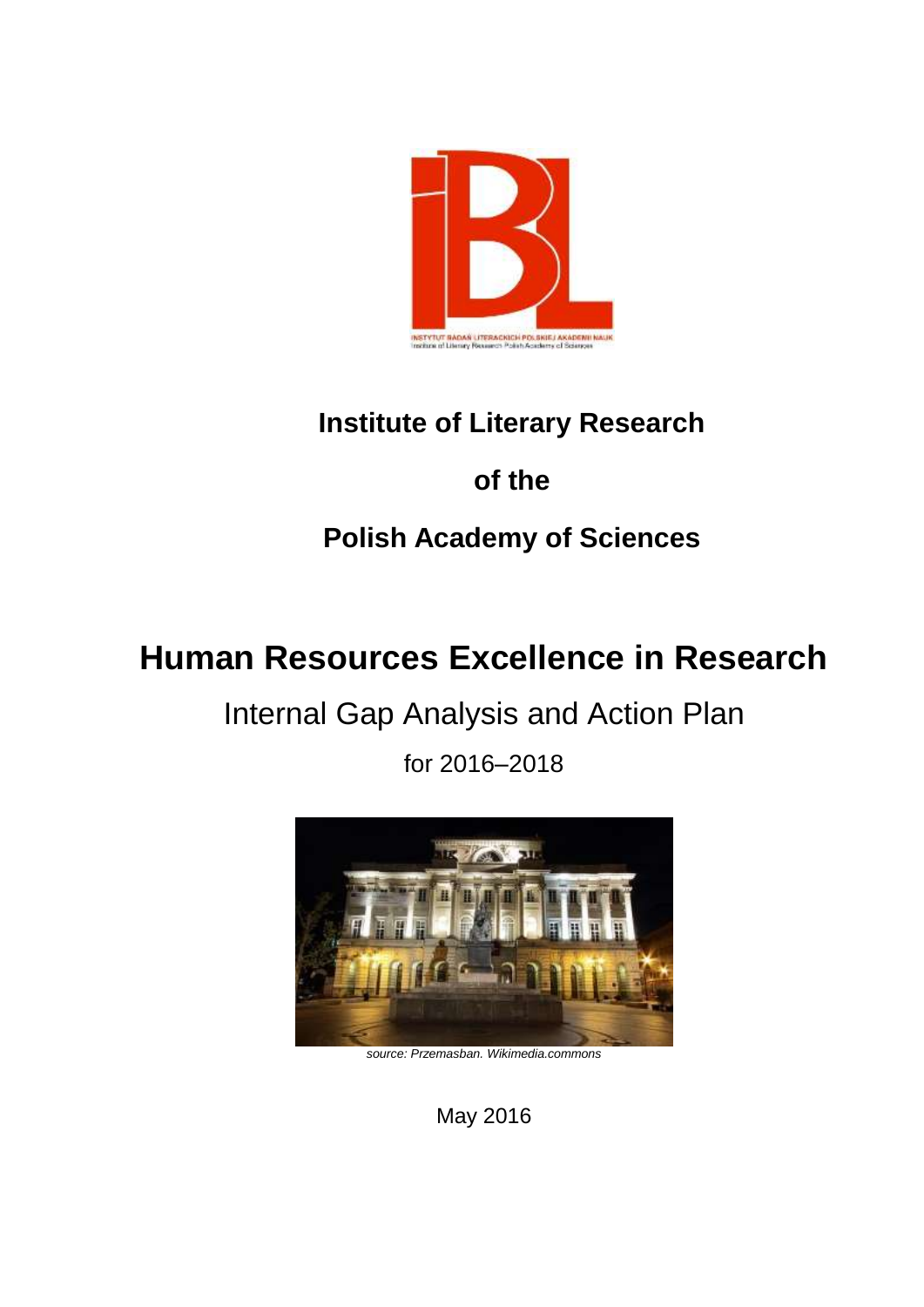| 2.3. Internal analysis of national legislation and institutional documentation and operations 7 |  |
|-------------------------------------------------------------------------------------------------|--|
|                                                                                                 |  |
|                                                                                                 |  |
|                                                                                                 |  |
|                                                                                                 |  |
|                                                                                                 |  |
|                                                                                                 |  |
|                                                                                                 |  |
|                                                                                                 |  |
|                                                                                                 |  |
|                                                                                                 |  |
|                                                                                                 |  |
|                                                                                                 |  |
|                                                                                                 |  |
|                                                                                                 |  |
|                                                                                                 |  |
|                                                                                                 |  |
|                                                                                                 |  |
|                                                                                                 |  |
|                                                                                                 |  |
|                                                                                                 |  |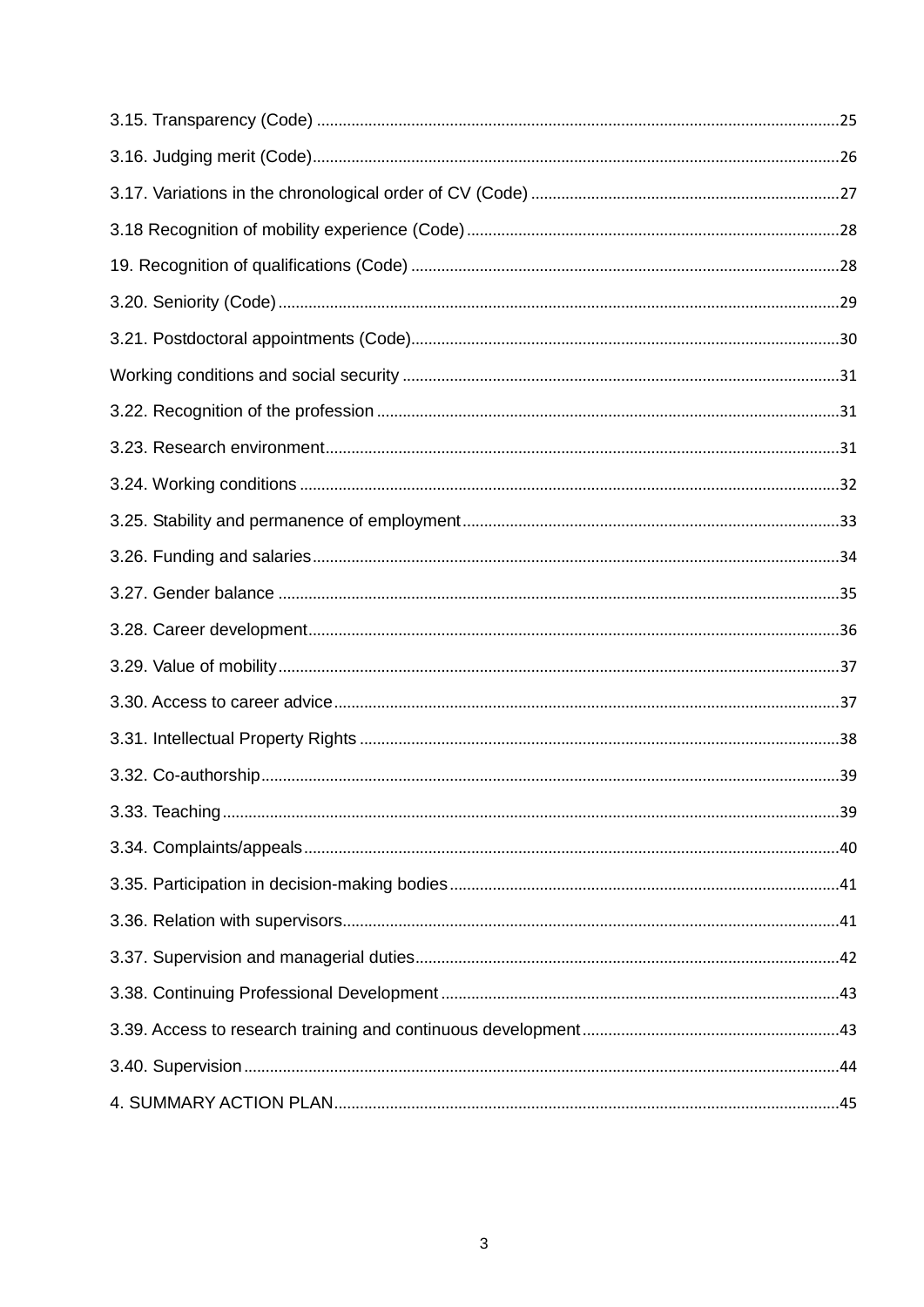## <span id="page-3-0"></span>**1. INTRODUCTION**

## <span id="page-3-1"></span>**1.1. The Institute at a glance**

**The Institute of Literary Research (IBL PAN)** is one of the autonomous institutes of the Polish Academy of Sciences and the largest and highly recognised literary and cultural studies centre in Poland. In 2013, as a result of a comprehensive assessment of education activities carried out by the Ministry of Science and Higher Education, the Institute was awarded the highest scientific category A+. Founded in 1948, the Institute initially focused on Polish literature and culture in a comparative context as well as on literary theory. In the following decades the scope of research disciplines has developed to encompass the modern cultural studies. IBL PAN is also a leading national centre for documentation, bibliography and scholarly editions of Polish literature, as well as an early adopter of digital methods in the humanities.

The Institute currently employs app. 100 researchers and is a doctoral-level teaching centre. A substantial part of its budget (53% in 2013) comes from external grants obtained in competitive procedures mainly from the National Research Centre (Narodowe Centrum Nauki – NCN) and the National Programme for the Development of the Humanities (Narodowy Program Rozwoju Humanistyki – NPRH).

The Institute is a publisher of respected **peer-reviewed periodicals**: quarterly "Pamiętnik Literacki" ("Literary Memoir"), the oldest academic journal on literary studies in Poland; bi-monthly "Teksty Drugie" ("Second Texts"), with an open-access English edition of selected monographic issues and "Napis" ("Inscription"), an annual journal dedicated to the history of Polish literature. These publications cover literary history, theory and criticism as well as related academic fields, thus create a platform for interdisciplinary debates in contemporary Humanities. In 1990, the Institute launched its own publishing house which has so far published over 500 titles both for academic and general public.

The Institute governance includes Director and two Deputy-directors (later referred to as the management) and the Scientific Council acting as a supervision authority.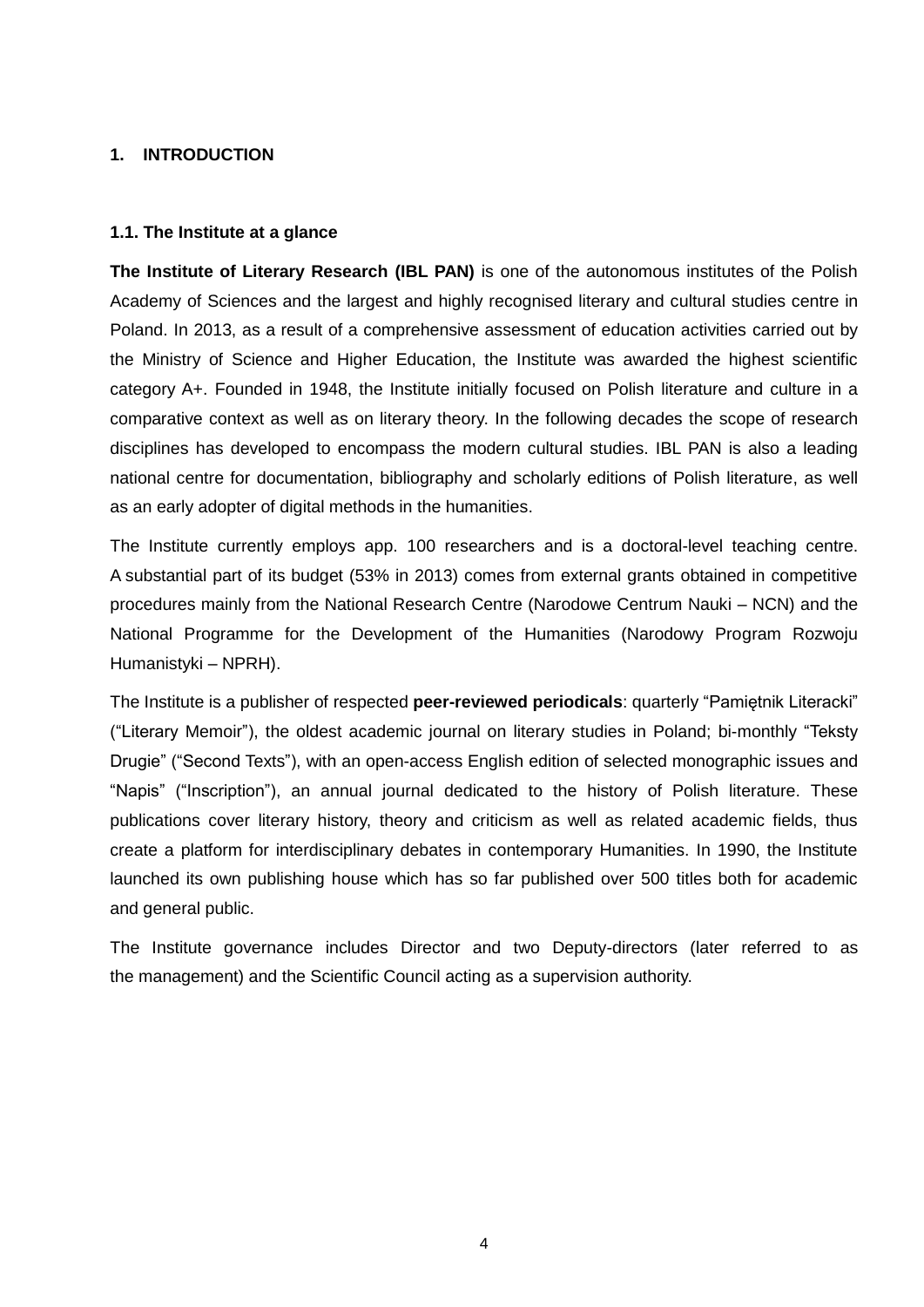#### <span id="page-4-0"></span>**1.2. IBL PAN development strategy**

Until 1989 IBL PAN, as every research institution in Poland, had operated within a centralised, rigid system regulating the organisation and funding of research activities. With the 1989 political transformation the research system in Poland underwent thorough changes which have eventually brought about administration decentralisation, transparency and democratisation. Legal and financial autonomy gained by the Institutes of the Polish Academy of Sciences allowed them to implement reforms allowing for full exploitation of their potential. IBL PAN has taken full advantage of those opportunities by modernising its academic strategy and strengthening its role of a hub for Polish-studies projects conducted in cooperation with national and foreign institutions.

The new research system posed a new challenge to scholars by bringing about the increased role of funding based on both national and European competitive grants. The project-based model of inquiry gives researchers more freedom in choosing research topics and planning their academic careers. This in turn has fostered a new attitude among researchers, who started to form bottomup research teams aimed at developing national and international partnerships and seeking competitive, project-based funding. The researchers' efforts to disseminate research outcomes at national and international levels have also increased. The Institute's management created an institutional environment aimed at supporting those developments and facilitating the career development of excellent researchers.

As a part of this strategy IBL PAN launched the **Digital Humanities Centre** (Centrum Humanistyki Cyfrowej – CHC) in October 2013. The aim of the Centre is to lead and coordinate the implementation of the Digital Humanities methodology and approach to all research areas pursued in the Institute. CHC introduces digital methods and tools to bibliographical, biographical and lexicographical projects as well as to scholarly editions. It is also a forerunner of IBL PAN participation in international Digital Humanities networks: ESF RNP NeDiMAH (Network of Digital Methods in Arts and Humanities) which was joined by IBL PAN as an observer in the early 2014, and DARIAH PL consortium (a member of DARIAH ERIC - Digital Research Infrastructure for the Arts and Humanities) which IBL PAN co-initiated in 2014.

Another element of this environment is the recently launched Doctoral Studies Programme, which is tuition-free and provides a number of scholarships each year. The doctoral curriculum combines, whenever possible, an individual study programme under the tutorship of leading scholars with participation in research teams. This approach gives doctoral students an opportunity to follow their research interest and gain theoretical knowledge, while being at the same time actively involved in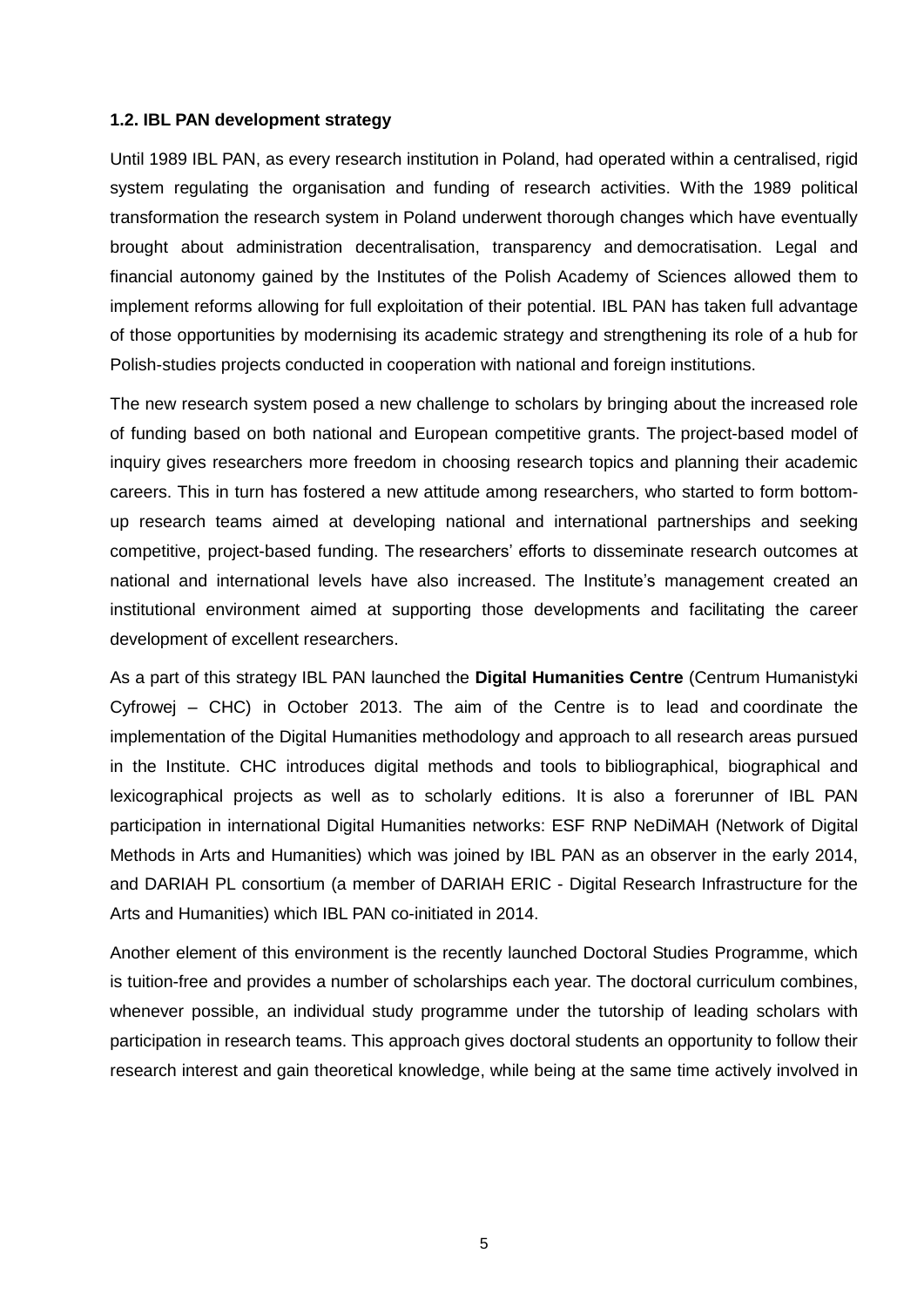national or international research projects. Thus, they gain necessary experience needed to develop successful individual research careers after obtaining the doctoral degree.

To sum up, IBL PAN has adjusted to the new academic reality by undergoing fundamental transformation, which – if judged only by Ministry of Science and Higher Education high evaluation – should be recognised as successful. However, the Institute can function properly and respond to new opportunities and challenges of the new research organisation and funding environment only if its strategy reflects professional research ethics and integrity. To meet those demands IBL PAN implements specific rules and principles which dwell on the best academic traditions as well as guidelines offered by opinion-forming bodies. Among such documents which serve as a reference for actions in the area of research ethics and integrity of the Institute are the European Charter for Researchers and the Code of Conduct for the Recruitment of Researchers and *The Code of Ethics for Researchers* prepared by the Committee on Ethics in Research of the Polish Academy of Sciences (PAS). The latter document is based, among others, on the European Code of Conduct for Research Integrity, announced in 2010 jointly by the European Science Foundation (ESF) and All European Academies (ALLEA).

## <span id="page-5-0"></span>**2. PROCESS AND METHODOLOGY**

#### <span id="page-5-1"></span>**2.1. Declaration of support for the Charter and the Code**

On June 23<sup>rd</sup>, 2015 the IBL PAN Scientific Council endorsed 'The European Charter for Researchers' and 'The Code of Conduct for the Recruitment of Researchers', which created an obligation for the Management to undertake efforts towards obtaining the HR Excellence in Research logo.

## <span id="page-5-2"></span>**2.2. Creation of a Working Group**

To conduct an internal analysis of the Institute's operations and develop strategy for remedial actions the Director of IBL PAN has appointed a Working Group. The Working Group was joined by representatives of all groups of employees:

- Professor Mikołaj Sokołowski, Director
- Dr. Dorota Siwicka, Deputy Director for Research (coordination)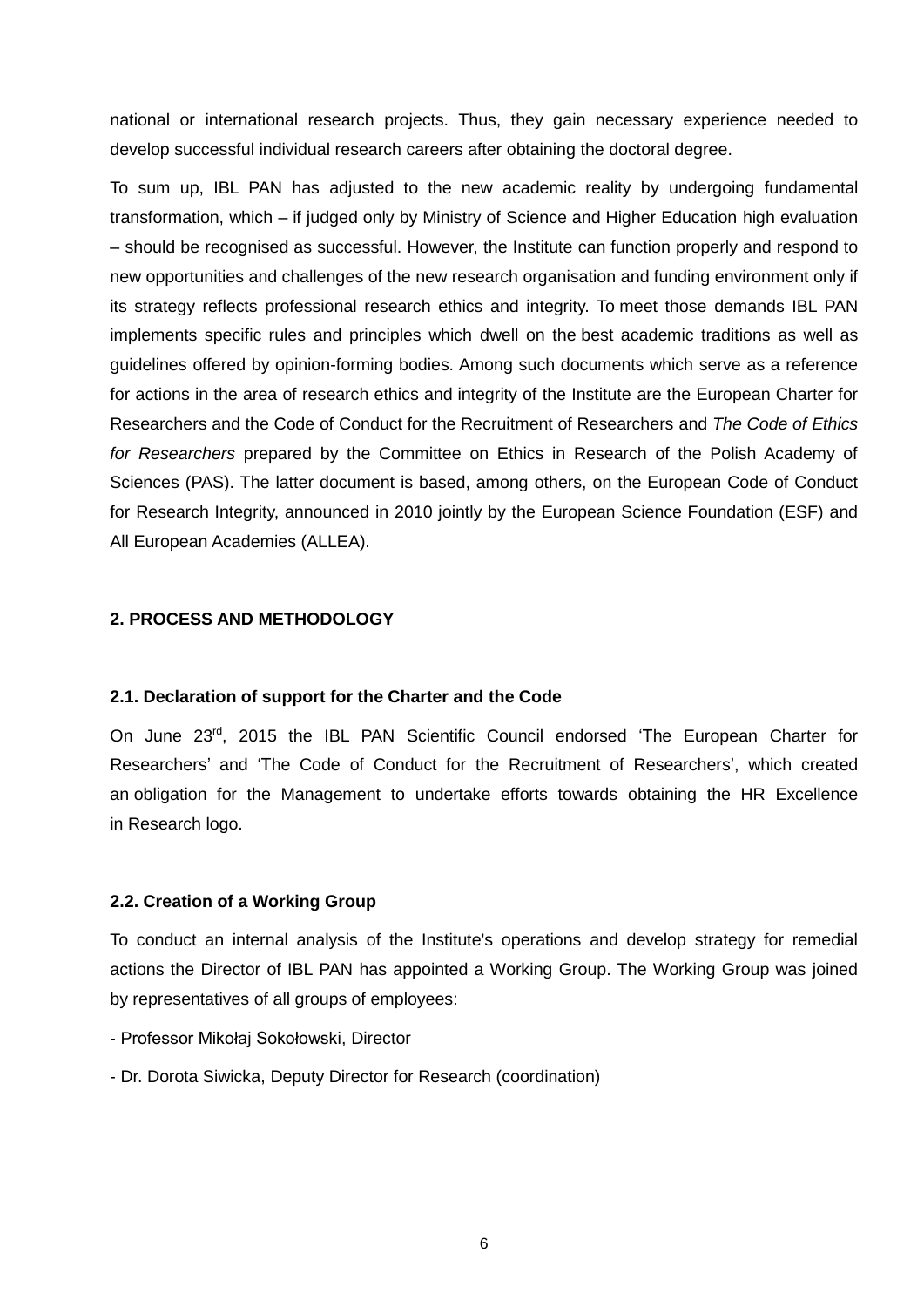- Dr. Maciej Maryl, Deputy Director for General Management, representative of Early Career Researchers in the Scientific Council

- Professor Anna Grześkowiak-Krawicz, Chairperson of the Scientific Council

- Professor Krzysztof Mrowcewicz, Vice-Chairperson of the Scientific Council

- Dr. Katarzyna Nadana-Sokołowska, Coordinator of the Erasmus+ programme and secretary of Doctoral Studies Programme

- Dr. Nina Kancewicz-Hoffman, Consultant for International Collaborations,

- Joanna Wysocka-Andrusiewicz, Head of the Research Support Office,

## <span id="page-6-0"></span>**2.3. Internal analysis of national legislation and institutional documentation and operations**

The Working Group has collected and analysed the legislation, procedures and operational practices in force at IBL PAN against the Charter & Code principles. The following acts were taken into consideration:

## National level legislation:

- The Act on the Polish Academy of Sciences (2010)
- The Act on Academic Degrees and Titles and Degrees and Titles in the Arts (2003)
- $\triangleright$  Th[e Act on the Principles of Financing Science](http://www.nauka.gov.pl/g2/oryginal/2013_05/26574a32e5351daaf4c1bcd0bcab48b1.pdf) (2010)
- Th[e Act on the National Science Centre](http://www.nauka.gov.pl/g2/oryginal/2013_05/83d60572b6d60c1fb0e92a7023cf996a.pdf) (2010)
- $\triangleright$  The Labour Code

## Guidelines of the Committee on Ethics in Research (Polish Academy of Sciences)

- Code of Ethics for Researchers (2012)
- Good practices in research. Rules and guidelines (2001)

## Institutional level regulations

- $\triangleright$  IBL PAN Statute (2014)
- $\triangleright$  Other internal regulations in force:
	- Rules of Procedure of IBL PAN Scientific Council (2014)
	- Organisational Regulations of IBL PAN (2013)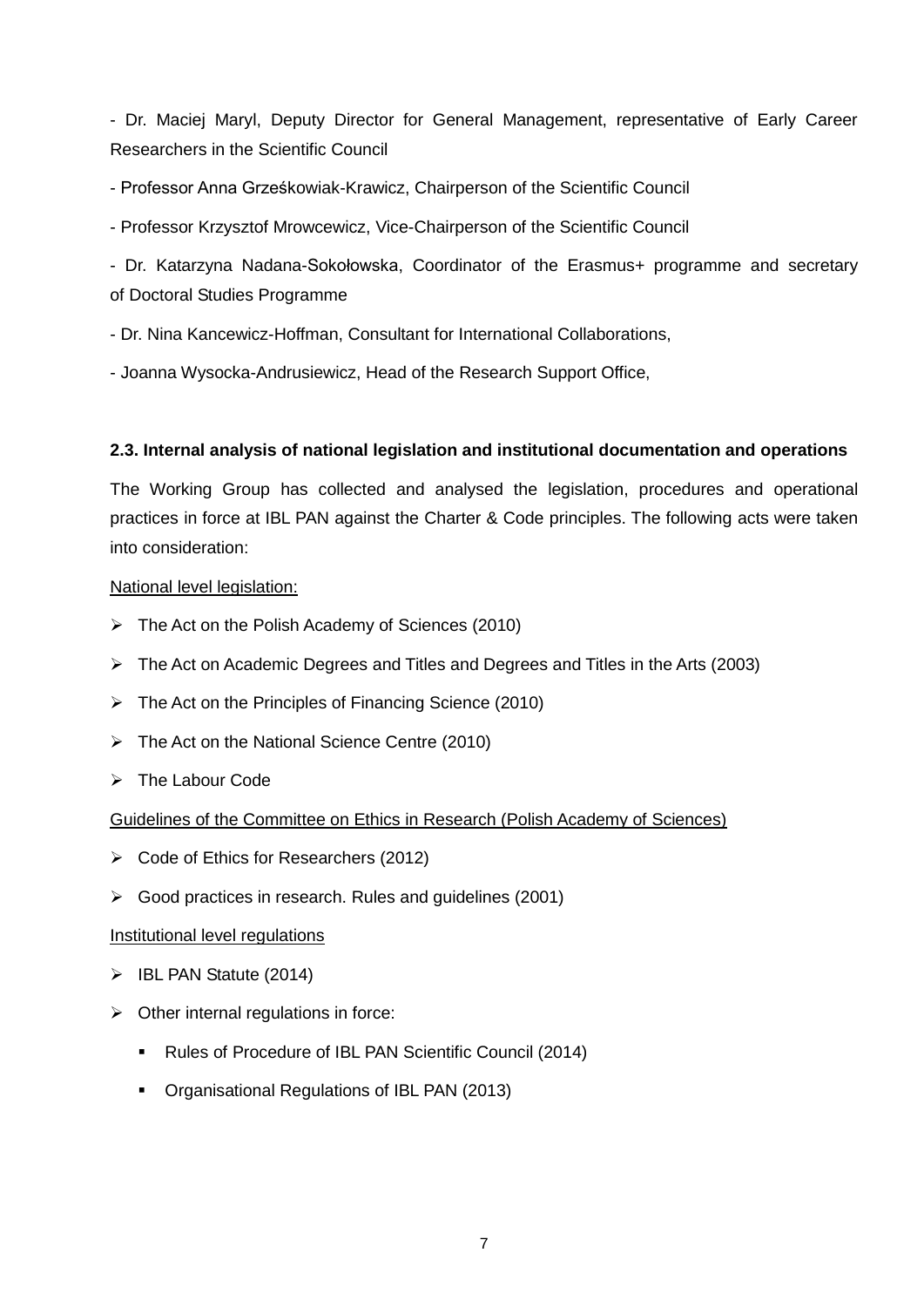- **IBL PAN Staff Regulations (2014)**
- **IBL PAN Staff Salary Regulations (2012)**
- Recruitment procedures for research positions at IBL PAN (2015)
- Regulations for IBL PAN Doctoral Studies Programme (2014)
- Regulations for post-graduate studies and other courses (2015)
- **Digital Humanities Centre Equipment Handling Guidelines (2014)**
- Guidelines for awarding scholarships from the Institute's core budget to support the development of researchers at early stage of career as well as doctoral students (2015)
- Rules of Procedure for the "Young IBL" Programme for researchers at early stage of career (2011)
- Rules of Procedure for the "IBL.eu" Programme for International Cooperation Development (2015)
- Regulations for management of copyright and related rights, industrial property rights and principles of commercialisation of research results and development works at IBL PAN (2015)
- Rules for the evaluation of research staff (2013)
- Guidelines for electronic communication at IBL PAN (2014)
- **Procedures for electronic communication at IBL PAN (2015)**
- Decisions and bylaws issued by the IBL PAN Director in 2010-2015
- $\triangleright$  Operational practices of the Management, Heads of Departments and Research Groups, and Institute Employees.

The analysis proved that the national legislation and internal regulations of IBL PAN cover the vast majority of principles stipulated by the Charter & Code. In a few cases where the rules and practices diverge from the principles of the Charter & Code, the necessary remedial actions are planned and will be undertaken, as described in the detailed Gap Analysis below.

## <span id="page-7-0"></span>**2.4. Survey**

As a part of consultations in the process of preparation of the Internal Gap Analysis for the HR Excellence in Research an anonymous survey was carried out among all IBL PAN employees in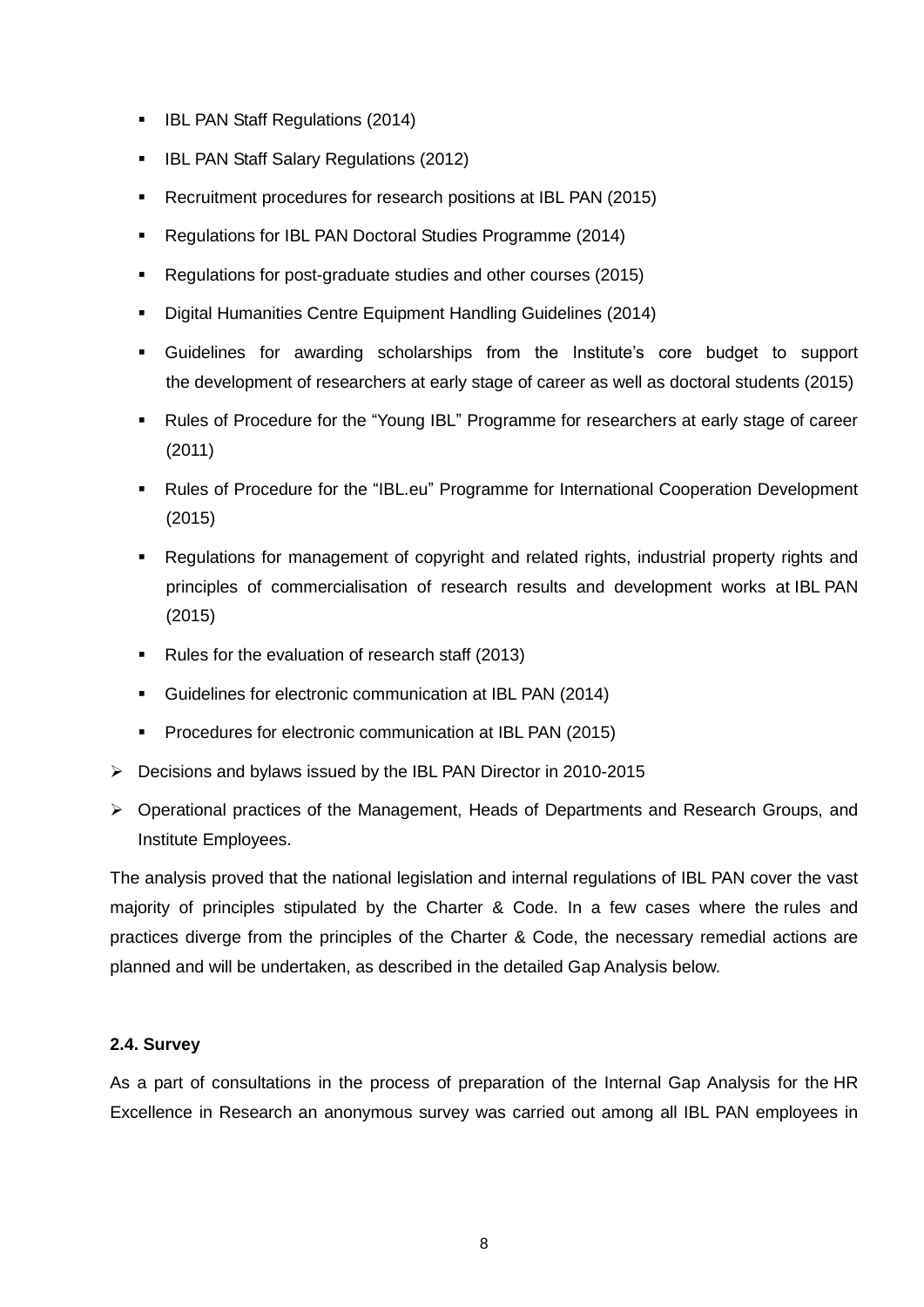the late 2015 and early 2016. All employees from both Institute's headquarters in Warsaw as well as from branch offices in cities of Toruń, Poznań and Wrocław were invited to take part in the survey. The participation was voluntary, the timeframe given to submit responses was two weeks and the employees were e-mailed twice about the possibility to take part in the survey. This thorough procedure allowed to conclude that all staff members interested in expressing their opinion had an opportunity to do it. The questionnaire was filled in by 52 employees, which constitutes 1/3 of staff, representing all groups of employees, i.e. researchers at all stages of their career, doctoral students, library and support staff.

## <span id="page-8-0"></span>**2.5. Survey results**

The survey consisted of open questions and its results were subject to content analysis. Issues that most often recurred in the responses were clustered together into a few problem groups and then analysed by the Working Group. They were related to the following areas:

- $\uparrow$  (non-)discrimination
- $\triangle$  the integration of research departments and groups across the Institute
- $\uparrow$  professional development
- $\lambda$  institutional support for preparation and implementation of research funding applications.

All employees firmly state that there is **no discrimination** at the Institute on the basis on any criteria, such as gender, age, origin, religion or sexual orientation, etc. No case of unfair or disrespectful treatment by superiors (mobbing) was reported.

A need for a better **integration of the research community** in the Institute was expressed by several respondents. To satisfy this demand a number of steps will be taken. First of all, the internal communication will be improved to support information flow between the units. In addition, the tradition of systematic meetings of research teams and Departments on fixed days will be sustained. Finally, social gatherings and joint outings will continue to be organised.

IBL staff considers overall conditions for **academic and professional development** satisfying; the opportunity to create research groups around new research topics in a bottom-up manner is particularly appreciated. It has been indicated, however, that this challenge requires independence and professionalism from researchers. Moreover, a better access to training courses related to research management and career development in their broadest sense would be helpful.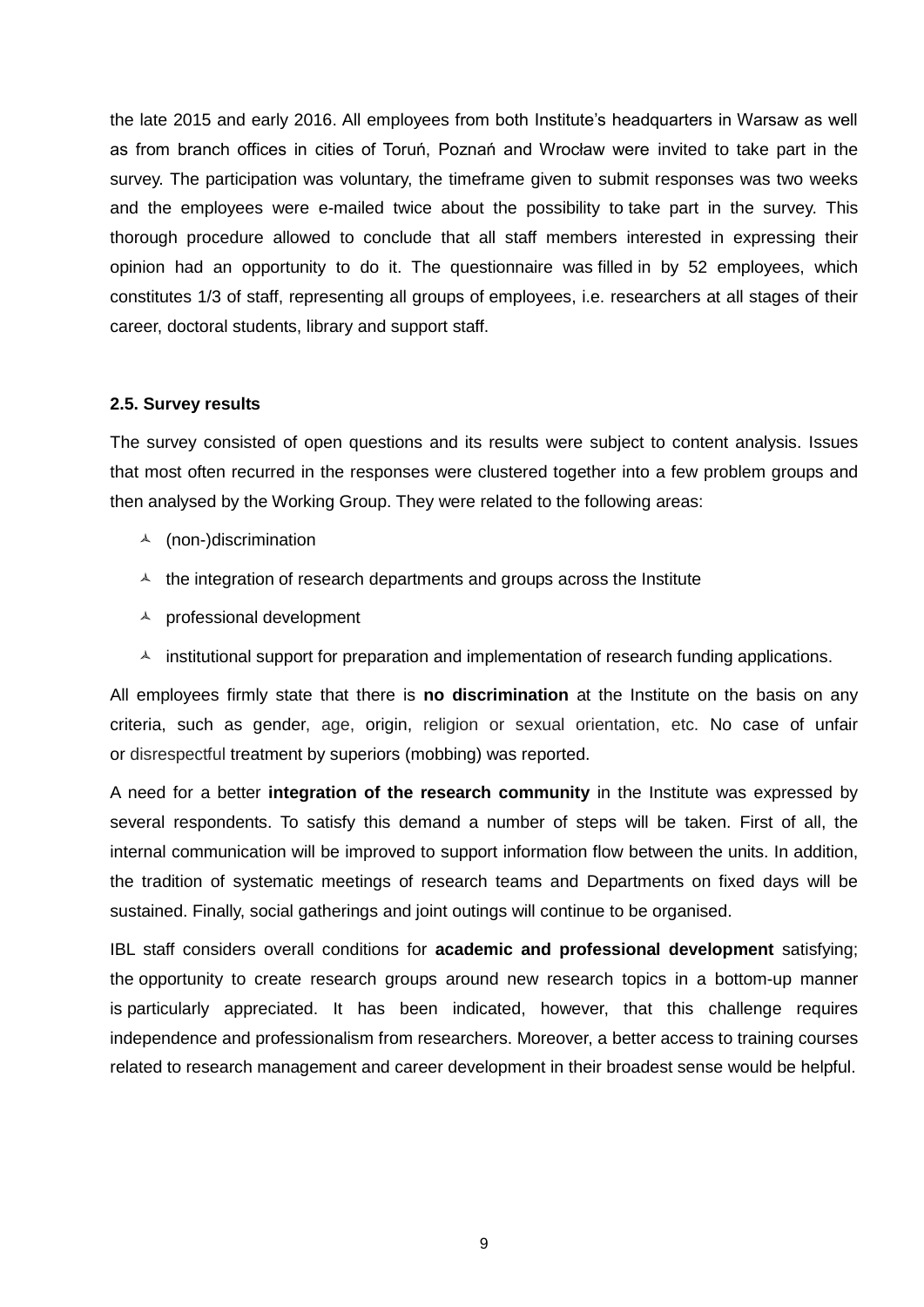The funding system based on competitive external funding requires new skills, mainly in **preparation of grant applications and management of research projects**. Targeted trainings in developing and managing collaborative projects will be organised and the Research Support Office will provide relevant help in response to these needs. Moreover, workshops on legal regulations in copyright protection for researchers will be organised.

#### <span id="page-9-0"></span>**2.6. Development of the Gap Analysis and the Action Plan**

The final stage of the process entailed the through discussion of the results of both the documentation analysis and the survey results. The discussion focused on the compliance of the IBL PAN legal framework, practices and operations with the European Charter & Code. In several cases of non-compliance a schedule of remedial actions with deadlines for their implementation was proposed. The schedule sets out timeframes for finding the most appropriate solutions and considers possible financial implications. The gap analysis and the schedule of remedial actions are presented in Chapters 3 and 4 respectively.

## <span id="page-9-1"></span>**3. INTERNAL GAP ANALYSIS**

<span id="page-9-2"></span>**Ethical and professional aspects**

## <span id="page-9-3"></span>**3.1. Research freedom:**

#### **From the European Charter for Researchers:**

*Researchers should focus their research for the good of mankind and on expanding the frontiers of scientific knowledge, while enjoying the freedom of thought and expression, and the freedom to identify methods by which problems are solved, according to recognised ethical principles and practices. Researchers should, however, recognise the limitations to this freedom that could arise as a result of particular research circumstances (including supervision/guidance/management) or operational constraints, e.g. for budgetary or infrastructural reasons or, especially in the industrial sector, for reasons of intellectual property protection. Such limitations should not, however, contravene recognised ethical principles and practices, to which researchers have to adhere.*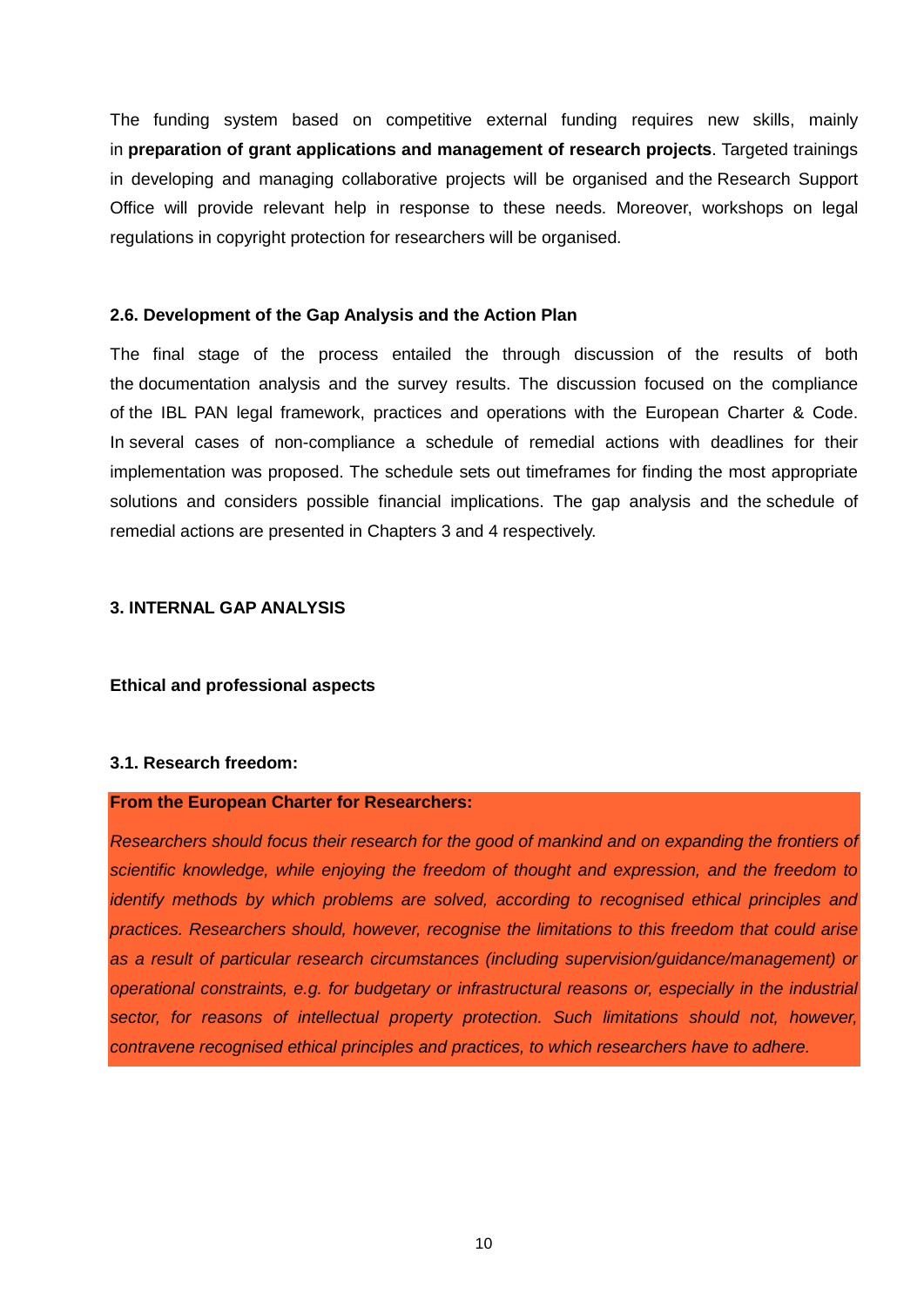## **Relevant legislation**

The Polish Academy of Sciences *Code of Ethics for Researchers* indicates in its *Preamble* that research should first and foremost serve the good of the mankind. At the same time the document points out to the obligations of a researcher to protect the freedom of research (§1.9). The *IBL PAN Statute* (§6 and 7) defines expanding the frontiers of knowledge and contributing to its dissemination in the society as the main aims of researchers.

## **Existing Institutional rules and/or practices**

The organisational structure of the Institute as well as its internal rules and practices guarantee researchers freedom in defining their research interests, choosing methodology, expressing opinions and disseminating research results. IBL PAN consists of Departments, focused on the long-term research agendas, and Research Groups, formed around specific projects. A consolidated research plan of the Institute is created on the basis of plans of Departments and Research Groups under the leadership of the Management and with the approval of the Scientific Council. It also takes into account the existing legal, organisational, financial and other constraints. This approach guarantees freedom of establishing topics and selecting methodologies for collective efforts as well as for individual projects, which are common to the Humanities.

**Remedial actions required**: None; the existing legislation and institutional rules and practices ensure compliance with the Charter.

#### <span id="page-10-0"></span>**3.2. Ethical principles**

#### **From the European Charter for Researchers:**

*Researchers should adhere to the recognised ethical practices and fundamental ethical principles appropriate to their discipline(s) as well as to ethical standards as documented in the different national, sectoral or institutional Codes of Ethics.*

#### **Relevant legislation**

The Institute, its governing bodies, management and employees act in the framework of *The Code of Ethics for Researchers* and *Good practices in research. Rules and guidelines* published by PAS Committee for Ethics in Research and based, among others, on *The European Code of Conduct for Research Integrity,* announced in 2010 jointly by the European Science Foundation (ESF) and All European Academies (ALLEA).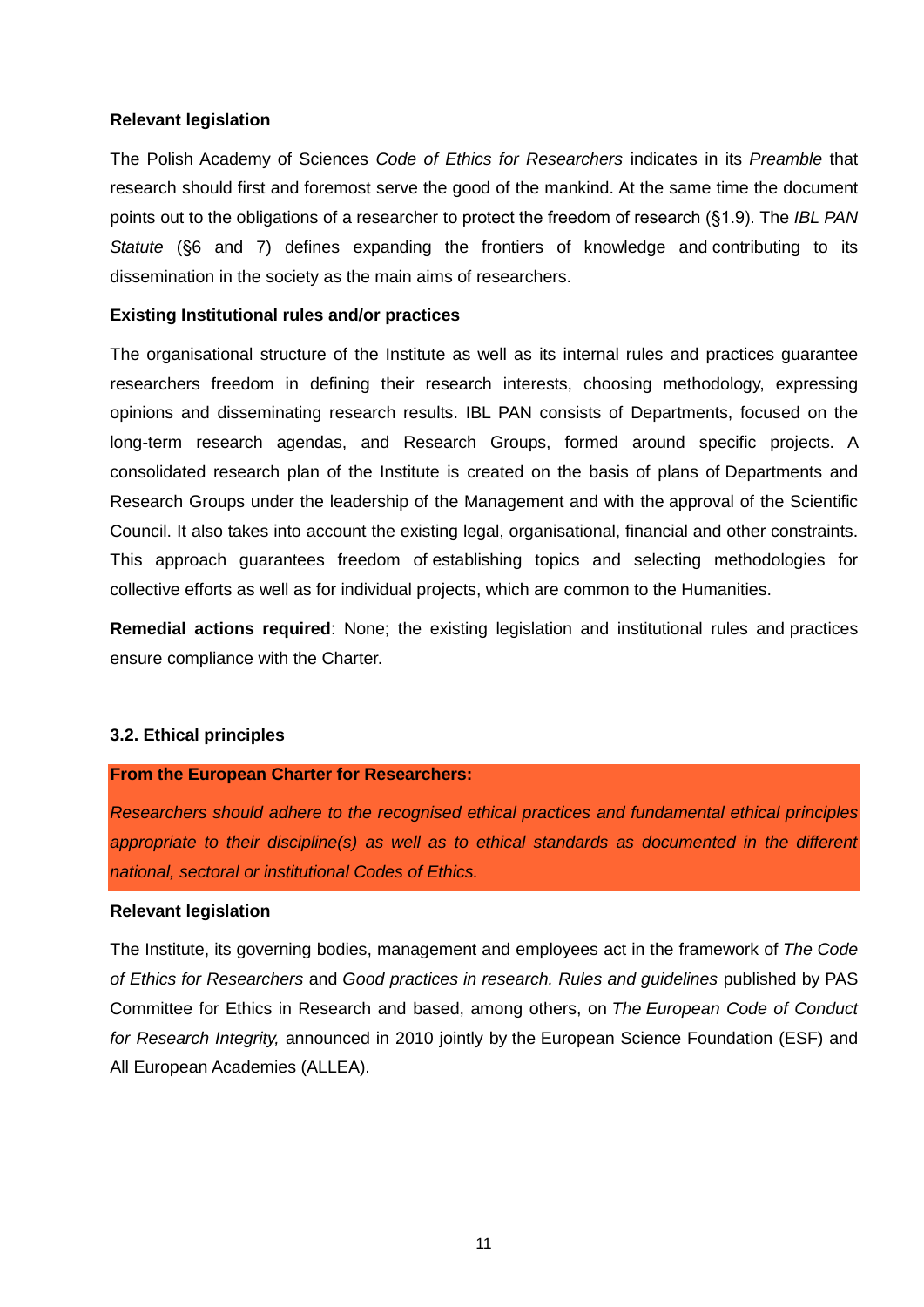## **Existing institutional rules and/or practices**

Principles of research ethics and integrity as outlined in the above documents constitute a base for internal regulations and are applied in everyday procedures and practices e.g. in staff recruitment, internal funding distribution, Intellectual Property Rights, etc.

**Remedial actions required**: the existing legislation and institutional rules and practices ensure compliance with the Charter. In order to further disseminate information on the legislation among IBL staff a link to PAS documents: *The Code of Ethics for Researchers* and *Good practices in research. Rules and guidelines* and to *The European Code of Conduct for Research Integrity* will be published on IBL PAN website and all staff will be encouraged to familiarise with them.

## <span id="page-11-0"></span>**3.3. Professional responsibility**

## **From the European Charter for Researchers:**

*Researchers should make every effort to ensure that their research is relevant to society and does not duplicate research previously carried out elsewhere. They must avoid plagiarism of any kind and abide by the principle of intellectual property and joint data ownership in the case of research carried out in collaboration with a supervisor(s) and/or other researchers. The need to validate new observations by showing that experiments are reproducible should not be interpreted as plagiarism, provided that the data to be confirmed are explicitly quoted. Researchers should ensure, if any aspect of their work is delegated, that the person to whom it is delegated has the competence to carry it out.* 

## **Relevant legislation**

The Institute follows the PAS *Code of Ethics for Researchers* which defines dishonesty in science as an offence against ethical principles and accepted good practices of the scientific community. The PAS *Code* specifically refers to fabrication and falsification of results and to plagiarism as violations of the researcher's ethos. The PAS *Code* as well as *The Act on the Polish Academy of Sciences* (Article 112) lay down disciplinary proceedings in case of research dishonesty, e.g. plagiarism.

Regarding intellectual property rights, the internal document *Rules on management of copyright and related rights, industrial property rights and principles of commercialisation of research results and development works* are in use in IBL PAN. The document focuses on copyright as the most relevant aspect of intellectual property rights in case of research in the Humanities.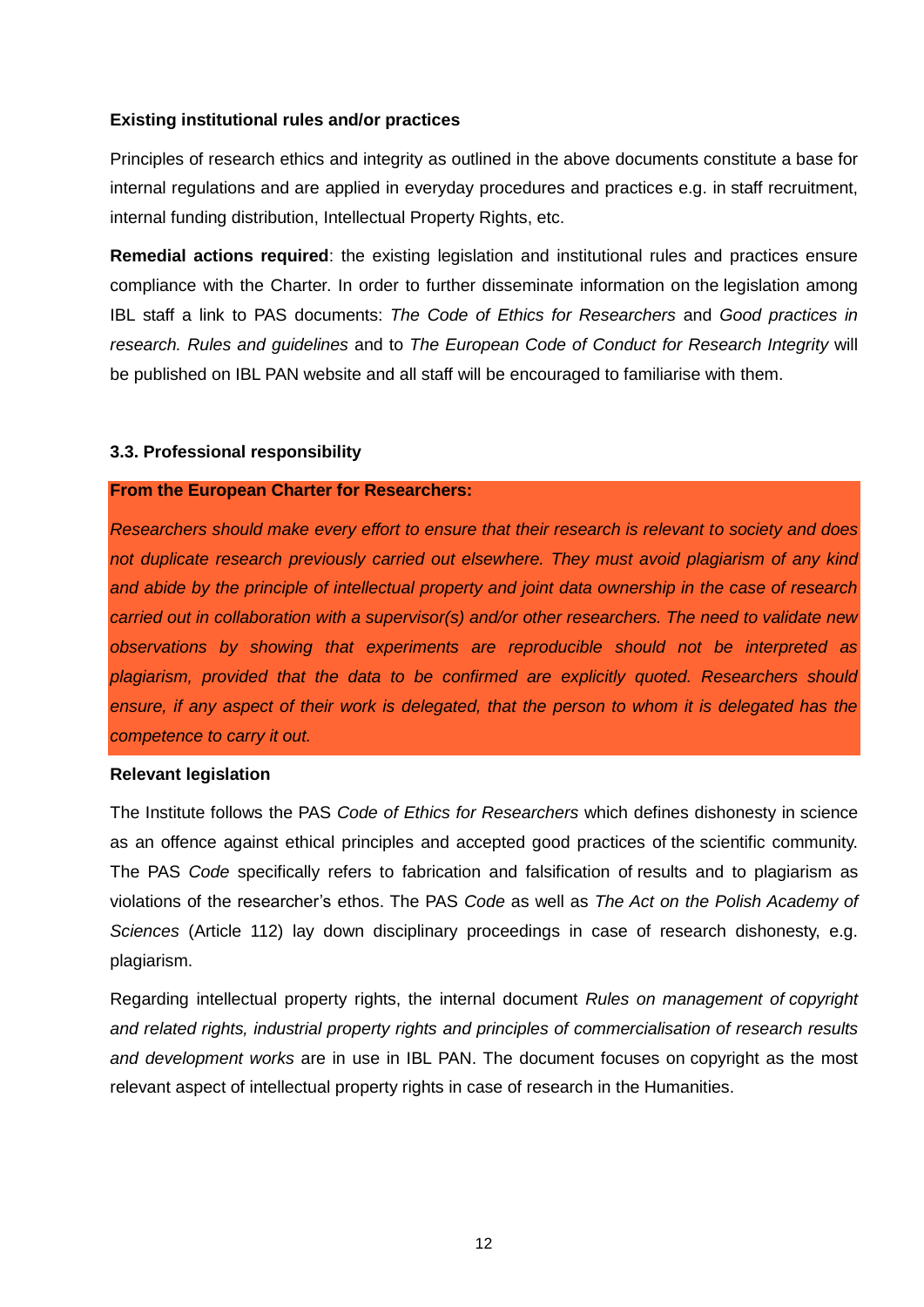## **Existing institutional rules and/or practices**

The researchers at IBL PAN are expected to produce original and society relevant scholarly work respecting the principles of research integrity and honesty. They are also expected to follow the principles of authorship of scientific publications. In cases of infringement of scientific honesty, the above-mentioned national regulations are employed in disciplinary proceedings.

**Remedial actions required:** None; the existing legislation and institutional rules and practices ensure compliance with the Charter.

## <span id="page-12-0"></span>**3.4. Professional attitude**

#### **From the European Charter for Researchers:**

*Researchers should be familiar with the strategic goals governing their research environment and funding mechanisms, and should seek all necessary approvals before starting their research or accessing the resources provided. They should inform their employers, funders or supervisor when their research project is delayed, redefined or completed, or give notice if it is to be terminated earlier or suspended for whatever reason.* 

## **Relevant legislation**

The Ministry of Science and Higher Education formulates national research strategies and goals on the field of research. Polish Academy of Sciences provides guidelines on strategic developments in research. Short-term goals are also often defined and operationalised through relevant funding opportunities by governmental funding agencies: National Programme for the Development of the Humanities; National Science Centre; National Centre for Research and Development.

Internal laws and regulations of IBL PAN, particularly its *Statute* ensures mechanisms for access of research staff to information on institutional strategies and goals. According to the *Statute* strategic goals and plans are collectively set by the Director and the Scientific Council, which includes representatives of various groups of Institute's employees. This governance structure ensures access to information about national and institutional strategies set out by Ministry of Science and Higher Education, Polish Academy of Sciences or other national agencies.

## **Existing institutional rules and/or practices**

Researchers at IBL PAN are informed about the national research strategy via the Director's Office and the Research Support Office. They are also well informed and often directly involved in the development of the research strategy and plans of the Institute.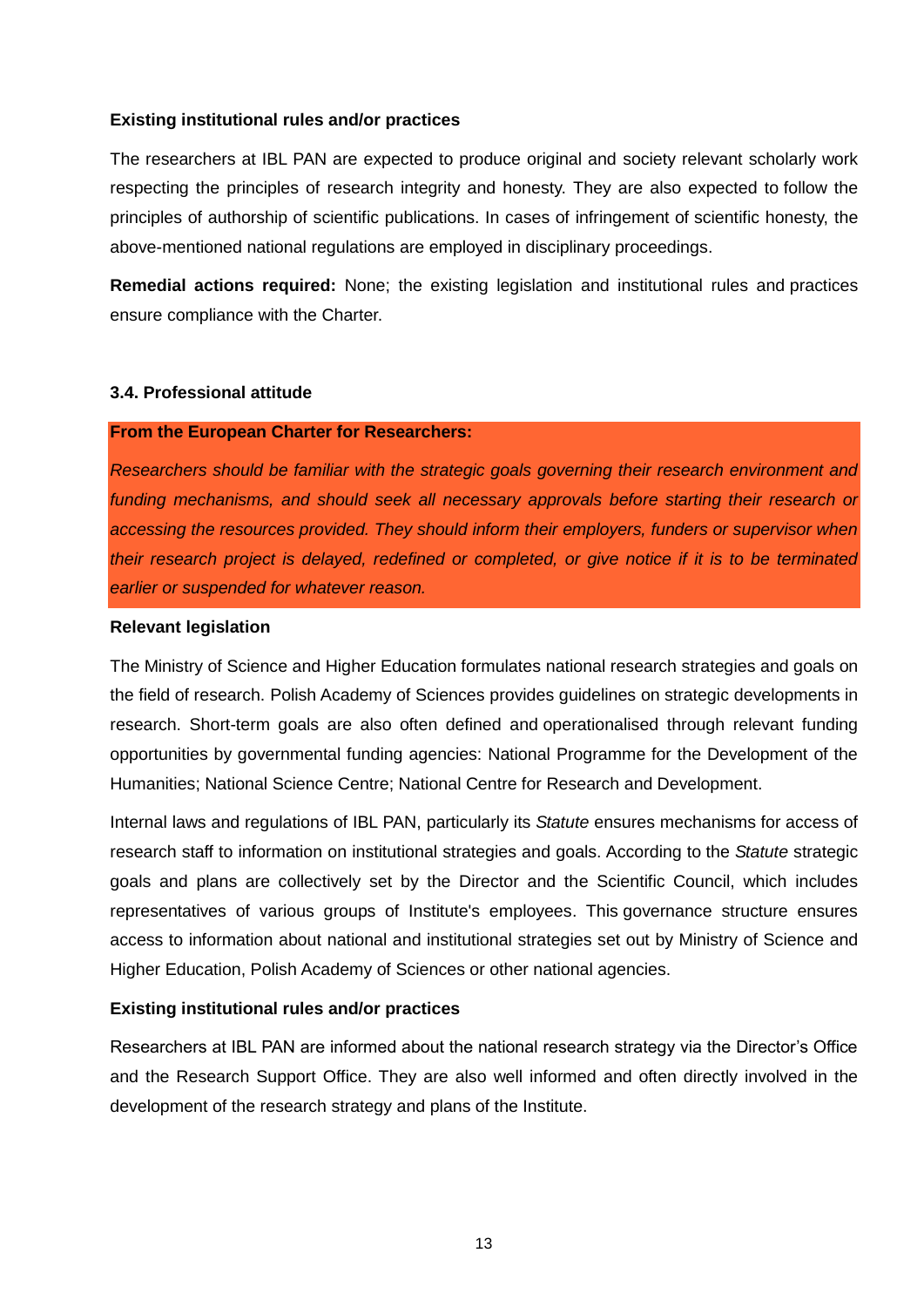The priority given in the Polish system to external competitive funding poses a challenge to the Institute and to its staff. To improve employee's access to information about opportunities for research funding the Research Support Office was established in 2010. Its main task is to inform research staff on opportunities, conditions and procedures of external research funding and to support the application process. The Research Support Office also provides support in management of successful grants and monitors their progress providing Principal Investigators with necessary information. Internal procedures are in place for informing the Management about plans to launch new projects or apply for external funding and to obtain necessary permissions.

In 2014 a post of Consultant for International Collaborations was created to provide individual expert advice to researchers and research teams in applying for grants from European funds (especially Horizon 2020 Programme) and initiating cooperation with centres in other countries.

**Remedial actions required:** The system of research funding in Poland is quite new and often changing therefore there is still a need for more and better targeted information. A need for improvement of the institutional support for preparing and implementing research projects was one of the recurring issues in the survey (see Chapter 2.5). Therefore mechanisms of disseminating relevant information and supporting preparation and implementation of research projects will be improved.

#### <span id="page-13-0"></span>**3.5. Contractual and legal obligations**

#### **From the European Charter for Researchers:**

*Researchers at all levels must be familiar with the national, sectoral or institutional regulations governing training and/or working conditions. This includes Intellectual Property Rights regulations, and the requirements and conditions of any sponsor or funders, independently of the nature of their contract. Researchers should adhere to such regulations by delivering the required results (e.g. thesis, publications, patents, reports, new products development, etc.) as set out in the terms and conditions of the contract or equivalent document.* 

#### **Relevant legislation**

Working conditions are governed by national laws that is *The Labour Code* and *The Act on the Polish Academy of Sciences*, as well as institutional regulations, mainly the *IBL PAN Statute*. Each funding organisation has its own rules and conditions to administer the expenditure of awarded funds and the delivery of expected results. They usually also cover the issue of Intellectual Property Rights.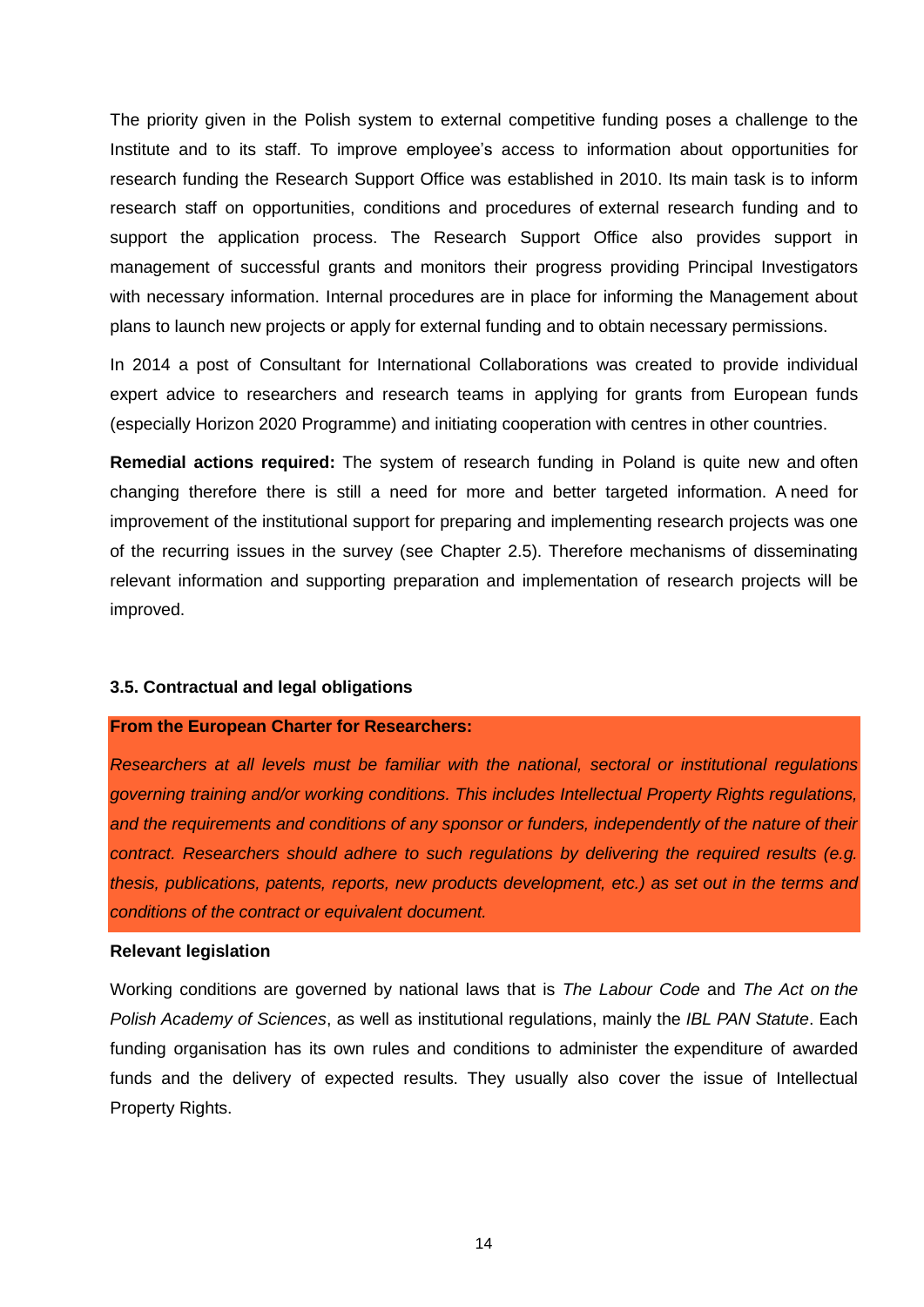## **Existing institutional rules and/or practices**

When signing their employment contract, IBL PAN employees thereby acknowledge and accept national and institutional laws and regulations governing it. Similarly, by signing contracts with public or private funding agencies, they accept their rules and requirements.

The delivery of results is monitored by immediate superiors and, in case of externally funded projects, by the Research Support Office. It is also a subject of regular reporting required by the Ministry of Science and Higher Education. In a long term the compliance with the requirements of funders including timely delivery of results is a part of periodic staff performance evaluations.

**Remedial actions required:** None; the existing legislation and institutional rules and practices ensure compliance with the Charter.

#### <span id="page-14-0"></span>**3.6. Accountability**

#### **From the European Charter for Researchers:**

*Researchers need to be aware that they are accountable towards their employers, funders or other related public or private bodies as well as, on more ethical grounds, towards society as a whole. In particular, researchers funded by public funds are also accountable for the efficient use of taxpayers' money. Consequently, they should adhere to the principles of sound, transparent and efficient financial management and cooperate with any authorised audits of their research, whether undertaken by their employers/funders or by ethics committees. Methods of collection and analysis, the outputs and, where applicable, details of the data should be open to internal and external scrutiny, whenever necessary and as requested by the appropriate authorities.* 

## **Relevant legislation**

Research budget of the Institute comes mainly from public funds from three main sources:

- institutional, core funding for maintaining the research potential and general research activities; this part of funding is administered by the Management;
- national grants (mainly from the National Science Centre, the Foundation for Polish Science and National Programme for Development of Humanities) awarded to individual researchers and teams for specific projects;
- European and other foreign grants (to a lower degree).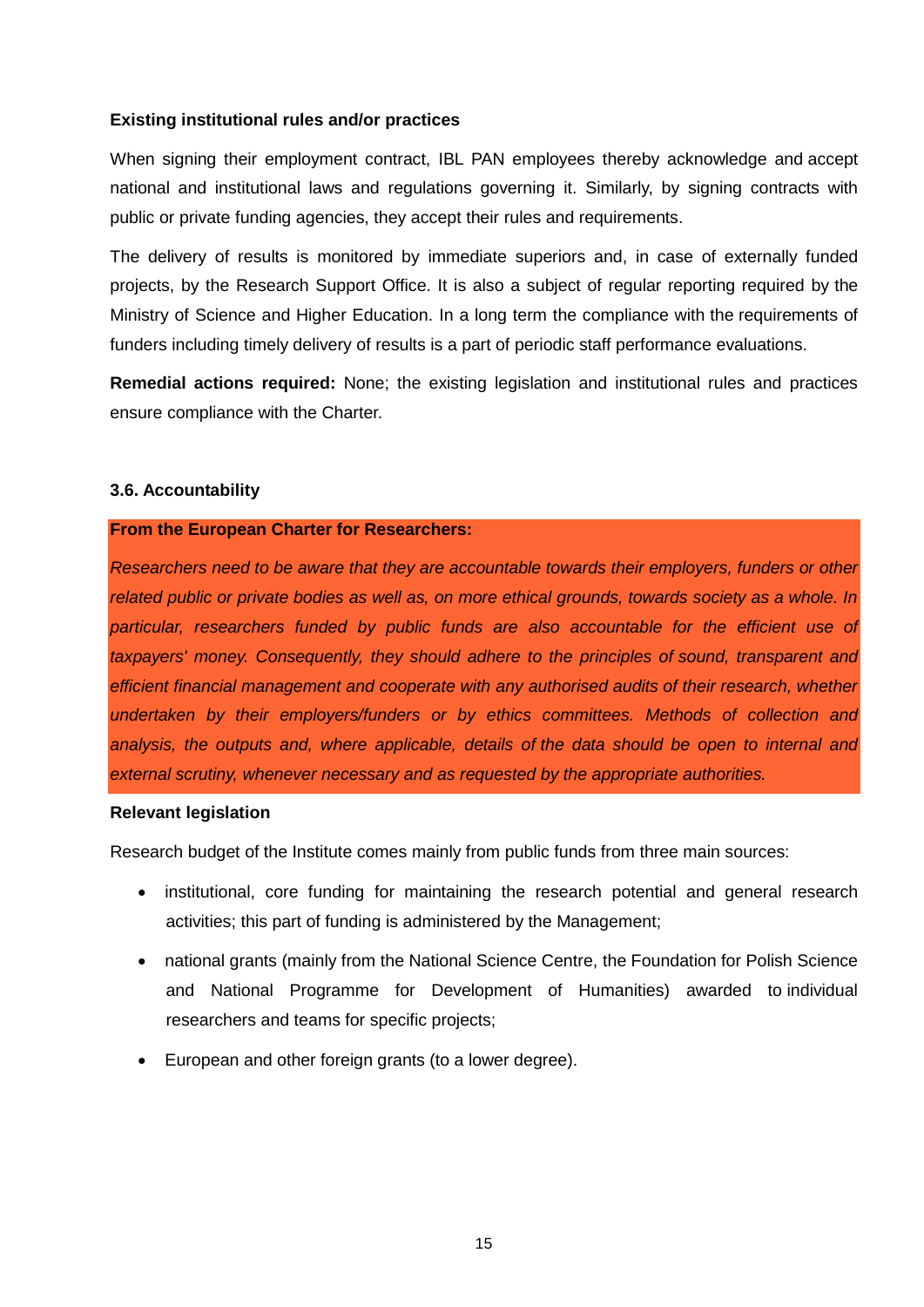The management of research funding is based on the national legislation: *[Act on the Principles of](http://www.nauka.gov.pl/g2/oryginal/2013_05/26574a32e5351daaf4c1bcd0bcab48b1.pdf)  [Financing Science](http://www.nauka.gov.pl/g2/oryginal/2013_05/26574a32e5351daaf4c1bcd0bcab48b1.pdf)*, *[Act on the National Science Centre](http://www.nauka.gov.pl/g2/oryginal/2013_05/83d60572b6d60c1fb0e92a7023cf996a.pdf)*, *[Act on the Polish Academy of Sciences](http://www.nauka.gov.pl/g2/oryginal/2013_05/3906ee68b66b4fd7467c26a0051488cc.pdf)* and related ministerial regulations. The requirements concerning handling of the awarded funds as well as reporting and monitoring are described in detail in those acts. The Management and individual grant holders adhere to those regulations.

## **Existing institutional rules and/or practices**

As the Institute's budget comes mainly from taxpayers' money the Management and staff consider financial accountability a priority. Basic procedures for financial management and reporting are set in the national and funders' legislation. These procedures specify types of data and information to be provided to relevant overseers and timetables of delivery. The Research Support Office manages the process by fixing internal deadlines, collecting data and information when necessary then transferring the reports to relevant authorities. The Office assists individual researchers in familiarizing with relevant procedures.

In the recent years the Institute underwent four financial audits: three were performed by independent financial audit companies and focused on institutional funding and general financial management and one audit performed by the Ministry of Science and Higher Education focused on external project funding. All four audits proved that the Institute complies with legal rules and specifically with financial laws and regulations.

The national legislation specifies how particular types of financial data are to be collected, compiled and delivered to the Ministry or relevant agencies. All information is stored at IBL PAN and can be accessed by authorized bodies.

**Remedial actions required:** None; the existing legislation and institutional rules and practices ensure compliance with the Charter.

## <span id="page-15-0"></span>**3.7. Good practice in research**

#### **From the European Charter for Researchers:**

*Researchers should at all times adopt safe working practices, in line with national legislation, including taking the necessary precautions for health and safety and for recovery from information technology disasters, e.g. by preparing proper back-up strategies. They should also be familiar with the current national legal requirements regarding data protection and confidentiality protection requirements, and undertake the necessary steps to fulfil them at all times.*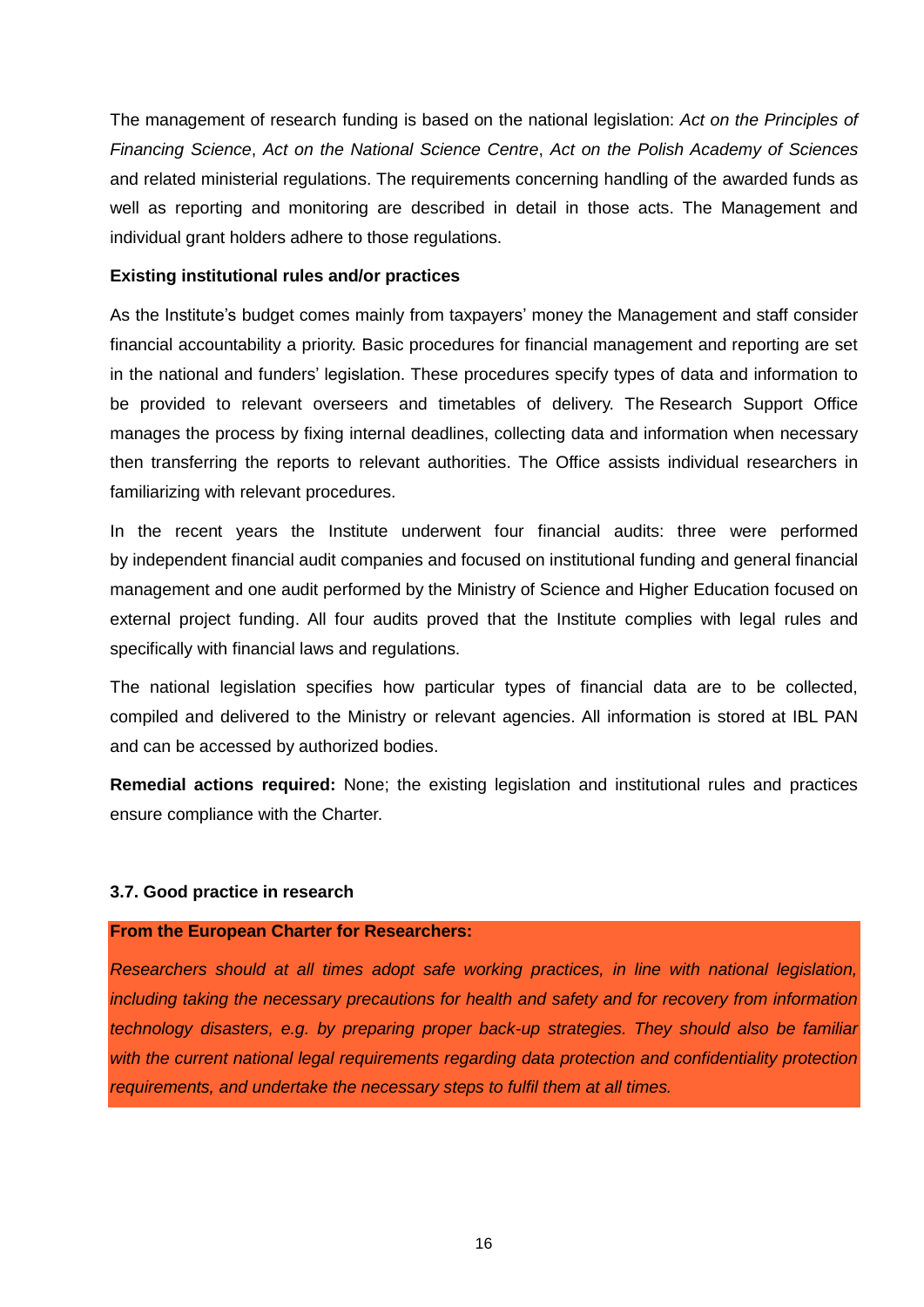## **Relevant legislation**

*The Labour Code* and other national legislation provides a firm framework concerning health and safety at work. Issues regarding data protection and confidentiality are governed by national and European laws on data protection as well as internal *Guidelines for electronic communication at IBL PAN*.

## **Existing institutional rules and/or practices**

When signing the employment contract each staff member undergoes medical testing and participates in a basic, standard Health and Safety training. Obligatory medical tests are repeated every three years. The Institute employs a specialist responsible for the implementation of Health and Safety Regulations that is for staff safety training and monitoring.

In response to the national level legal requirements Data Safety Administrator has been appointed in 2008 and data protection procedures have been implemented. However, the Gap Analysis has revealed that certain regulations need updating due to changes in Polish law and technological progress; works on a new strategy for data protection were initiated in 2015.

**Remedial actions required:** New strategy for data protection will be completed and implemented; relevant information and training will be provided to the staff.

#### <span id="page-16-0"></span>**3.8. Dissemination, exploitation of results**

#### **From the European Charter for Researchers:**

*All researchers should ensure, in compliance with their contractual arrangements, that the results of their research are disseminated and exploited, e.g. communicated, transferred into other research settings or, if appropriate, commercialised. Senior researchers, in particular, are expected to take a lead in ensuring that research is fruitful and that results are either exploited commercially or made accessible to the public (or both) whenever the opportunity arises.* 

#### **Relevant legislation**

National legislation on research funding (*The [Act on the Principles of Financing Science](http://www.nauka.gov.pl/g2/oryginal/2013_05/26574a32e5351daaf4c1bcd0bcab48b1.pdf)*, *The [Act](http://www.nauka.gov.pl/g2/oryginal/2013_05/3906ee68b66b4fd7467c26a0051488cc.pdf)  [on the Polish Academy of Sciences,](http://www.nauka.gov.pl/g2/oryginal/2013_05/3906ee68b66b4fd7467c26a0051488cc.pdf) The Act on Scientific Degrees and Academic Titles and Degrees and Academic Titles in the Arts* and *The [Act on the National Science Centre](http://www.nauka.gov.pl/g2/oryginal/2013_05/83d60572b6d60c1fb0e92a7023cf996a.pdf)*) obligates researchers to publish their scholarly work nationally and internationally. Dissemination of research outcomes serves as an important factor in performance evaluation of both the institution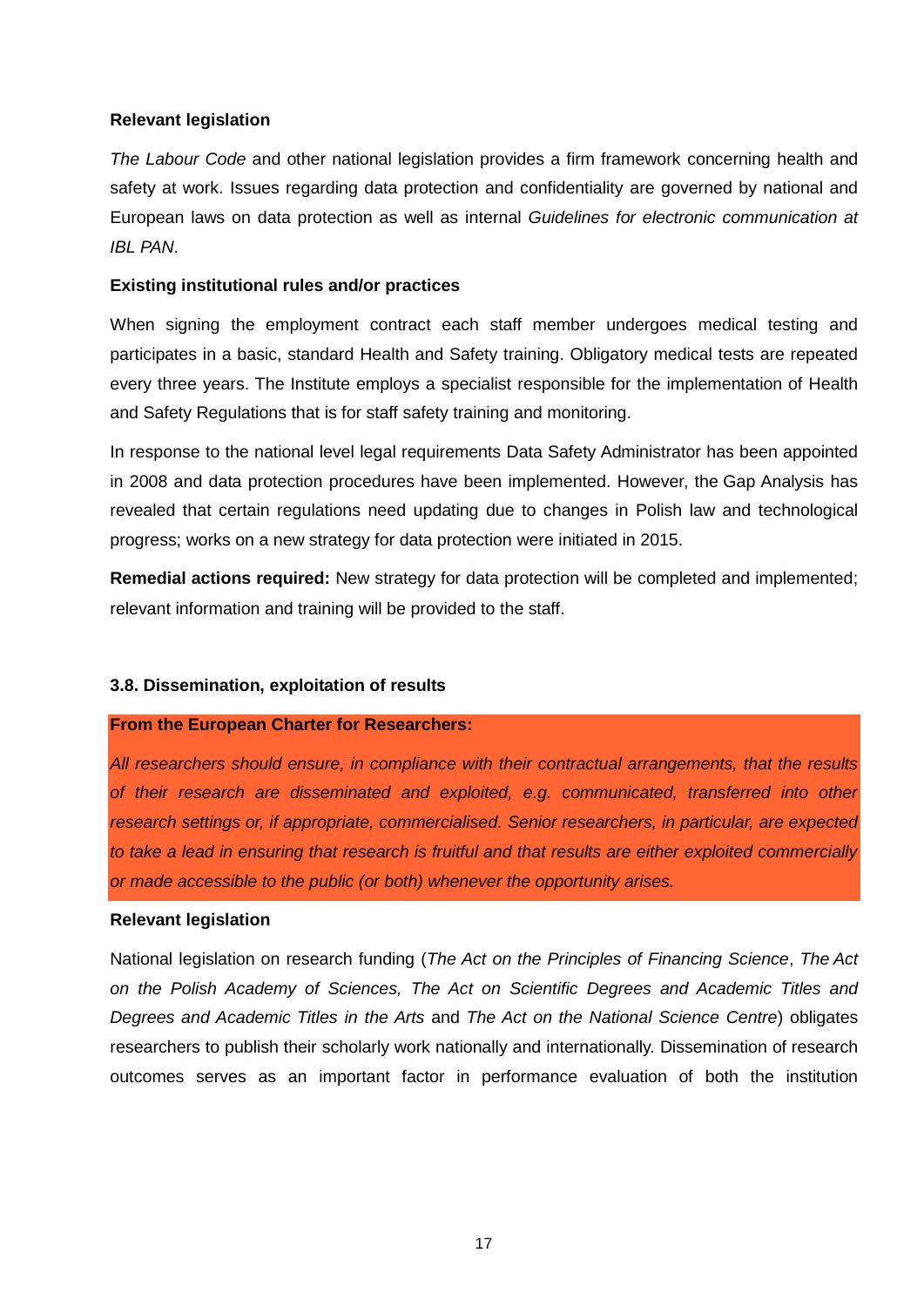and individual researchers. Moreover *The Code of Ethics for Researchers* specifies good practices and makes recommendations regarding the publishing of research results.

## **Existing institutional rules and/or practices**

Researchers at IBL PAN seek to publish their work in highly respected, peer-reviewed journals and publishing houses. Since their research focuses on topics of national interest (Polish literature and culture) they used to publish mainly nationally. Yet, it should be highlighted that the number of publications by IBL PAN employees in international journals and publishing houses (mainly in English) has noticeably increased in recent years.

The academic community of IBL PAN attaches great significance to dissemination of research results also through meetings, workshops and conferences (both national and international). Each year about twenty conferences are organised by IBL PAN. The researchers also participate in conferences organised by other institutions.





A lot of stress is put on developing electronic repositories and open access publishing. Researchers are encouraged to adopt self-archiving in "green open access" formula, depositing their publications in a digital repository RCIN – Digital Repository of Scientific Institutes of the PAS. New means of dissemination are also supported – researchers are encourage to publish the results of entire projects as multimedia narratives on recently established platform 'New Panorama of Polish Literature' [\(http://nplp.pl/\)](http://nplp.pl/). Journals published by the Institute "Pamietnik Literacki", "Teksty Drugie" and "Napis", are available as "gold open access gratis" after one year embargo. Professional advice on legal, practical and technical issues related to open access publishing is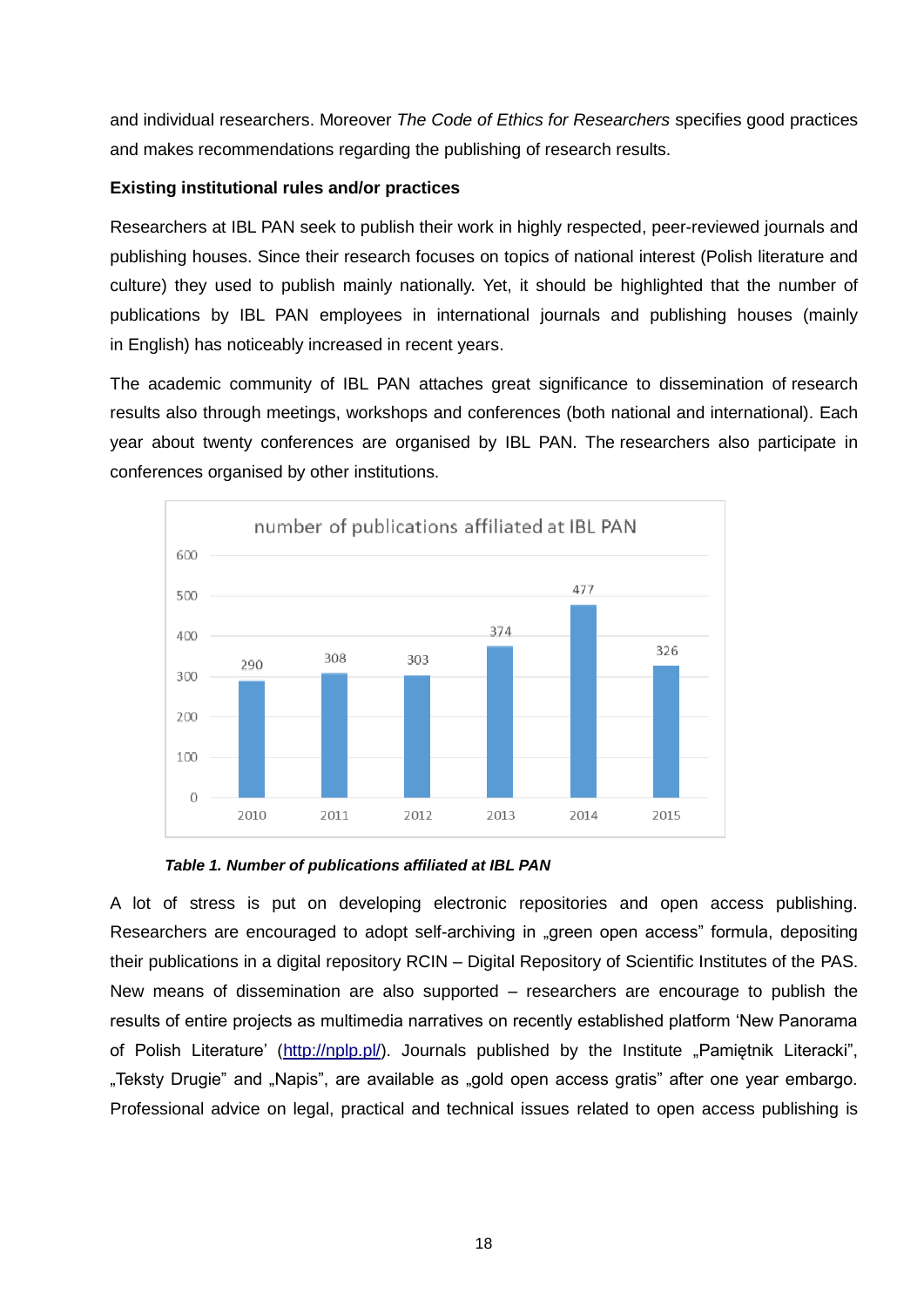offered to researchers by the Digital Humanities Centre (CHC). The dissemination of research results to the public, both for professional and leisure use are described below in Section 9.

**Remedial actions required:** Further promotion of the open access publishing and more information on electronic repositories for staff to increase number of publications deposited in the RCIN repository.

#### <span id="page-18-0"></span>**3.9. Public engagement**

## **From the European Charter for Researchers:**

*Researchers should ensure that their research activities are made known to society at large in such a way that they can be understood by non-specialists, thereby improving the public's understanding of science. Direct engagement with the public will help researchers to better understand public interest in priorities for science and technology and also the public's concerns.* 

## **Relevant legislation**

The obligation to disseminate research results to society at large is inscribed in both national and institutional legislation. It is strongly supported e.g. being a part of the evaluation of institutions and individuals.

## **Existing institutional rules and/or practices**

Public engagement has traditionally been an important part of the IBL PAN activities, on both institutional and individual level. Great part of the Institute's research output is addressed to wider public: literary bibliographies, dictionaries, encyclopaedias, textbooks and critical editions of literary works, both classic and modern. We may distinguish between direct dissemination (members of wider public engage with IBL PAN's output) and indirect dissemination, i.e. reaching the wider public through certain professional groups like media, cultural institutions, school teachers.

Digital media are often used to disseminate research which is of interest beyond the research community as they enable attractive forms of presentation, e.g. including multimedia collections. The Institute manages two electronic platforms: encyclopaedic *Panorama of Polish Literature* [\(www.panoramaliteratury.pl\)](http://www.panoramaliteratury.pl/) and *New Panorama of Polish Literature* [\(www.nplp.pl\)](http://www.nplp.pl/).

Since 1970, along with Humanities scholars from other academic centres in Poland and under the patronage of the Ministry of Education, IBL PAN has organised the National Contest in Polish Literature and Language [\(www.olijp.pl\)](http://www.olijp.pl/) – a national competition for high school students covering Polish literature, language and culture. Each year, about 2500 young people take part in this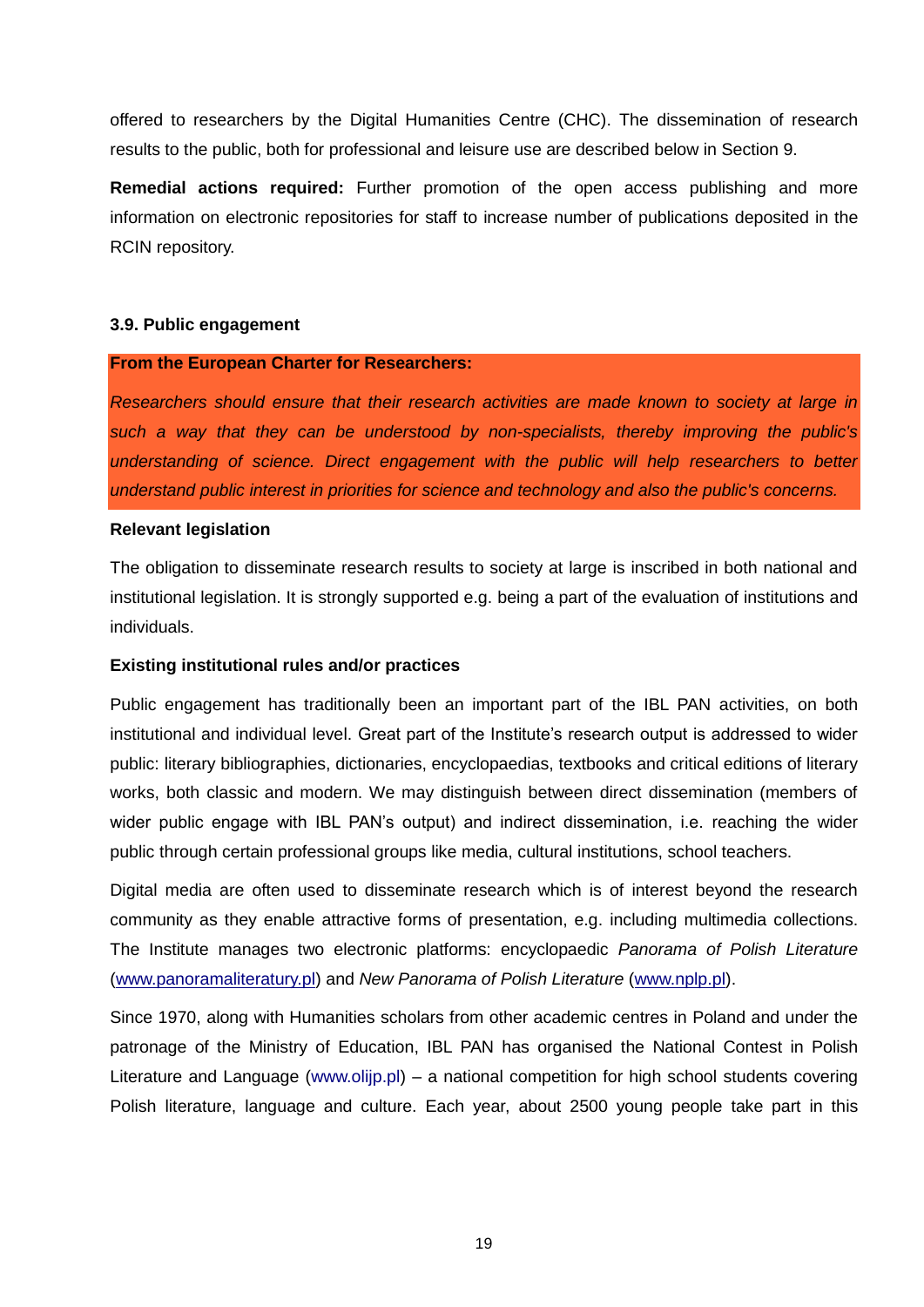competition, including students from other countries, such as Lithuania, Latvia, Belarus, Ukraine, Slovakia, Czech Republic and Hungary. Awards in this competition are considered prestigious and go both to students and their teachers.

IBL PAN is active in national and regional open events such as annual Festivals of Science and Scientific Picnics. The Institute also supports initiatives undertaken individually by their staff, for example publishing in journals for general public, participating in radio and TV programmes, organising events in public libraries and engaging in public activities of other national or regional cultural and educational institutions. IBL PAN actively animate the Polish studies community at home and abroad. It coordinates the publication of the electronic Polish Studies Newsletter [\(www.biuletynpolonistyczny.pl\)](http://www.biuletynpolonistyczny.pl/) – a joint undertaking of over twenty departments of Polish philology In Poland.

As every scientific institution in Poland IBL PAN is engaged in the development and implementation of national science policy. The Institute's representatives are serving in main national academic policy bodies and scholarly committees.

**Remedial actions required:** None; the existing legislation and institutional rules and practices ensure compliance with the Charter.

## <span id="page-19-0"></span>**3.10. Non-discrimination**

#### **From the European Charter for Researchers:**

*Employers and/or funders of researchers will not discriminate against researchers in any way on the basis of gender, age, ethnic, national or social origin, religion or belief, sexual orientation, language, disability, political opinion, social or economic condition.* 

#### **Relevant legislation**

The national, sectoral and institutional legislation includes non-discrimination clauses which serve as a framework for non-discrimination polices.

## **Existing institutional rules and/or practices**

The policy of non-discrimination is implemented at IBL PAN without any exceptions in all areas of activity: recruitment and promotion of researchers, salaries, access to research support and infrastructures, access to information, working conditions, to mention the most important. The responses to the survey do not mention any instances of discrimination.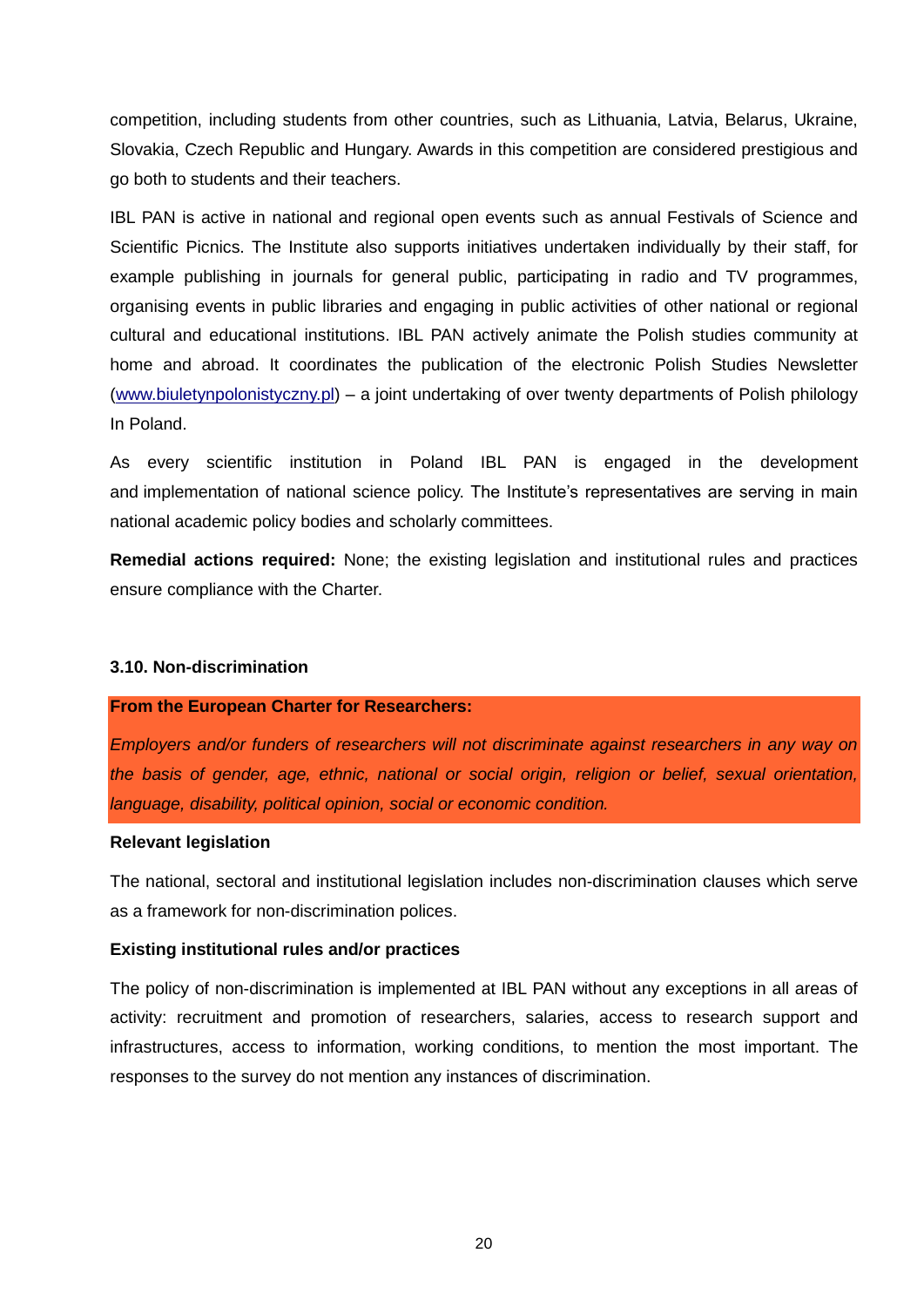IBL PAN aims at guaranteeing equal chances irrespective of the employees' gender and age. The tables below show gender (Table 2) and age (Table 3) structure of the staff.



*Table 2. Gender structure*



## *Table 3. Age/professional rank structure*

As required by the Labour Code, a special social fund is set up in collaboration with the trade unions providing financial support to employees in case of urgencies (accidents, health problems), as well as for leisure purposes (holidays and fitness subsidies).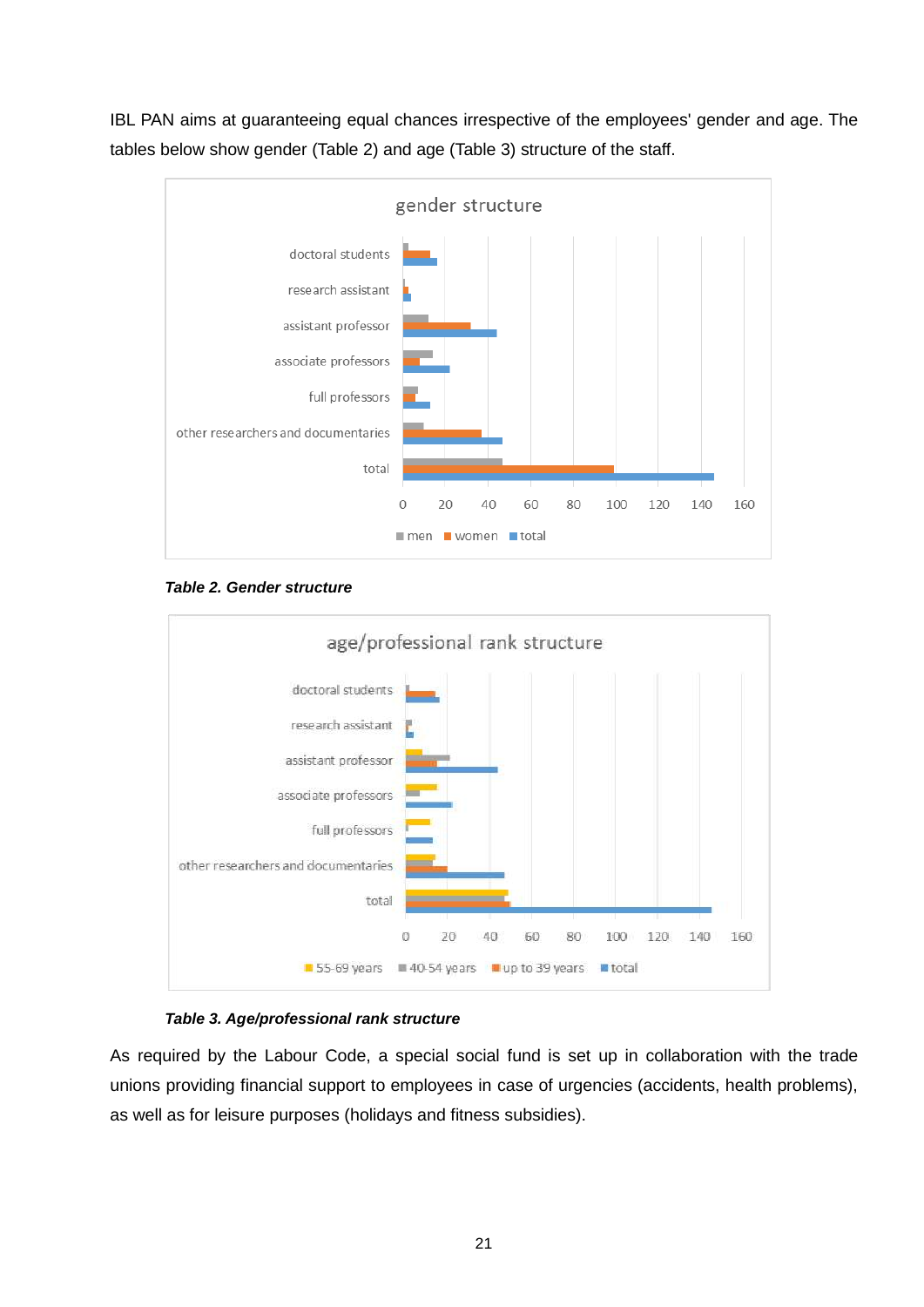**Remedial actions required:** None; the existing legislation and institutional rules and practices ensure compliance with the Charter

## <span id="page-21-0"></span>**3.11. Evaluation/appraisal systems**

#### **From the European Charter for Researchers:**

*Employers and/or funders should introduce for all researchers, including senior researchers, evaluation/appraisal systems for assessing their professional performance on a regular basis and in a transparent manner by an independent (and, in the case of senior researchers, preferably international) committee.* 

*Such evaluation and appraisal procedures should take due account of their overall research creativity and research results, e.g. publications, patents, management of research, teaching/lecturing, supervision, mentoring, national or international collaboration, administrative duties, public awareness activities and mobility, and should be taken into consideration in the context of career progression.* 

#### **Relevant legislation**

*The Act on the Polish Academy of Sciences* (Article 96) defines procedures and criteria for a periodic evaluation of the scientific staff. According to *The Act* each institute is obliged to set its own detailed procedure and frequency of evaluation, subject to approval of the Academy governing bodies.

#### **Existing institutional rules and/or practices**

The IBL PAN institutional *Rules for the evaluation of research staff* detail the process and criteria: the evaluation is conducted at least every two years for early career researchers and at least every four years for senior researchers by a committee of five members appointed by the Scientific Council and including the Director. The evaluation takes into consideration publications, participation and leadership in research projects of Departments and Research Groups, management of externally funded projects, organisation of conferences, national and international collaborations, service to profession (recruitment or evaluation committees etc.), public engagement and popularisation of research results.

Information on procedures, criteria and schedules is available and transparent. Each researcher is individually informed about his/her evaluation results.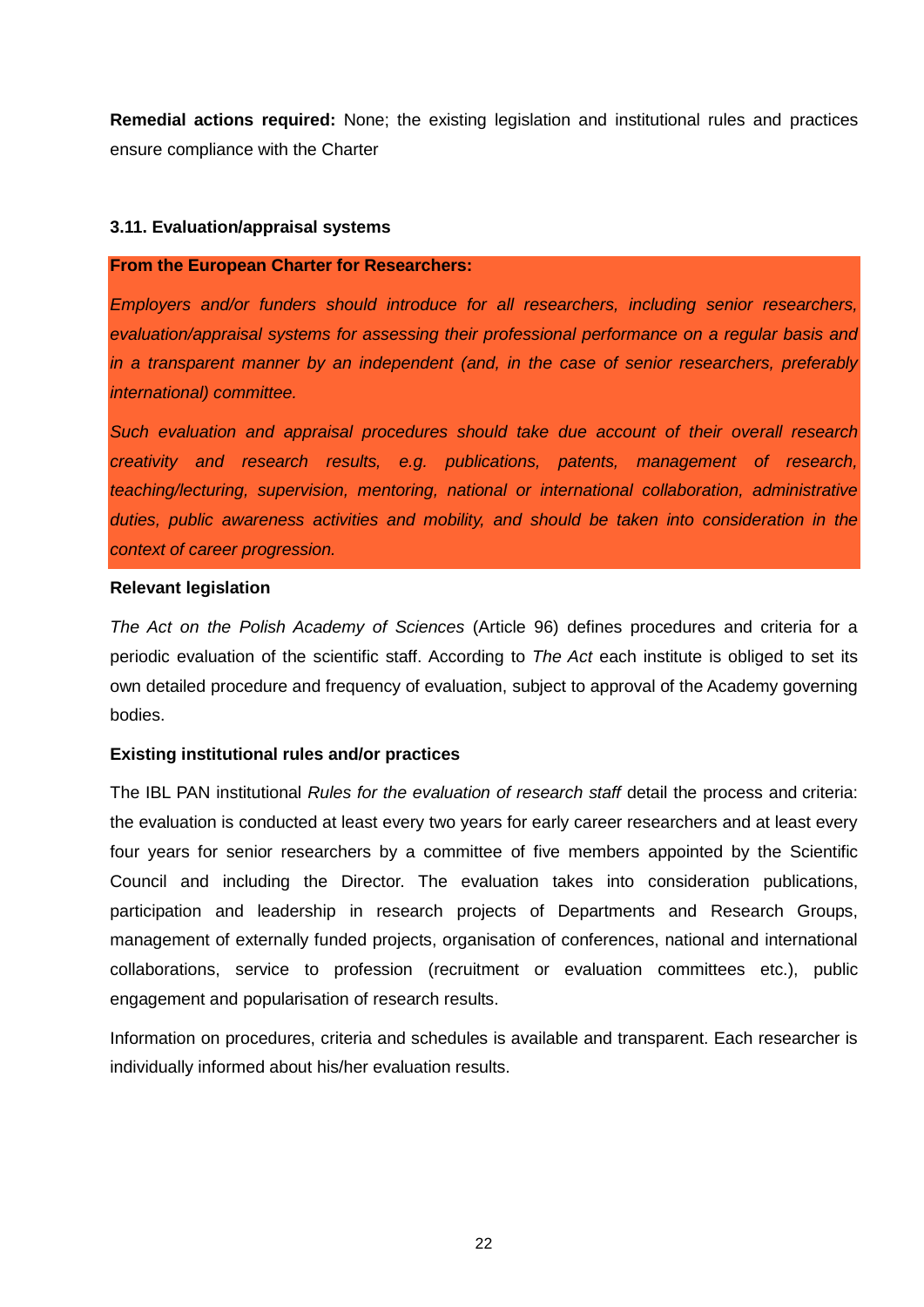**Remedial actions required:** None; the existing legislation and institutional rules and practices ensure compliance with the Charter

## <span id="page-22-0"></span>**Recruitment**

#### <span id="page-22-1"></span>**3.12. Recruitment**

#### **From the European Charter for Researchers:**

*Employers and/or funders should ensure that the entry and admission standards for researchers, particularly at the beginning at their careers, are clearly specified and should also facilitate access for disadvantaged groups or for researchers returning to a research career, including teachers (of any level) returning to a research career. Employers and/or funders of researchers should adhere to the principles set out in the Code of Conduct for the Recruitment of Researchers when appointing or recruiting researchers.* 

#### **Relevant legislation**

According to relevant national legislation the access to research careers in Poland is open to all qualified candidates without discrimination, including those in the starting phase of their careers. Previous professional career including teaching does not preclude an application to a researcher position. A detailed procedure is laid out in *Recruitment procedures for research positions at IBL PAN*, adopted by the Scientific Council.

#### **Existing institutional rules and/or practices**

All standards necessary to apply for an academic position are clearly stated and relevant documentation is publicly announced as requested by national legislation and as set out in internal documents, specifically in the above mentioned *Recruitment procedures*.

**Remedial actions required:** None; the existing legislation and institutional rules and practices ensure compliance with the Charter

#### <span id="page-22-2"></span>**3.13. Recruitment (Code)**

## **From the European Code of Conduct for Recruitment:**

*Employers and/or funders should establish recruitment procedures which are open, efficient, transparent, supportive and internationally comparable, as well as tailored to the type of positions*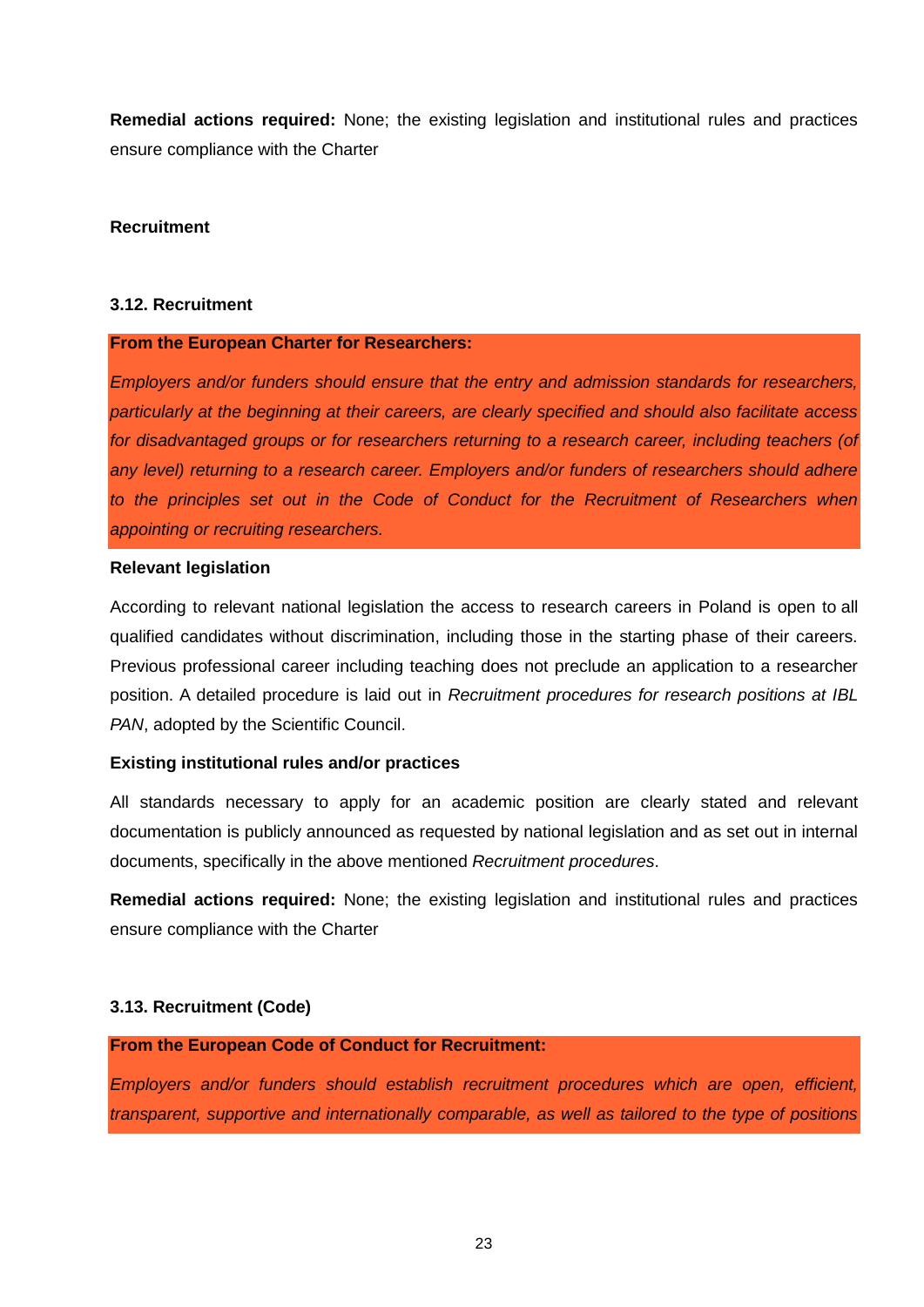*advertised. Advertisements should give a broad description of knowledge and competencies required, and should not be so specialised as to discourage suitable applicants. Employers should include a description of the working conditions and entitlements, including career development prospects. Moreover, the time allowed between the advertisement of the vacancy or the call for applications and the deadline for reply should be realistic.*

#### **Relevant legislation**

As stated above, the national *Act on Polish Academy of Sciences* and internal regulations, ensure fair access to research careers and set out clear and fair general criteria and procedures. A detailed procedure is laid out in *Recruitment procedures for research positions at IBL PAN*, adopted by the Scientific Council.

## **Existing institutional rules and/or practices**

The Institute's recruitment procedures respect national and institutional regulations and international standards (e.g. the ones set out in *The Code*).

New positions are publicly advertised in the Public Information Bulletin of the Ministry of Science and Higher Education, on the Institute's website and on the European portal for mobile scientists EURAXESS at least two months before the deadline for submission of applications. A position announcement clearly specifies requirements of the post including education level and previous experience, criteria and procedures for the evaluation of candidates, and required documents. Positions are open to candidates with solid background in the humanities who intend to conduct research within the IBL PAN research scope.

The selection procedure consists of several stages: the position is initially announced with a decision of the Director, who also appoints the Selection Committee as set out in the *Recruitment procedures for research positions at IBL PAN*. The Committee evaluates candidates on the basis of submitted documentation and selected candidates are invited for interviews. Thereafter, in a discussion and a confidential vote the Committee members create a ranking list with recommended candidates. The final decision on employment is taken by the Director on the basis of these recommendations.

**Remedial actions required:** None; the existing legislation and institutional rules and practices ensure compliance with the Charter and the Code.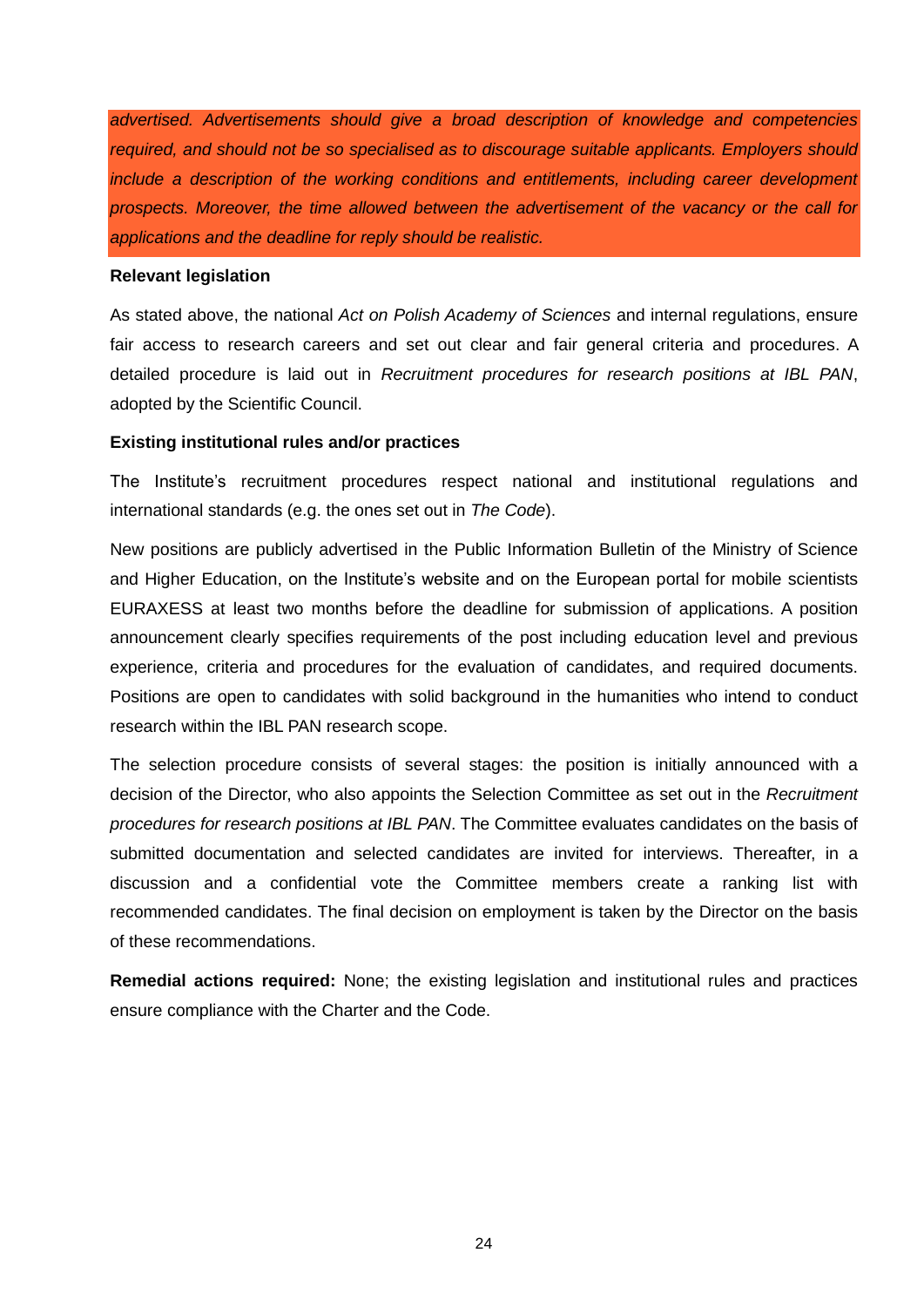## <span id="page-24-0"></span>**3.14. Selection (Code)**

## **From the European Code of Conduct for Recruitment:**

*Selection committees should bring together diverse expertise and competences and should have an adequate gender balance and, where appropriate and feasible, include members from different sectors (public and private) and disciplines, including from other countries and with relevant experience to assess the candidate. Whenever possible, a wide range of selection practices should be used, such as external expert assessment and face-to-face interviews. Members of selection panels should be adequately trained.*

#### **Relevant legislation**

The membership and operations of selection committees are regulated in detail in Article 5 of the *Recruitment procedures for research positions at IBL PAN.* Following these regulations a selection committee should consist of at least five members and include Chairman of the Scientific Council, Deputy Director for Research and heads of Departments and Research Groups appointed by the Director. The Head of Human Resources Department serves as Committee's secretary. Article 8 of the *Recruitment procedures* stipulates that the Committee is entitled to seek external opinions on candidates.

## **Existing institutional rules and/or practices**

It is a current practice to include all heads of Departments and Research Groups to selection committees to ensure the diversity of scientific expertise and complementary competencies. Care is taken to ensure gender balance within a committee. Committee members are informed in detail about the procedure and the tasks they are expected to perform. As mentioned in Section 13, the above selection practices employed by the committee include the evaluation of submitted documentation (CV, list of publications and a research proposal) as well as a face-to-face interview with the entire committee. This practice follows standards set out by the Polish Academy of Sciences and national legislation.

**Remedial actions required:** None; the existing legislation and institutional rules and practices ensure compliance with requirements of the Charter and the Code.

## <span id="page-24-1"></span>**3.15. Transparency (Code)**

**From the European Code of Conduct for Recruitment:**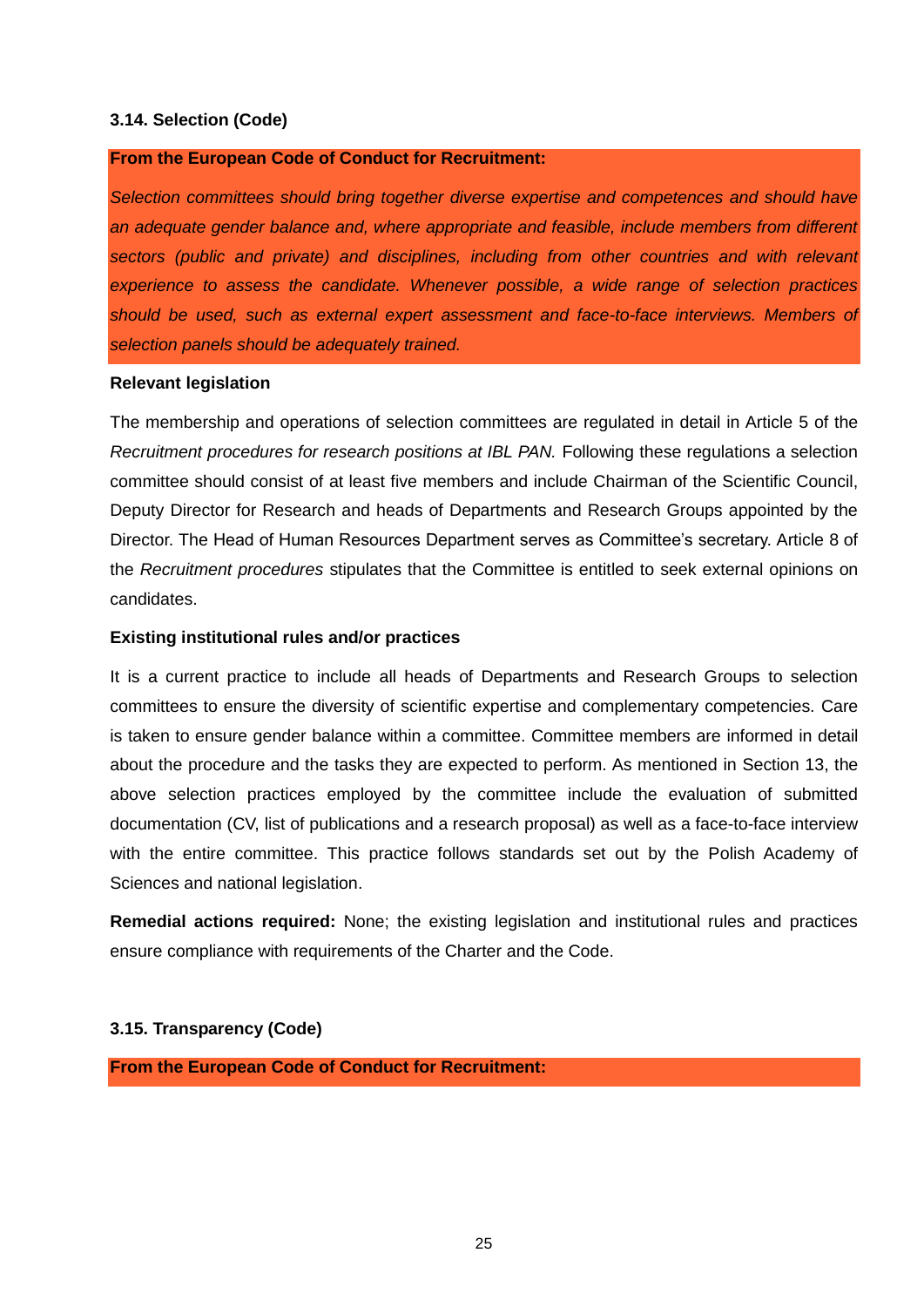*Candidates should be informed, prior to the selection, about the recruitment process and the selection criteria, the number of available positions and the career development prospects. They should also be informed after the selection process about the strengths and weaknesses of their applications.*

#### **Relevant legislation**

As mentioned in Sections 12, 13 and 14 above T*he Act on the Polish Academy of Sciences*, *Recruitment procedures for research positions at IBL PAN* and other national and institutional legislation regulate the recruitment process including access to information and transparency issues.

#### **Existing institutional rules and/or practices**

The transparency of the recruitment procedures is ensured at all stages. An announcement of the position is published in the Public Information Bulletin of the Ministry of Science and Higher Education, on the Institute website and on the European portal for mobile researchers EURAXESS. It includes information on number and type of available positions, required qualifications and a deadline for submission of applications. It also includes a link to *Recruitment procedures for research positions at IBL PAN* where detailed information on the recruitment procedure, selection criteria and required documents can be found. The career development prospects are usually not specified in such announcements, since promotions are regulated by *The Act on the Polish Academy of Sciences* and career opportunities specific for the position are discussed during the interview. After the completion of the selection process the candidates are informed about the results. The candidates have not received feedback regarding strength and weaknesses of their applications.

**Remedial actions required:** Complementing the selection process with guidelines for providing candidates with feedback on strong and weak points of their application.

#### <span id="page-25-0"></span>**3.16. Judging merit (Code)**

#### **From the European Code of Conduct for Recruitment:**

*The selection process should take into consideration the whole range of experience of the candidates. While focusing on their overall potential as researchers, their creativity and level of independence should also be considered. This means that merit should be judged qualitatively as well as quantitatively, focusing on outstanding results within a diversified career path and not only on the number of publications. Consequently, the importance of bibliometric indices should be*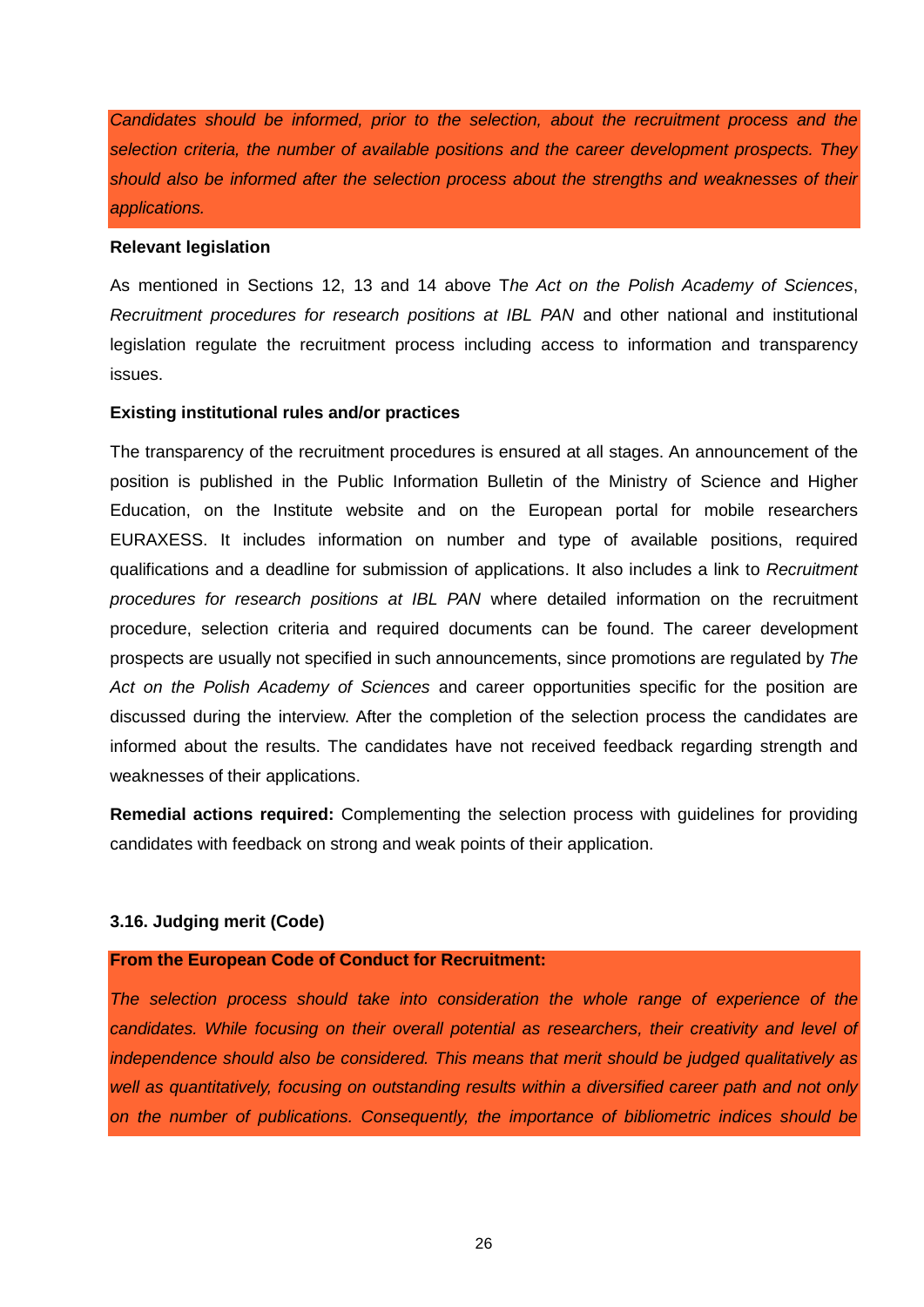*properly balanced within a wider range of evaluation criteria, such as teaching, supervision, teamwork, knowledge transfer, management of research and innovation and public awareness activities. For candidates from an industrial background, particular attention should be paid to any contributions to patents, development or inventions.*

#### **Relevant legislation**

*Recruitment procedures for research positions at IBL PAN* in the Article 7 define criteria for evaluation of applications.

## **Existing institutional rules and/or practices**

According to the *Recruitment procedures*, evaluation entails a scrutiny of candidates' output, i.e. publications, conference presentations, participation in research projects (especially in international ones), honours, awards, scholarships, fellowships, etc. The candidates' organisational competencies (e.g. coordinating team projects, organisation of conferences) are also taken in account. The evaluation of candidates is based mainly on qualitative, not quantitative criteria, and bibliometric indices play only a supporting role. Instead of industrial experience, which is not relevant in case of a humanities institute, experience in educational, cultural or art institutions is considered.

**Remedial actions required:** None; the existing legislation and institutional rules and practices ensure compliance with requirements of the Charter and the Code.

## <span id="page-26-0"></span>**3.17. Variations in the chronological order of CV (Code)**

## **From the European Code of Conduct for Recruitment:**

*Career breaks or variations in the chronological order of CVs should not be penalised, but regarded as an evolution of a career, and consequently, as a potentially valuable contribution to the professional development of researchers towards a multidimensional career track. Candidates should therefore be allowed to submit evidence-based CVs, reflecting a representative array of achievements and qualifications appropriate to the post for which application is being made.*

## **Relevant legislation**

*Recruitment procedures for research positions at IBL PAN* in the Article 7 define criteria for evaluation of applications.

## **Existing institutional rules and/or practices**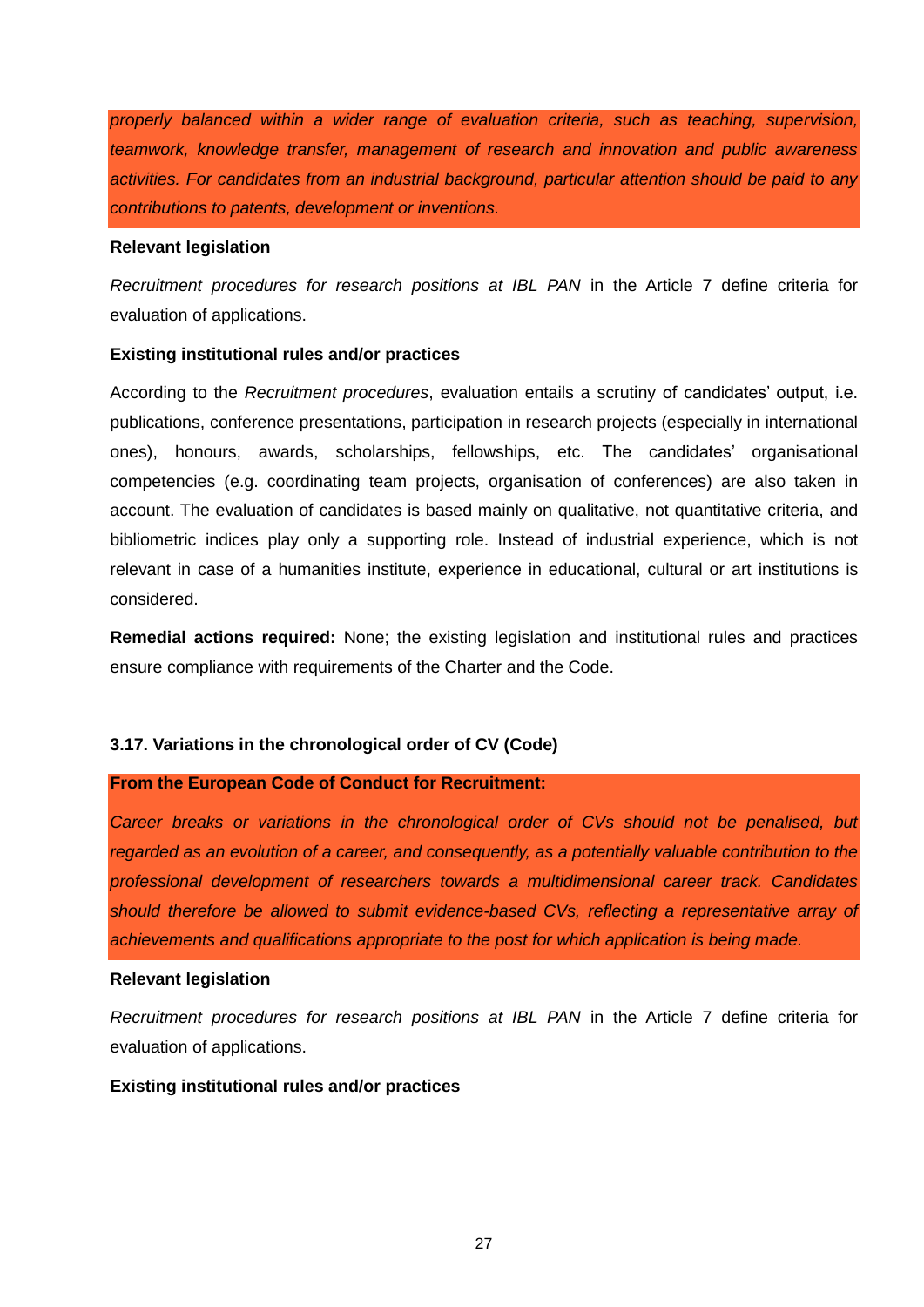As mentioned above (Section 16) selection committees take into consideration diverse paths of professional career and recognise value of experience gained in institutions from outside of the academic sector. Interviews allow candidates to highlight achievements they consider important in the context of the position they are applying for.

**Remedial actions required:** None; the existing legislation and institutional rules and practices ensure compliance with requirements of the Charter and the Code.

## <span id="page-27-0"></span>**3.18 Recognition of mobility experience (Code)**

#### **From the European Code of Conduct for Recruitment:**

*Any mobility experience, e.g. a stay in another country/region or in another research setting (public or private) or a change from one discipline or sector to another, whether as part of the initial research training or at a later stage of the research career, or virtual mobility experience, should be considered as a valuable contribution to the professional development of a researcher.*

## **Relevant legislation**

*Recruitment procedures for research positions at IBL PAN* in the Article 7 define criteria for evaluation of applications.

#### **Existing institutional rules and/or practices**

Experience gained through mobility, especially through work at various scholarly institutions in Poland and abroad is highly valued as a potential contribution to the Institute's development. As the Humanities evolve towards inter- and transdisciplinary research the diversity of disciplinary backgrounds is often considered an asset in the selection process.

**Remedial actions required:** None; the existing legislation and institutional rules and practices ensure compliance with requirements of the Charter and the Code.

#### <span id="page-27-1"></span>**19. Recognition of qualifications (Code)**

#### **From the European Code of Conduct for Recruitment:**

*Employers and/or funders should provide for appropriate assessment and evaluation of the academic and professional qualifications, including nonformal qualifications, of all researchers, in particular within the context of international and professional mobility. They should inform themselves and gain a full understanding of rules, procedures and standards governing the*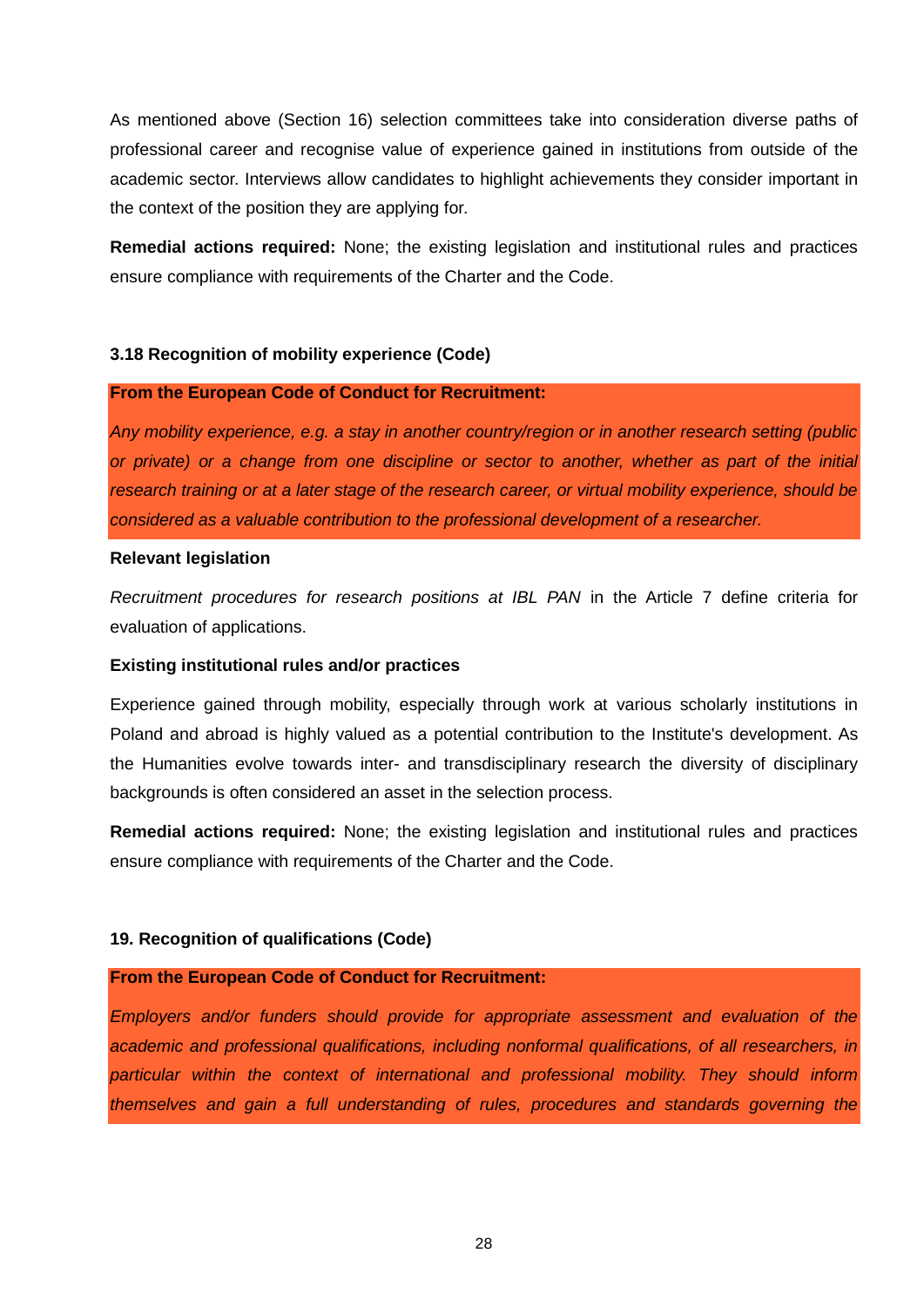*recognition of such qualifications and, consequently, explore existing national law, conventions and specific rules on the recognition of these qualifications through all available channels.*

## **Relevant legislation**

*Recruitment procedures for research positions at IBL PAN* in the Article 7 define criteria for the evaluation of applications in line with national legislation.

## **Existing institutional rules and/or practices**

Each announced position requires different and specific qualifications and relevant experience. Therefore each time a position is announced a new selection committee is formed to include members with relevant competencies. This procedure allows for an adequate evaluation of academic and professional qualifications of candidates. The interview, as mentioned before, gives candidates an opportunity to present their nonformal qualifications. Proceedings of each selection committee are monitored by the Director to ensure conformity with national and institutional laws and procedures as well as with the recommendations of the Scientific Council.

**Remedial actions required:** None; the existing legislation and institutional rules and practices ensure compliance with requirements of the Charter and the Code.

## <span id="page-28-0"></span>**3.20. Seniority (Code)**

## **From the European Code of Conduct for Recruitment:**

*The levels of qualifications required should be in line with the needs of the position and not be set as a barrier to entry. Recognition and evaluation of qualifications should focus on judging the achievements of the person rather than his/her circumstances or the reputation of the institution where the qualifications were gained. As professional qualifications may be gained at an early stage of a long career, the pattern of lifelong professional development should also be recognised.*

#### **Relevant legislation**

Minimum levels of qualifications required for specific posts at the Academy are regulated by *The Act on Polish Academy of Sciences*.

## **Existing institutional rules and/or practices**

The minimal requirements for applicants are relevant to particular position they are applying for, both in terms of academic titles and relevant experience. When analysing qualifications of candidates, the selection committee concentrates on their individual output, competences and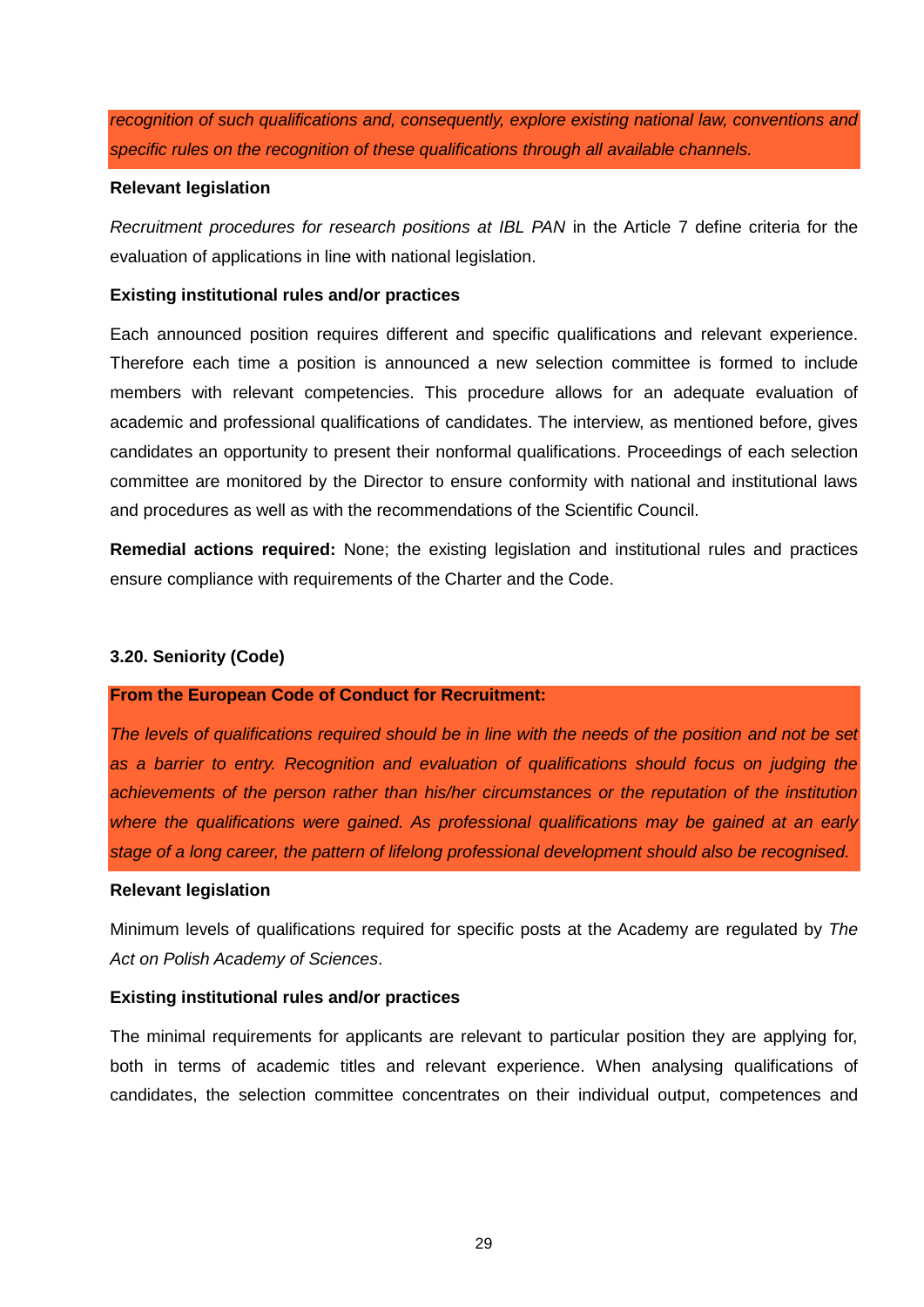achievements with respect to the stage of their personal career. Candidates submit copies of publications, which are evaluated and discussed by the committee members. The reputation of an institution from which the candidate graduated is not a factor in the evaluation.

**Remedial actions required:** None; the existing legislation and institutional rules and practices ensure compliance with requirements of the Charter and the Code.

## <span id="page-29-0"></span>**3.21. Postdoctoral appointments (Code)**

## **From the European Code of Conduct for Recruitment:**

*Clear rules and explicit guidelines for the recruitment and appointment of postdoctoral researchers, including the maximum duration and the objectives of such appointments, should be established by the institutions appointing postdoctoral researchers. Such guidelines should take into account time spent in prior postdoctoral appointments at other institutions and take into consideration that the postdoctoral status should be transitional, with the primary purpose of providing additional professional development opportunities for a research career in the context of longterm career prospects.*

## **Relevant legislation**

National legislation regulates detailed conditions for postdoctoral appointments, including their maximum duration in *The Act on Polish Academy of Sciences*, *Act on Academic Degrees and Academic Title, and on Degrees and Title in Art*.

## **Existing institutional rules and/or practices**

In the framework of the abovementioned national legislation internal regulations further specify recruitment and employment conditions, including maximum duration of contracts for various research positions, also for postdoctoral appointments. Postdoctoral appointments are part of a researcher's career path as defined in the national legislation. In this legal context maximum care is taken to create conditions for postdoctoral scholars to fulfil conditions for the next academic degree, i.e. *habilitation* and consequently for a promotion to a higher post.

**Remedial actions required:** None; the existing legislation and institutional rules and practices ensure compliance with requirements of the Charter and the Code.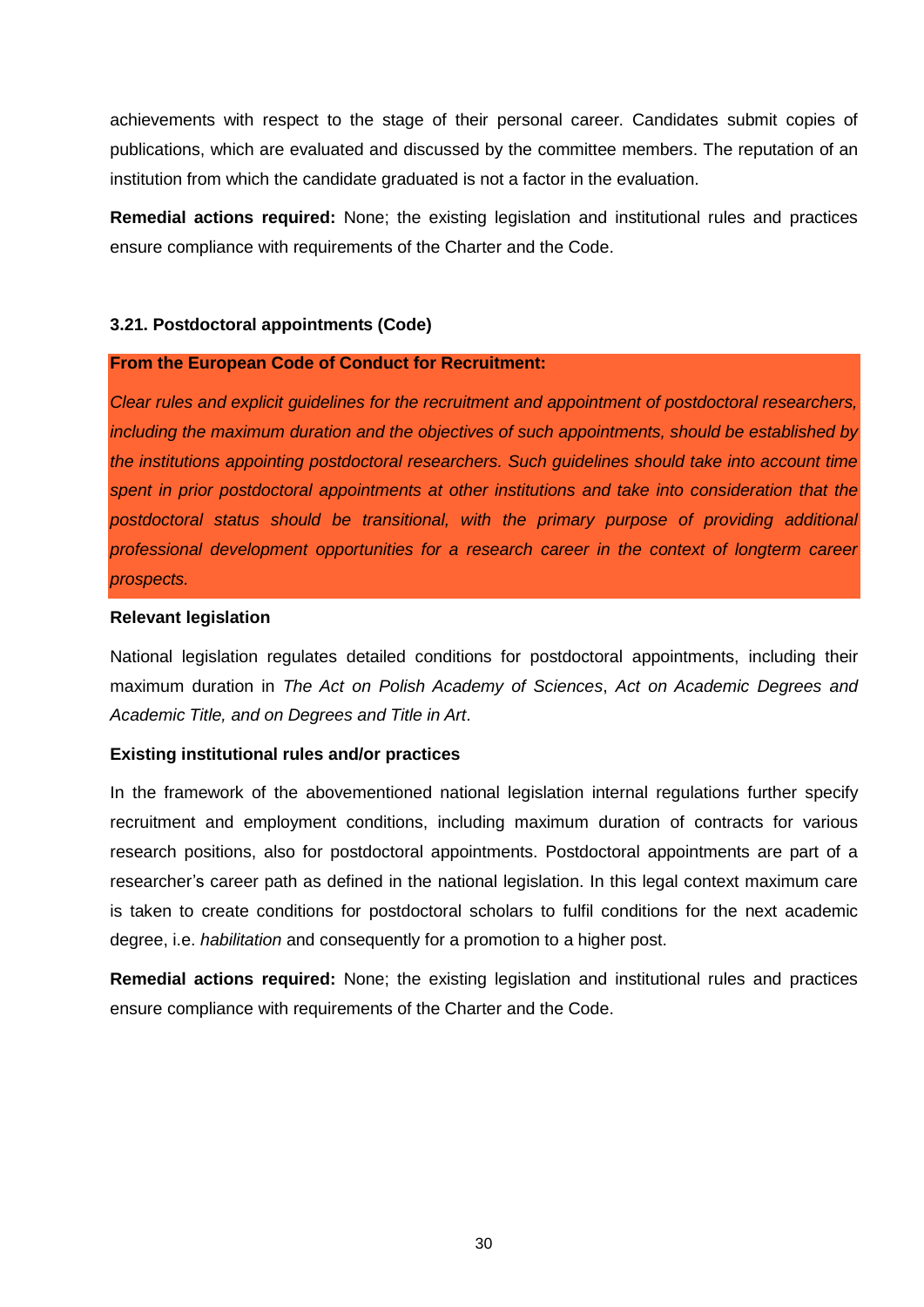## <span id="page-30-0"></span>**Working conditions and social security**

#### <span id="page-30-1"></span>**3.22. Recognition of the profession**

#### **From the European Charter for Researchers:**

*All researchers engaged in a research career should be recognised as professionals and be treated accordingly. This should commence at the beginning of their careers, namely at postgraduate level, and should include all levels, regardless of their classification at national level (e.g. employee, postgraduate student, doctoral candidate, postdoctoral fellow, civil servants).* 

#### **Relevant legislation**

National legislation, *The Act on Polish Academy of Sciences*, *Act on Academic Degrees and Academic Title, and on Degrees and Title in Art*, defines principal requirements and conditions necessary for recognising researchers as professionals.

## **Existing institutional rules and/or practices**

All employees engaged in research and fulfilling minimum requirements and conditions are recognised as research professionals and treated accordingly. They are encouraged to publish and to progress in their researcher career. This concerns doctoral students and early career researchers as well as bibliographers and documentation staff. Conditions are also created for retired scholars to participate in research projects and share their knowledge and experience with younger colleagues.

**Remedial actions required:** None; the existing legislation and institutional rules and practices ensure compliance with requirements of the Charter.

#### <span id="page-30-2"></span>**3.23. Research environment**

## **From the European Charter for Researchers:**

*Employers and/or funders of researchers should ensure that the most stimulating research or research training environment is created which offers appropriate equipment, facilities and opportunities, including for remote collaboration over research networks, and that the national or sectoral regulations concerning health and safety in research are observed. Funders should ensure that adequate resources are provided in support of the agreed work programme.*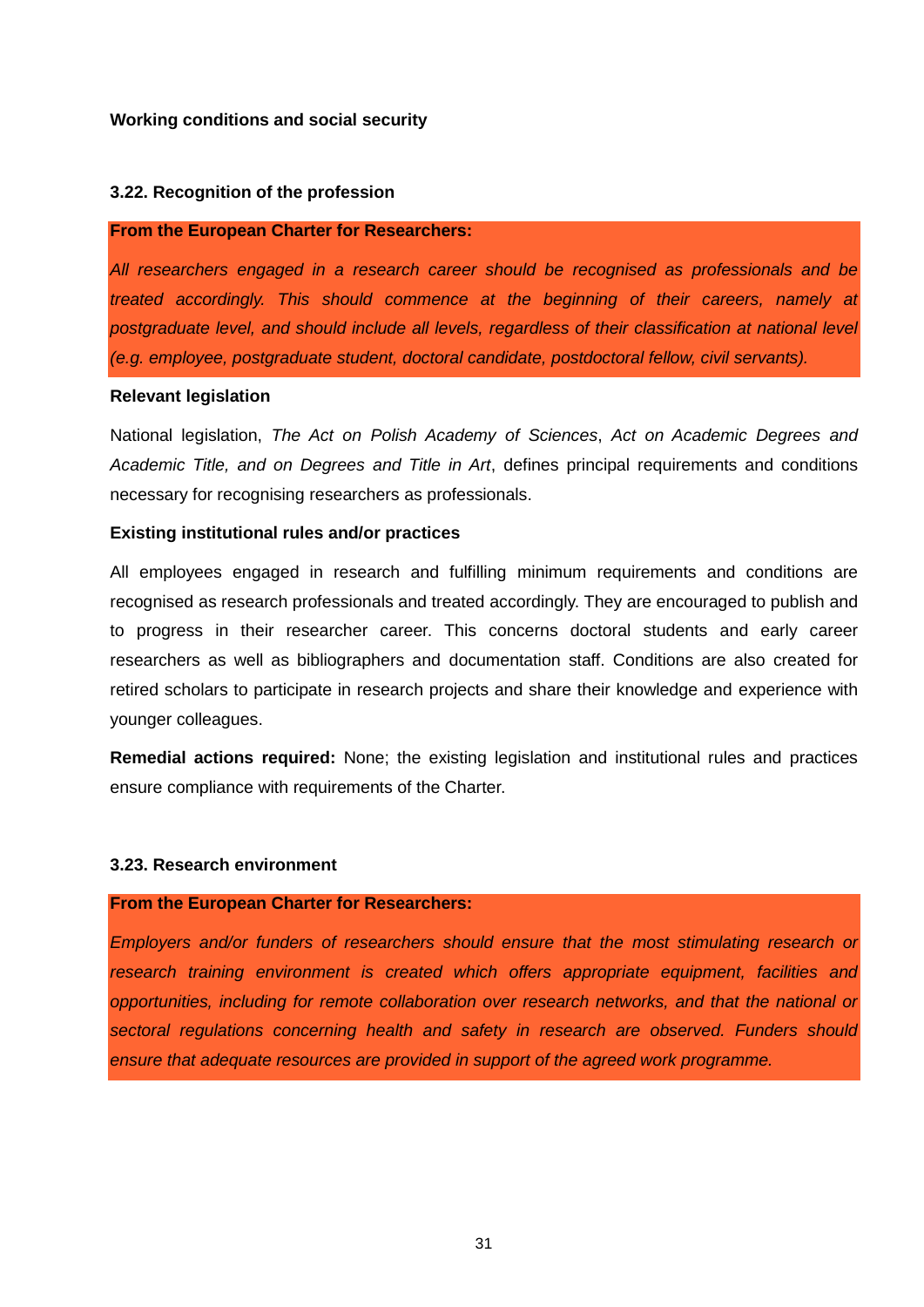## **Relevant legislation**

General conditions for work environment and health and safety regulations are regulated in national legislation, mainly in the *Labour Code* and related documents.

## **Existing institutional rules and/or practices**

The Institute provides researchers with access to necessary facilities and equipment. First and foremost the Institute has a very rich library, containing one of the largest collections of books and journals dedicated to literary studies in Poland. The library is being constantly modernised and new digital technologies are being implemented. It serves not only Institute's staff but also a wider scholarly community. IBL PAN researchers have also access to remote digital full-text repositories: EBSCO, Virtual Library of Science and Academic.

The quality and security of electronic communication has recently significantly improved enabling full remote access to the library resources.

The Institute's development and increased number of staff lead to a shortage of office space in the Warsaw headquarters. Overcrowding of offices created a need for a shared social room. Apart from that, branch offices in Poznań, Toruń and Wrocław are also in need of refurbishment and new office equipment.

**Remedial actions required:** Increasing office space, organisation of a social room, purchase of necessary office equipment for headquarters in Warsaw and for branch offices.

## <span id="page-31-0"></span>**3.24. Working conditions**

## **From the European Charter for Researchers:**

*Employers and/or funders should ensure that the working conditions for researchers, including for disabled researchers, provide where appropriate the flexibility deemed essential for successful research performance in accordance with existing national legislation and with national or sectoral collective-bargaining agreements. They should aim to provide working conditions which allow both women and men researchers to combine family and work, children and career. Particular attention should be paid, inter alia, to flexible working hours, part-time working, tele-working and sabbatical leave, as well as to the necessary financial and administrative provisions governing such arrangements.*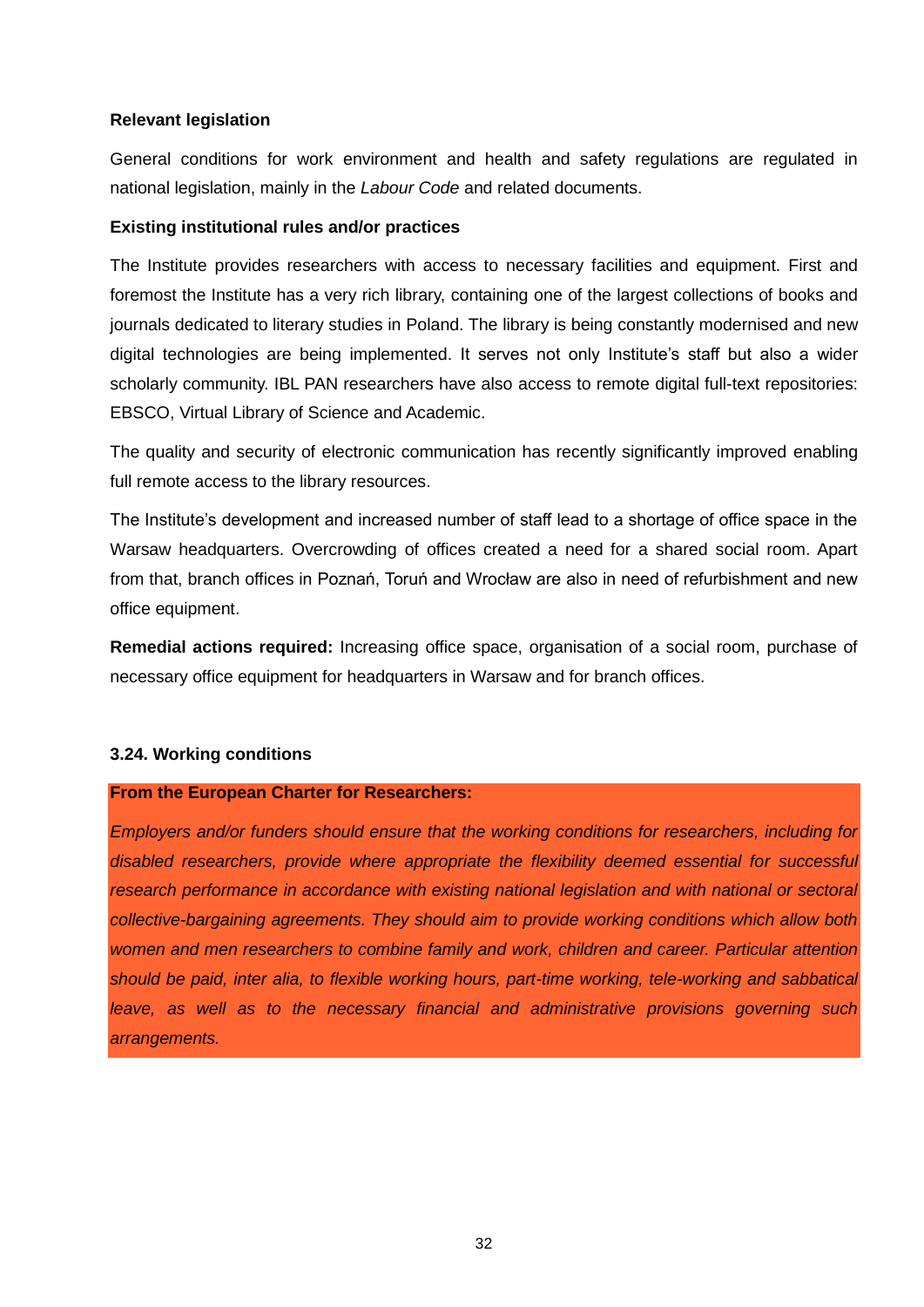## **Relevant legislation**

General requirements for working conditions, including those for people with disabilities, are regulated in national legislation, mainly in the *Labour Code* and related documents.

## **Existing institutional rules and/or practices**

Several employees with disabilities work at IBL PAN and efforts are made to ensure appropriate working conditions for them. The Institute is housed in a building administrated by the Polish Academy of Sciences. The building was adapted to fit the basic needs of disabled employees and meets the relevant requirements set out by the Polish law. The Institute offers work flexibility whenever necessary and, depending on financial resources, provides special equipment and other facilities.

The Institute is committed to creating equal opportunities for men and women in developing their careers. Working from home, flexible working hours and part-time work are accepted. The Institute accommodates all applications for parental leaves to which both women and men are entitled. This approach favours combining professional career with family life for both women and men.

However, a key factor for ensuring good working conditions is mutual trust and friendly relations among employees and in particular between unit leaders and their staff. Creating such a pleasant work environment lies at the heart of Institute's policy. The survey confirms that staff members are satisfied with the working atmosphere at the Institute.

**Remedial actions required:** None; the existing legislation and institutional rules and practices ensure compliance with requirements of the Charter.

#### <span id="page-32-0"></span>**3.25. Stability and permanence of employment**

## **From the European Charter for Researchers:**

*Employers and/or funders should ensure that the performance of researchers is not undermined by instability of employment contracts, and should therefore commit themselves as far as possible to improving the stability of employment conditions for researchers, thus implementing and abiding by the principles and terms laid down in the EU Directive on Fixed-Term Work.* 

#### **Relevant legislation**

Conditions of work contracts for research staff at PAS are regulated in *The Act on Polish Academy of Sciences* and *Act on Academic Degrees and Academic Title, and on Degrees and Title in Art* as well as in the *Labour Code*.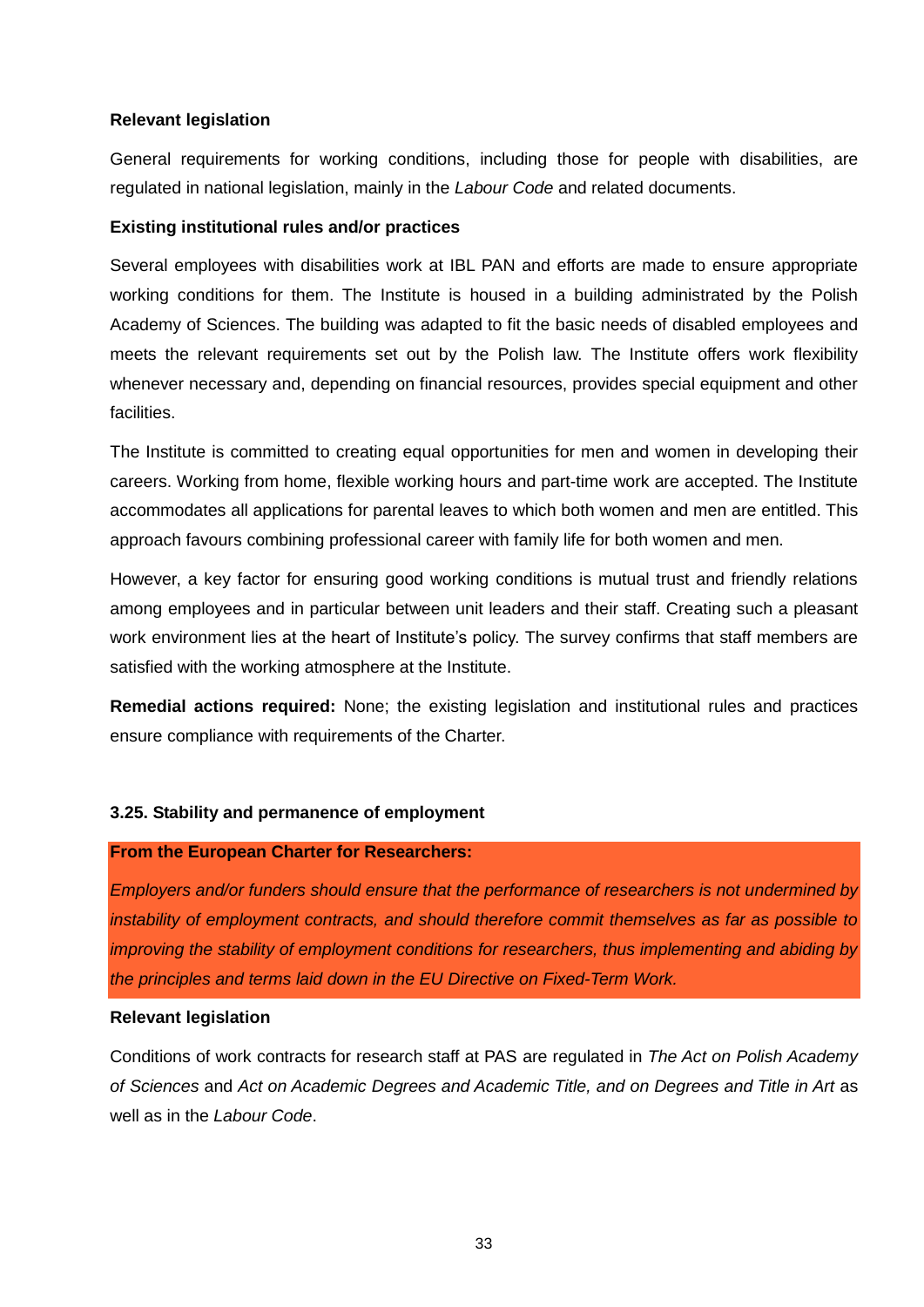#### **Existing institutional rules and/or practices**

A vast majority of IBL PAN researchers and other staff are employed on contracts providing stability as stipulated by national laws. There is, however, a growing number of staff financed from external research grants with a limited timeframe. These researchers are usually offered fixed-term contracts (up to five years). Various steps are taken to guarantee similar working conditions for fixed-term employees as are offered to the permanent staff, e.g. wages at the same level, within the nationally established limits, and social security including health and parental benefits. Fixedterm employees become fully integrated members of the research units to which their project is affiliated. To ensure progress of their scientific careers fixed-term employees are offered the same research support as permanent employees such as financial support for publications and participations in conferences, as well as access to trainings. They are also eligible to apply for emerging permanent positions at the Institute.

**Remedial actions required:** Monitoring the situation of research staff on fixed-term contracts; nominating an ombudsman of research staff on a fixed-term contract.

#### <span id="page-33-0"></span>**3.26. Funding and salaries**

## **From the European Charter for Researchers:**

*Employers and/or funders of researchers should ensure that researchers enjoy fair and attractive conditions of funding and/or salaries with adequate and equitable social security provisions (including sickness and parental benefits, pension rights and unemployment benefits) in accordance with existing national legislation and with national or sectoral collective bargaining agreements. This must include researchers at all career stages including early-stage researchers, commensurate with their legal status, performance and level of qualifications and/or responsibilities.* 

#### **Relevant legislation**

Researchers' salaries as well as health and parental benefits, pension rights and unemployment benefits are in principle regulated by national legislation: *The Act on Polish Academy of Sciences* and *Act on Academic Degrees and Academic Title, and on Degrees and Title in Art* as well as the *Labour Code*.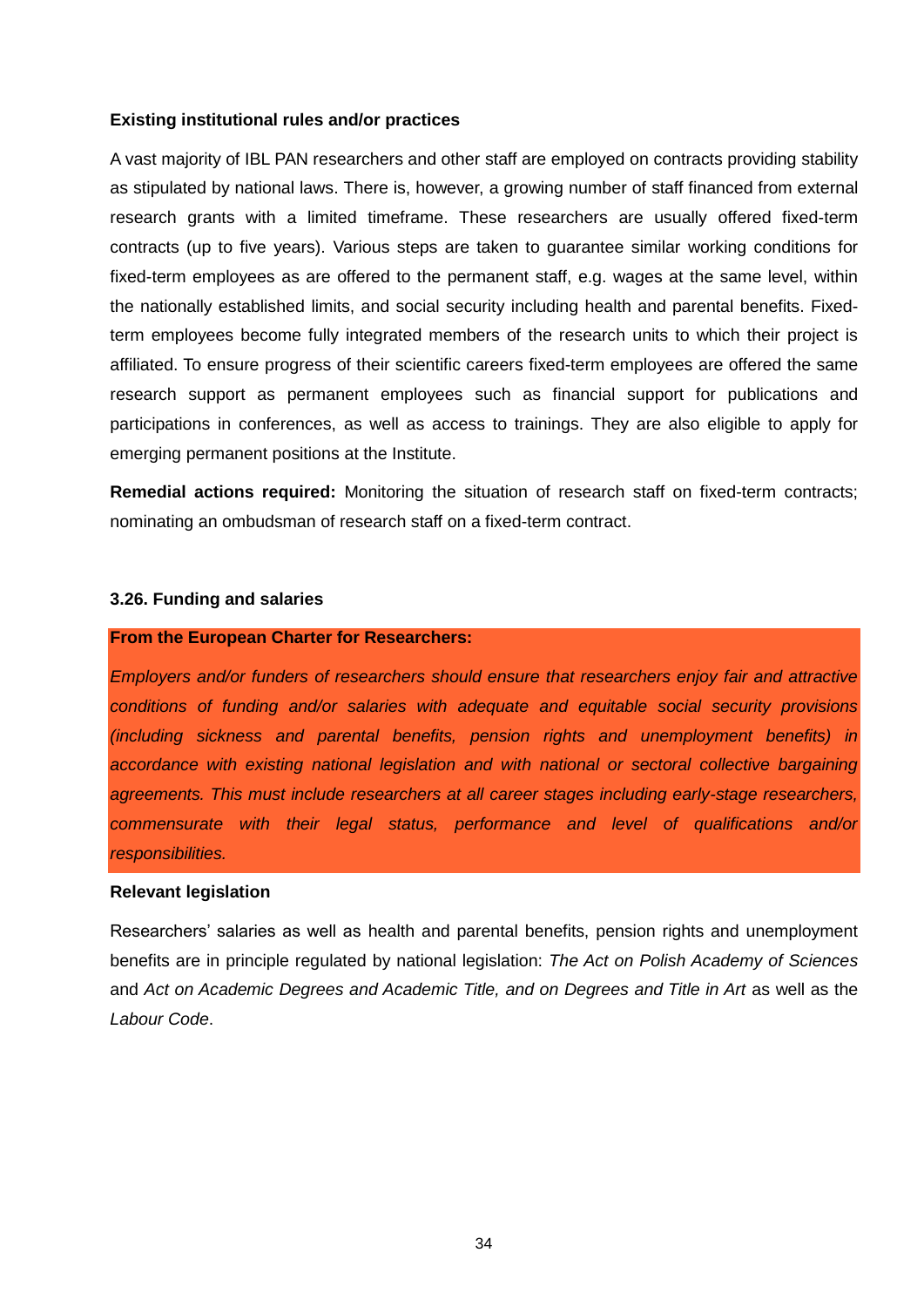## **Existing institutional rules and/or practices**

Salaries offered to research staff follow general rules and guidelines provided by the national level legislation as well as internal *Staff salary regulations*. However, the exact sums and conditions still depend on the Institute's financial condition. Parental and unemployment benefits as well as social security benefits (including both health and pension contributions), are provided to researchers at all career stages according to national regulations.

All doctoral students participating in the Doctoral Studies Programme are granted the same social benefits. However, not all of them receive scholarships as the number of scholarships depends on the available budget. The merit-based scholarships are awarded after the 1<sup>st</sup> year of study in a competitive procedure regulated by *Guidelines for awarding scholarships* in support of the development of early career researchers and doctoral students from the Institute core budget.

**Remedial actions required:** None; the existing legislation and institutional rules and practices ensure compliance with requirements of the Charter.

## <span id="page-34-0"></span>**3.27. Gender balance**

#### **From the European Charter for Researchers:**

*Employers and/or funders should aim for a representative gender balance at all levels of staff, including at supervisory and managerial level. This should be achieved on the basis of an equal opportunity policy at recruitment and at the subsequent career stages without, however, taking precedence over quality and competence criteria. To ensure equal treatment, selection and evaluation committees should have an adequate gender balance.* 

#### **Relevant legislation**

National, sectoral and institutional legislation provides non-discrimination clauses including gender equality, and sets the frame for the implementation of gender equality polices.

#### **Existing institutional rules and/or practices**

In the framework of the legislation in force IBL PAN implements a policy of equal opportunities and gender balance. This policy is reflected in the gender balance maintained in Institute's leadership positions: departments and research groups are headed by 11 women and 12 men, the Management includes one woman and two men, and the Board of the Scientific Council – two women and one man.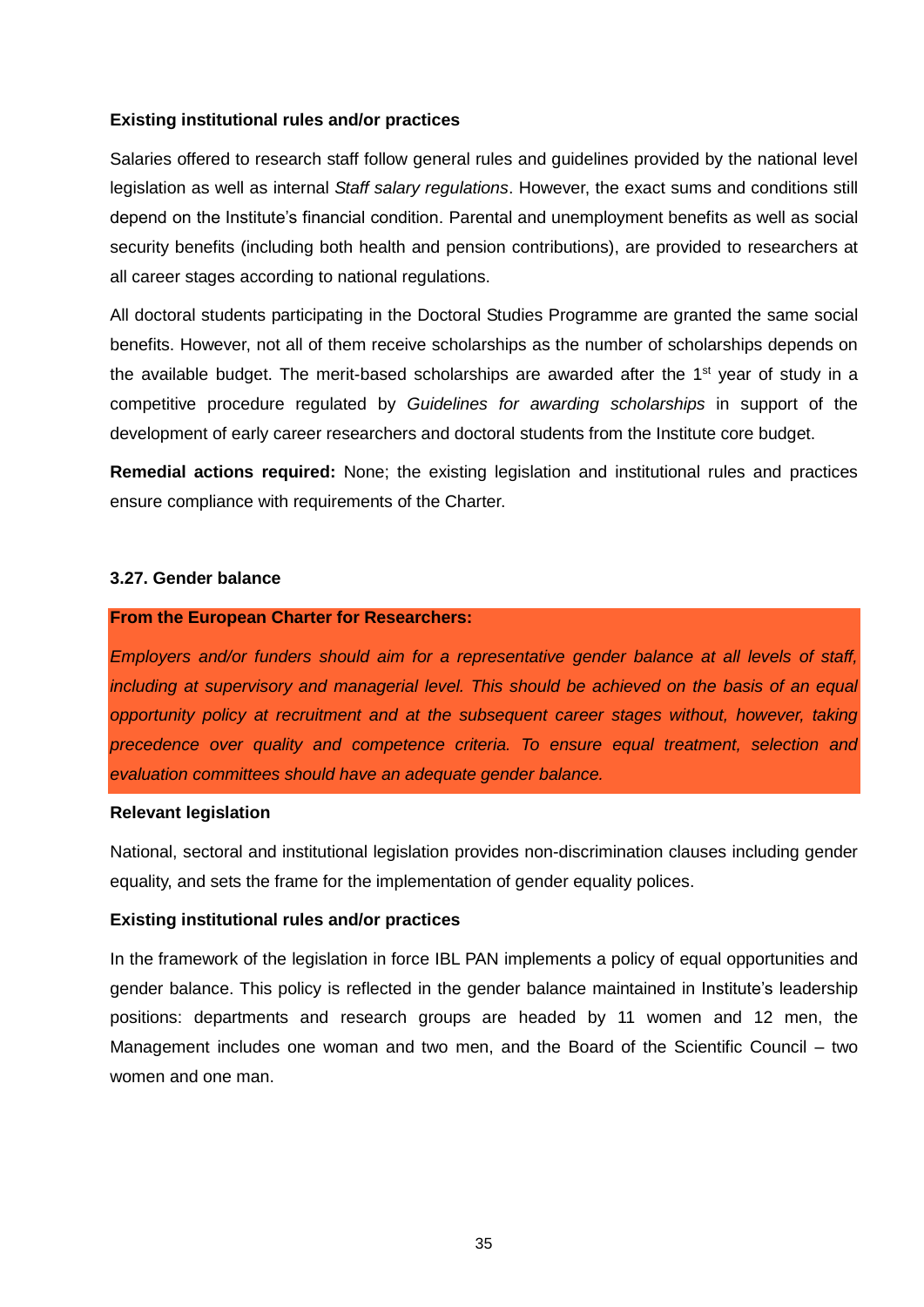**Remedial actions required:** None; the existing legislation and institutional rules and practices ensure compliance with requirements of the Charter.

## <span id="page-35-0"></span>**3.28. Career development**

#### **From the European Charter for Researchers:**

*Employers and/or funders of researchers should draw up, preferably within the framework of their human resources management, a specific career development strategy for researchers at all stages of their career, regardless of their contractual situation, including for researchers on fixedterm contracts. It should include the availability of mentors involved in providing support and guidance for the personal and professional development of researchers, thus motivating them and contributing to reducing any insecurity in their professional future. All researchers should be made familiar with such provisions and arrangements.* 

#### **Relevant legislation**

General conditions for career development in research sector are regulated by the *Act on the Polish Academy of Sciences* and *Act on Academic Degrees and Academic Title, and on Degrees and Title in the Arts*.

#### **Existing institutional rules and/or practices**

Institute supports researchers in developing their individual research career plans through specific measures. Firstly, researchers are provided with individual scientific guidance. Direct superiors – heads of Departments and Research Groups – are responsible for consulting and evaluating research plans. They monitor and report the development of their subordinates annually. The Management also frequently meets with individual researchers to discuss their research progress (including possible problems or difficulties). These practices function well, as the survey has proven, and there is no need to formalise them in a document.

Secondly, researchers have opportunities to improve their qualifications and gain new competences. Research Support Office provides information and training concerning applications for external funding. Researchers are also encouraged to participate in externally organised trainings in research management and career development.

**Remedial actions required:** None; the existing legislation and institutional rules and practices ensure compliance with requirements of the Charter.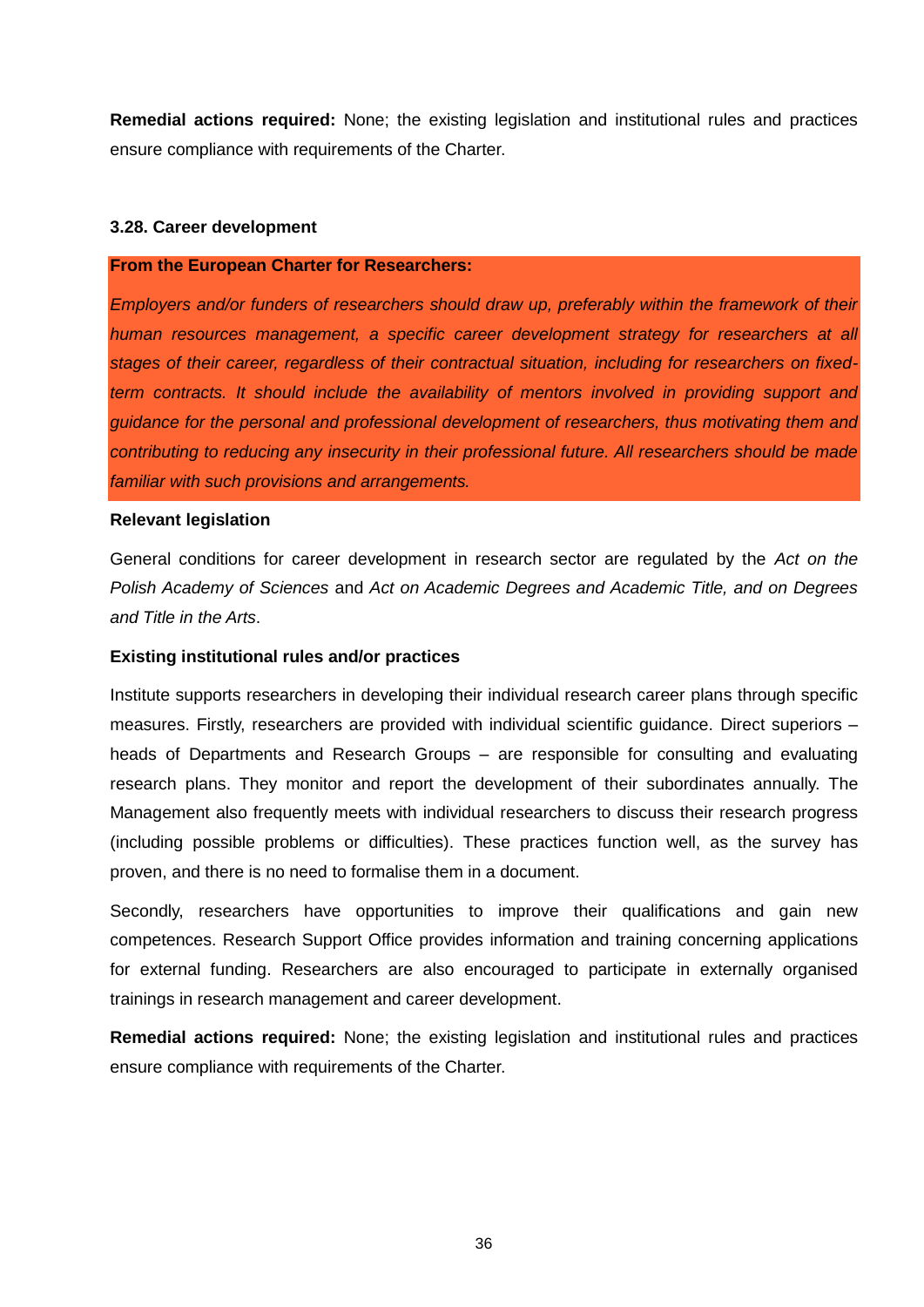## <span id="page-36-0"></span>**3.29. Value of mobility**

#### **From the European Charter for Researchers:**

*Employers and/or funders must recognise the value of geographical, intersectoral, inter- and transdisciplinary and virtual mobility as well as mobility between the public and private sector as an important means of enhancing scientific knowledge and professional development at any stage of a researcher's career.*

#### **Relevant legislation and existing institutional rules and/or practices**

The value of mobility, in particular the international mobility, is recognised and promoted in IBL PAN. Recipients of scholarships and fellowships are granted sabbatical leaves which enable them to preserve continuity of employment.

As mentioned in Section 4, a post of Consultant for International Collaborations was created to intensify the establishment of international contacts and facilitate mobility.

To further promote international activities of the staff internal grant scheme *Programme for Development of International Cooperation (IBL.eu)* was launched in 2015. The programme supports mobility as part of the development of international cooperation.

International mobility is also fostered through the Institute's participation in the Erasmus+ exchange programme (France, Germany, Greece, Hungary, Italy, Portugal, Spain, Switzerland). Currently 36 projects at IBL PAN are carried out in cooperation with foreign partners. To reciprocate the exchanges IBL PAN also hosted several interns, especially recipients of prestigious grants: Marie Curie Programme and Fuga Programme (National Science Centre).

**Remedial actions required:** Following recommendations from periodic reports of implementation of Erasmus+ programme, IBL PAN will intensify dissemination of project results both within the institution and outside and provide better definitions of the selection criteria for researchers applying for ERASMUS+ scholarship.

#### <span id="page-36-1"></span>**3.30. Access to career advice**

#### **From the European Charter for Researchers:**

*Employers and/or funders should ensure that career advice and job placement assistance, either in the institutions concerned, or through collaboration with other structures, is offered to researchers at all stages of their careers, regardless of their contractual situation.*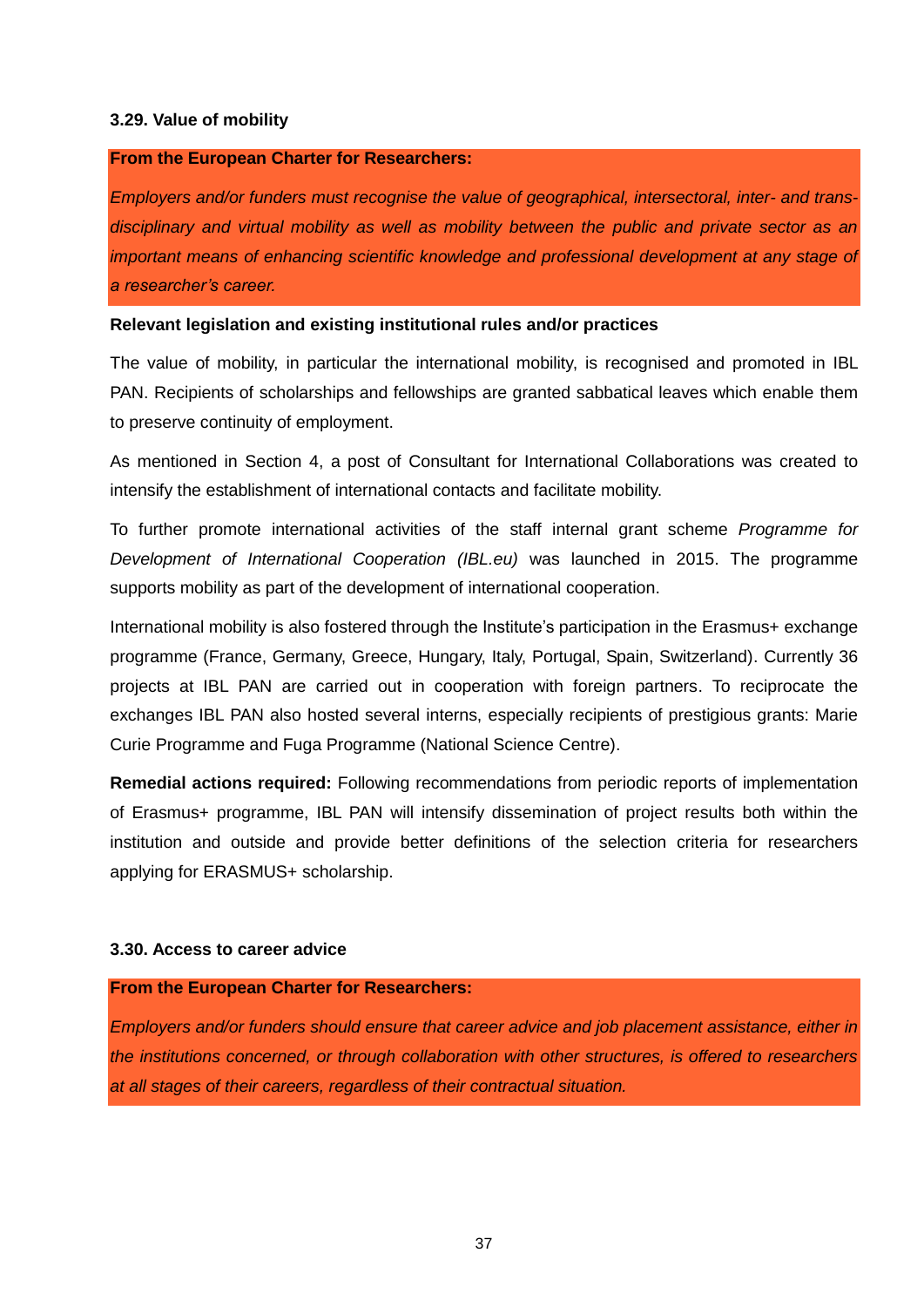## **Relevant legislation and existing institutional rules and/or practices**

As the majority of senior researchers at IBL PAN have permanent or long-term contracts they not require career advice in terms of job placement assistance. However, they take advantage of trainings and other opportunities for professional development (see Section 39). The Institute should concentrate on supporting the development of scholarly careers of doctoral students to ensure they have better job opportunities after graduating.

**Remedial actions required:** Provide career advice for doctoral students – e.g. meetings with external adviser.

#### <span id="page-37-0"></span>**3.31. Intellectual Property Rights**

#### **From the European Charter for Researchers:**

*Employers and/or funders should ensure that researchers at all career stages reap the benefits of the exploitation (if any) of their R&D results through legal protection and, in particular, through appropriate protection of Intellectual Property Rights, including copyrights. Policies and practices should specify what rights belong to researchers and/or, where applicable, to their employers or other parties, including external commercial or industrial organisations, as possibly provided for under specific collaboration agreements or other types of agreement.* 

## **Relevant legislation**

National level legislation: *The Act on Higher Education* (2014) and internal *Regulations for management of copyrights and related rights, industrial property rights and principles of commercialisation of results of research and development work at IBL PAN*.

#### **Existing institutional rules and/or practices**

In 2015, IBL PAN introduced internal *Regulations* on intellectual property rights compliant with the requirements of the new *Act on Higher Education*. Additional information and training on IPR are provided in the context of depositing publications in repositories (see Section 8). Case study based advice is offered by an expert law firm collaborating with the Institute.

**Remedial actions required:** Increasing legal assistance for individual researchers on case by case basis including the counsel on infringement of their intellectual property rights.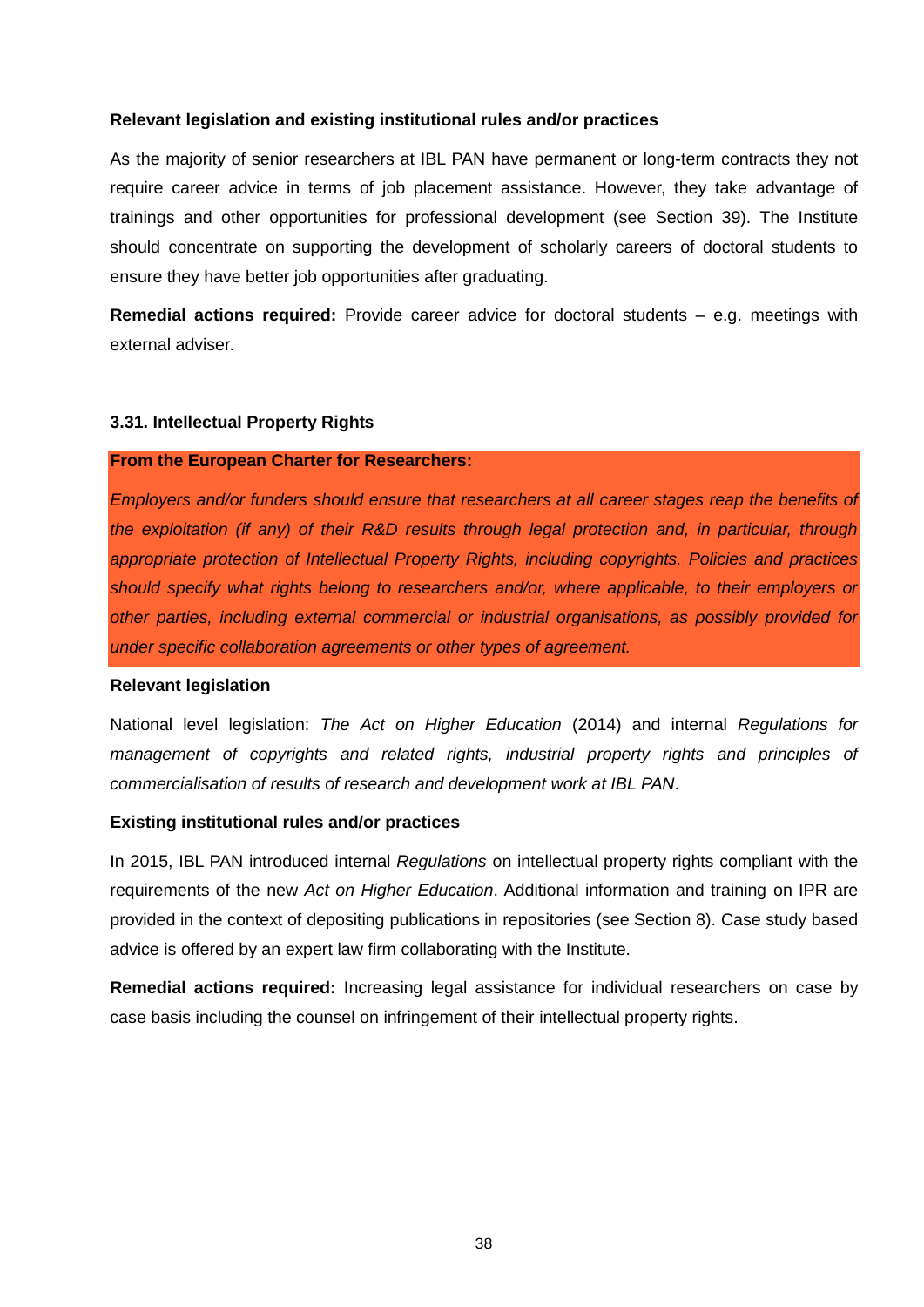## <span id="page-38-0"></span>**3.32. Co-authorship**

#### **From the European Charter for Researchers:**

*Co-authorship should be viewed positively by institutions when evaluating staff, as evidence of a constructive approach to the conduct of research. Employers and/or funders should therefore develop strategies, practices and procedures to provide researchers, including those at the beginning of their research careers, with the necessary framework conditions so that they can enjoy the right to be recognised and listed and/or quoted, in the context of their actual contributions, as co-authors of papers, patents, etc., or to publish their own research results independently from their supervisor(s).* 

#### **Relevant legislation**

*The Code of Ethics for Researchers,* PAS Committee for Ethics in Research *(*Article 3.3.)

#### **Existing institutional rules and/or practices**

IBL PAN supports all forms of cooperation between researchers including co-authorship. Although joint authorship in the humanities is not as widespread as in other branches of science, monographs and papers co-authored by several authors, also from other institutions, traditionally constitute an important part of the Institute's output. If early career researchers contribute to a publication, care is taken to ensure that their true contribution is adequately recognised and recorded. Appropriation of their original work by others (e.g. supervisors) is prohibited as stipulated by *The Code of Ethics for Researchers*.

The authors who publish their work at the IBL PAN's publishing house (including journals) have to provide a clear statement on authorship of their work.

**Remedial actions required:** None; the existing legislation and institutional rules and practices ensure compliance with the Charter.

#### <span id="page-38-1"></span>**3.33. Teaching**

## **From the European Charter for Researchers:**

*Teaching is an essential means for the structuring and dissemination of knowledge and should therefore be considered a valuable option within the researchers' career paths. However, teaching responsibilities should not be excessive and should not prevent researchers, particularly at the beginning of their careers, from carrying out their research activities.*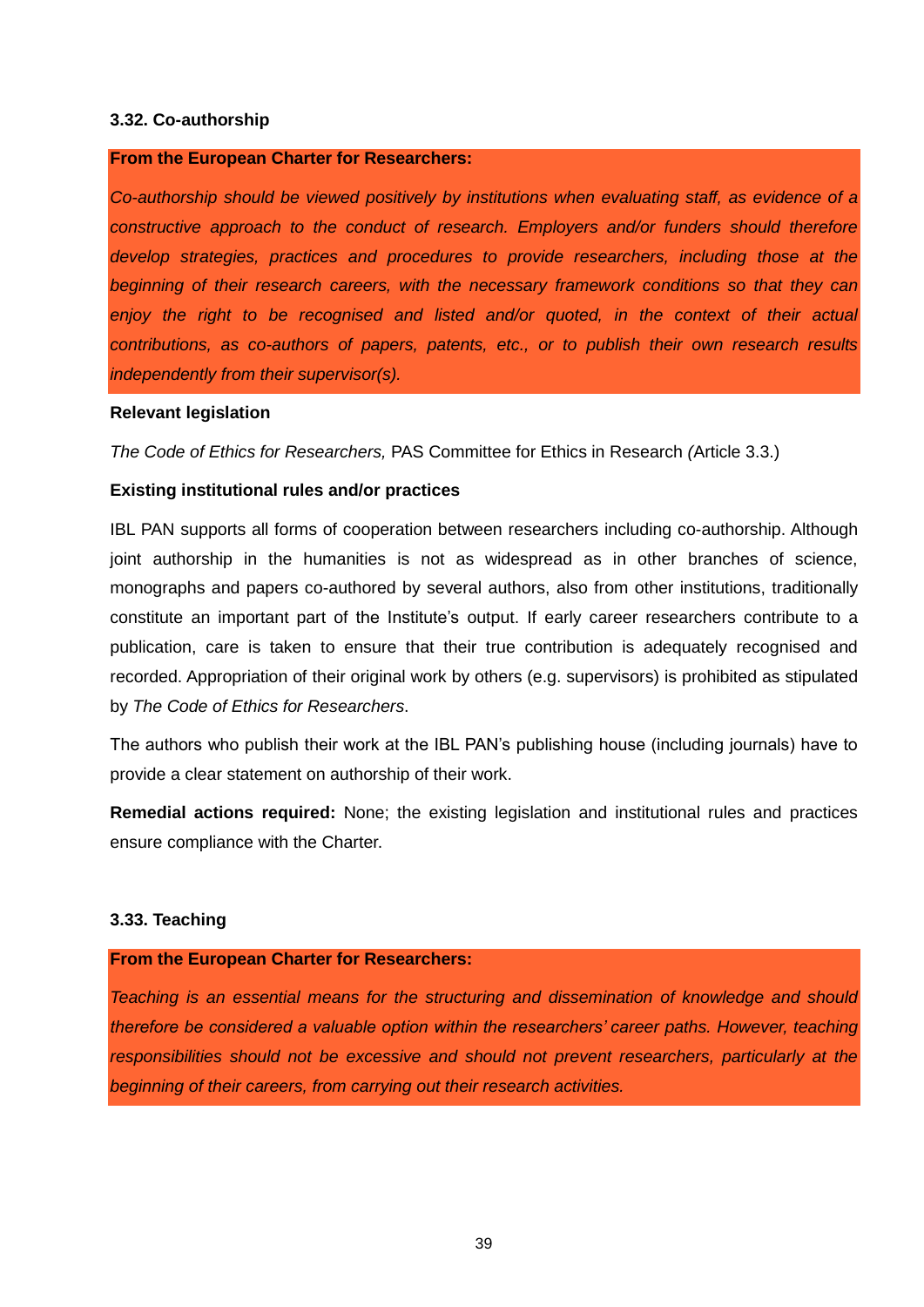*Employers and/or funders should ensure that teaching duties are adequately remunerated and taken into account in the evaluation/appraisal systems, and that time devoted by senior members of staff to the training of early stage researchers should be counted as part of their teaching commitment. Suitable training should be provided for teaching and coaching activities as part of the professional development of researchers.* 

#### **Relevant legislation and Existing institutional rules and/or practices**

IBL PAN, as an Institute of the Polish Academy of Sciences, is only allowed to operate doctoral level studies for a number of students each year. Teaching is considered conducive to researchers' professional development and encouraged. As the number of doctoral students is not high, teaching load is not heavy. On the contrary, not all IBL PAN researchers have an opportunity to teach in the Doctoral Studies Programme

**Remedial actions required:** Increasing the number of Institute's researchers teaching in the IBL PAN Doctoral Studies Programme.

## <span id="page-39-0"></span>**3.34. Complaints/appeals**

#### **From the European Charter for Researchers:**

*Employers and/or funders of researchers should establish, in compliance with national rules and regulations, appropriate procedures, possibly in the form of an impartial (ombudsman-type) person to deal with complaints/ appeals of researchers, including those concerning conflicts between supervisor(s) and early-stage researchers. Such procedures should provide all research staff with confidential and informal assistance in resolving work-related conflicts, disputes and grievances, with the aim of promoting fair and equitable treatment within the institution and improving the overall quality of the working environment.* 

#### **Relevant legislation**

*The Act on the Polish Academy of Sciences* regulates the issue of work conflicts and disciplinary matters.

## **Existing institutional rules and/or practices**

Following *The Act*, the Scientific Council appointed from among staff members a spokesman for disciplinary proceedings. In compliance with procedures outlined in *The Act* The spokesman deals with complaints and appeals, also in case of possible conflicts between supervisors and early stage researchers. Spokesman cooperates with Disciplinary Committee which was established in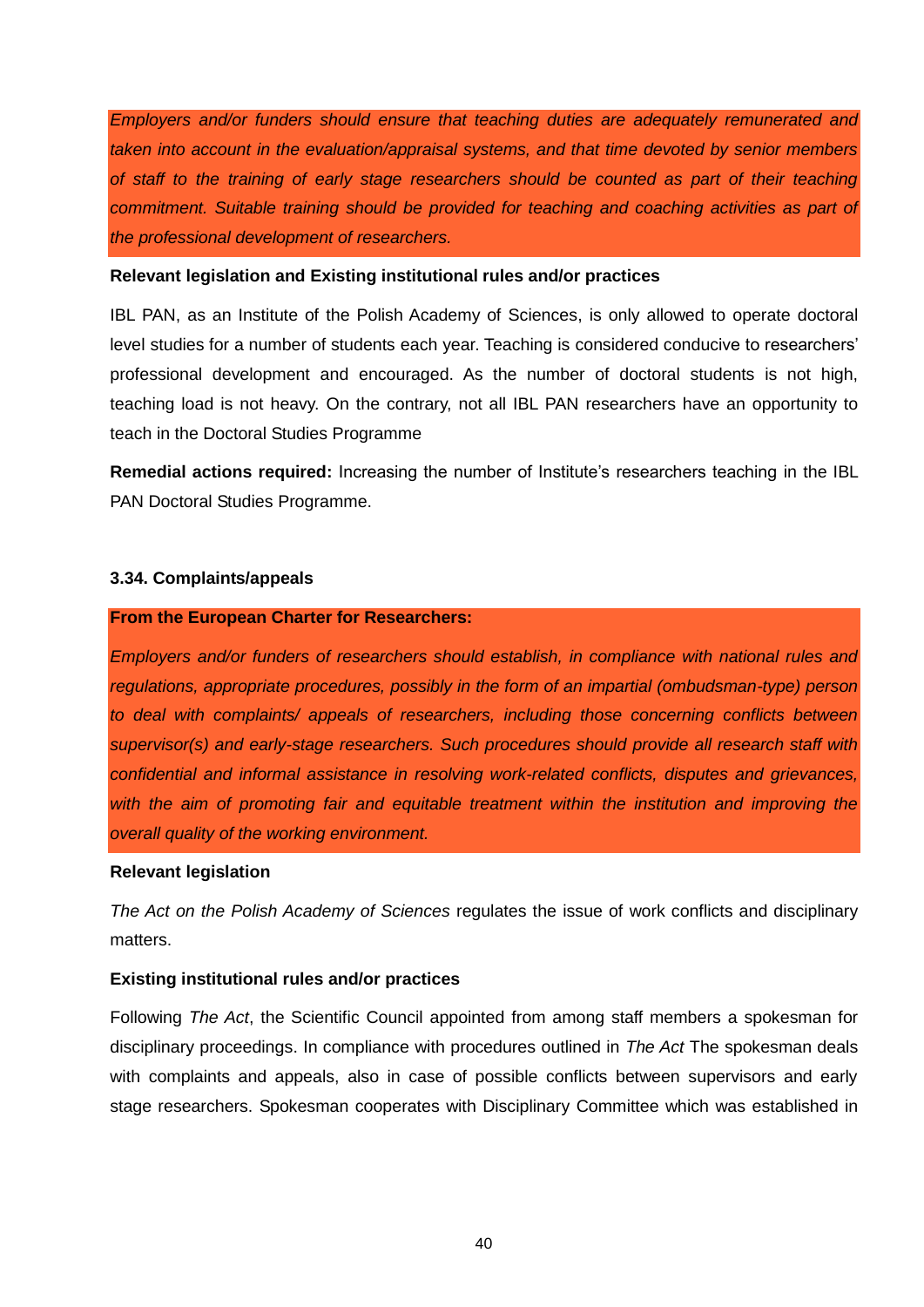the Institute to settle disputable issues. Should a staff member contest Disciplinary Committee's ruling, s/he is allowed to appeal to the Appeal Committee of the PAS. Surveyed staff members did not report any problems with conflict-solving, therefore one may conclude that the implemented mechanisms are sufficient.

**Remedial actions required:** None; the existing legislation and institutional rules and practices ensure compliance with the Charter.

## <span id="page-40-0"></span>**3.35. Participation in decision-making bodies**

## **From the European Charter for Researchers:**

*Employers and/or funders of researchers should recognise it as wholly legitimate, and indeed desirable, that researchers be represented in the relevant information, consultation and decisionmaking bodies of the institutions for which they work, so as to protect and promote their individual and collective interests as professionals and to actively contribute to the workings of the institution.* 

## **Relevant legislation**

Following the *Act on Polish Academy of Sciences* and accepted practices *The IBL PAN Statute* and *Statute of the IBL PAN Scientific Council* stipulate that the Council, which takes strategic decisions regarding the Institute's development, consists of senior scholars (full and associate professors) and representatives of other groups of employees, including early career researchers and retired employees.

## **Existing institutional rules and/or practices**

Researchers are strongly represented in decision-making bodies of the Institute and influence decisions regarding their professional interests. The Management, i.e. Director and his Deputies are also employed on research positions. Decisions on social matters are taken in collaboration with the trade unions representing all employees' interests.

**Indicated additional actions**: None; the existing legislation and institutional rules and practices ensure compliance with the Charter.

## **Training**

## <span id="page-40-1"></span>**3.36. Relation with supervisors**

**From the European Charter for Researchers:**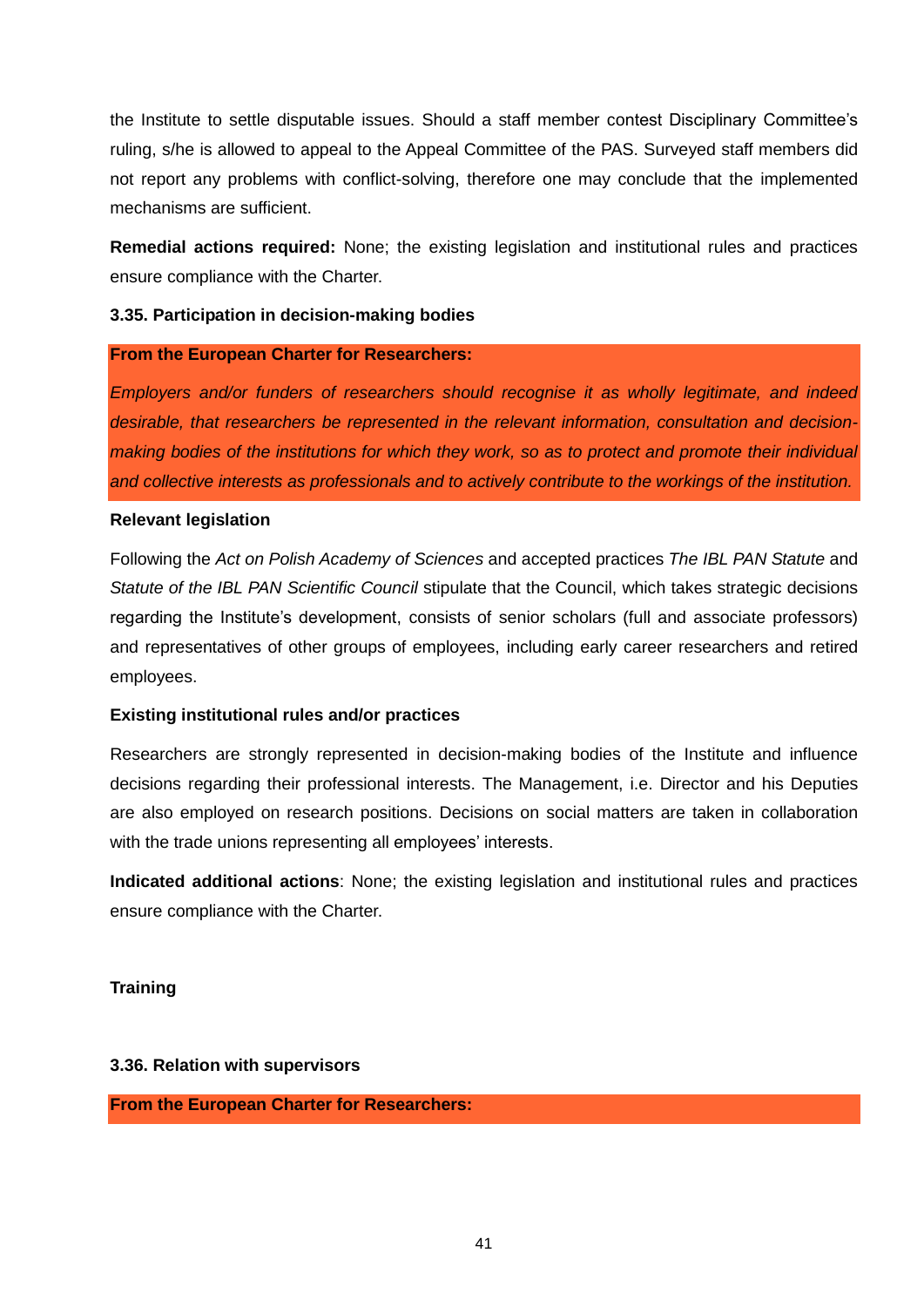*Researchers in their training phase should establish a structured and regular relationship with their supervisor(s) and faculty/departmental representative(s) so as to take full advantage of their relationship with them. This includes keeping records of all work progress and research findings, obtaining feedback by means of reports and seminars, applying such feedback and working in accordance with agreed schedules, milestones, deliverables and/or research outputs.* 

## **Relevant legislation**

Rules regarding relations of doctoral students with supervisors and the Management are laid out in *Regulations for IBL PAN Doctoral Studies Programme*.

## **Existing institutional rules and/or practices**

Doctoral students maintain regular communication with their tutors. *Regulations* define procedures for reporting and evaluating student's progress and his/her achievements. Doctoral Students Council is elected to represent students in relations with the Doctoral Studies Managemen, the Institute's Management and the Scientific Council. The students can address their problems or proposals to Director of Doctoral Studies or to the Institute's Management either directly or via the Doctoral Students Council.

**Remedial actions required:** None; the existing legislation and institutional rules and practices ensure compliance with the Charter.

## <span id="page-41-0"></span>**3.37. Supervision and managerial duties**

#### **From the European Charter for Researchers:**

*Senior researchers should devote particular attention to their multi-faceted role as supervisors, mentors, career advisors, leaders, project coordinators, managers or science communicators. They should perform these tasks to the highest professional standards. With regard to their role as supervisors or mentors of researchers, senior researchers should build up a constructive and positive relationship with the early-stage researchers, in order to set the conditions for efficient transfer of knowledge and for the further successful development of the researchers' careers.* 

#### **Relevant legislation**

The Institute's practice remains in line with the *Code of Ethics for Researchers* which entails (Article 2.10) the senior researchers' responsibility to mentor future generations of researchers and to care for them.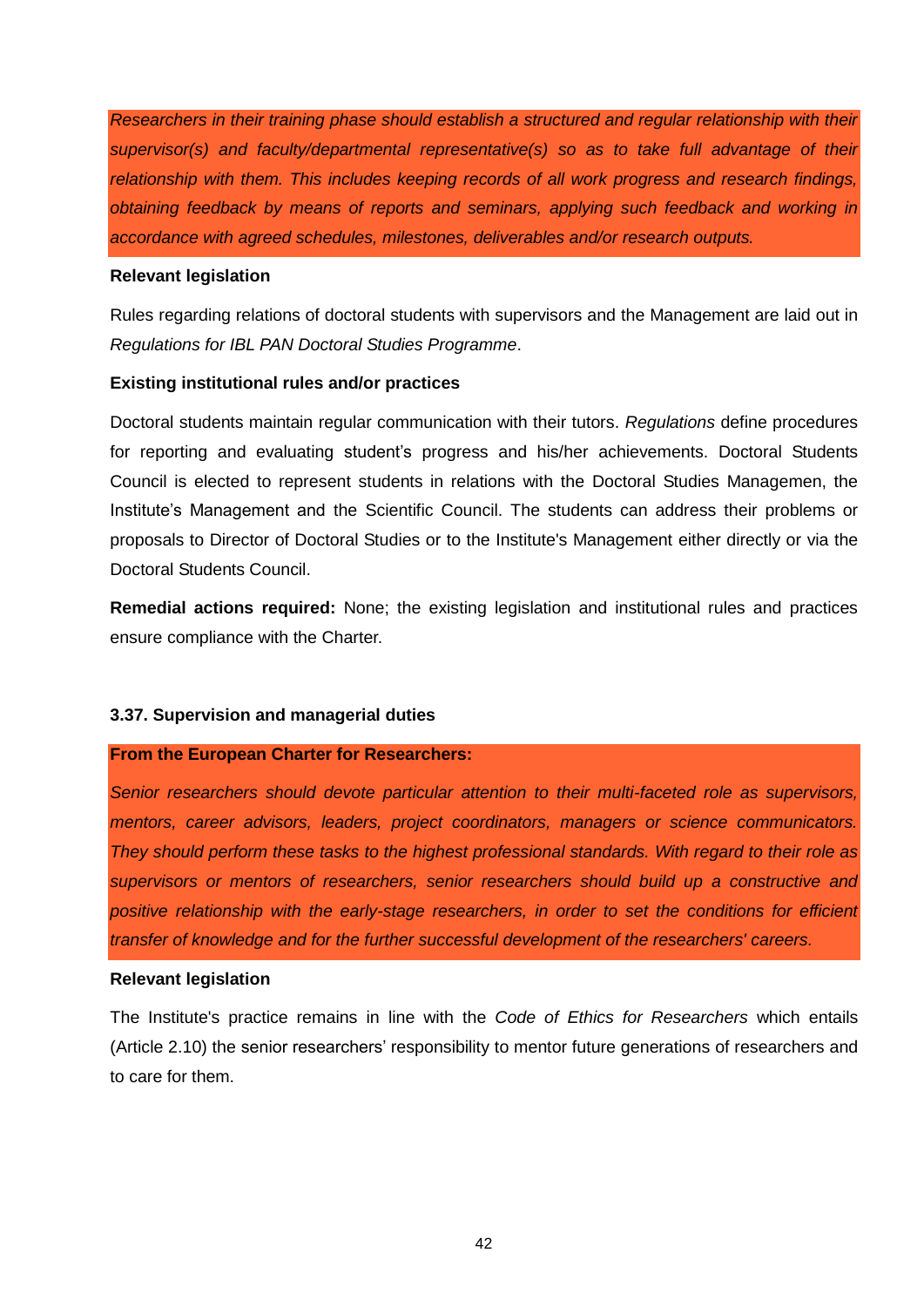#### **Existing institutional rules and/or practices**

IBL PAN places much emphasis on the role of senior researchers in relation to their younger colleagues especially as team leaders, supervisors and mentors for early career researchers. Senior researchers play important role in Departments and Research Groups, often serving as their leaders, what constitutes an opportunity to share and transfer their knowledge and experience.

**Remedial actions required:** None; the existing legislation and institutional rules and practices ensure compliance with the Charter.

## <span id="page-42-0"></span>**3.38. Continuing Professional Development**

#### **From the European Charter for Researchers:**

*Researchers at all career stages should seek to continually improve themselves by regularly updating and expanding their skills and competencies. This may be achieved by a variety of means including, but not restricted to, formal training, workshops, conferences and e-learning.* 

#### **Relevant legislation and existing institutional rules and/or practices**

Much emphasis is placed on continuous development of researchers and the Institute provides organisational and financial support for it. First of all the Institute acts as an information broker providing through its website and mailing lists regular electronic information on conferences, trainings, workshops and courses organised both by the Institute and externally. The same electronic information channels are used by staff members to disseminate information about activities and events others may find interesting. Depending on its financial resources IBL PAN provides financial support for participation in the activities. However, results of our survey show that employees expect better access to trainings, especially in the area of development and management of collaborative projects, with focus on international collaborations.

**Remedial actions required:** Increasing availability of trainings and courses.

#### <span id="page-42-1"></span>**3.39. Access to research training and continuous development**

#### **From the European Charter for Researchers:**

*Employers and/or funders should ensure that all researchers at any stage of their career, regardless of their contractual situation, are given the opportunity for professional development and*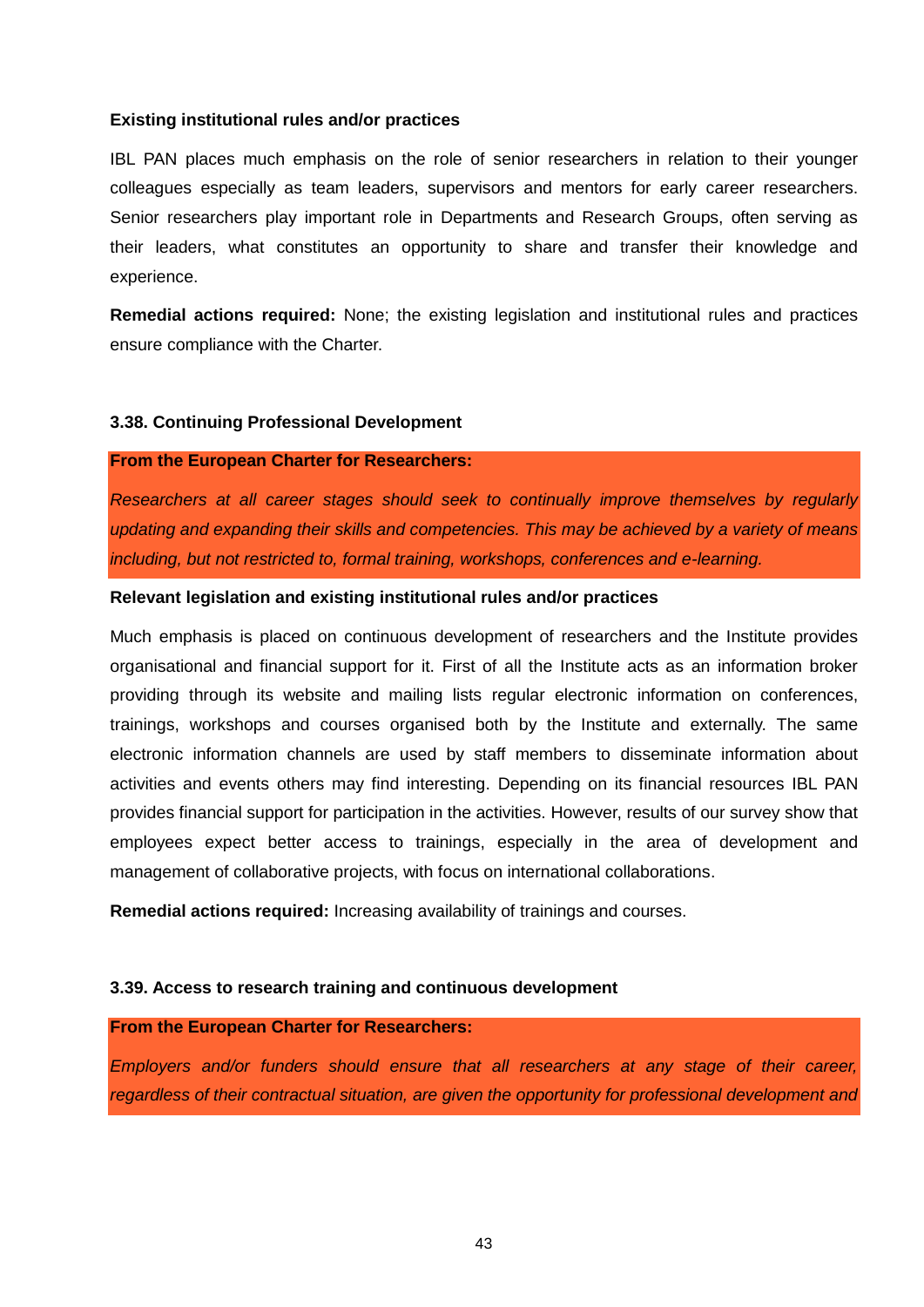for improving their employability through access to measures for the continuing development of *skills and competencies.* 

*Such measures should be regularly assessed for their accessibility, takeup and effectiveness in improving competencies, skills and employability.*

#### **Relevant legislation and existing institutional rules and/or practices**

IBL PAN provides possibilities for professional development and raising of qualifications to all researchers, regardless of their contract type. Heads of Departments and Research Groups are responsible for monitoring and supporting progress of their staff, consulting the existing opportunities for professional development. Research Support Office provides additional support distributing up-to-date information about grant competitions, conferences or trainings and providing administrative assistance in submitting and managing research projects.

To support this process of development of early career researchers the Institute introduced two programmes: 'Young IBL' and 'IBL.eu', respectively in 2012 and in 2015. Within these programmes, internal grants can be won for individual projects in a competitive procedure

**Remedial actions required:** None; the existing legislation and institutional rules and practices ensure compliance with the Charter.

#### <span id="page-43-0"></span>**3.40. Supervision**

#### **From the European Charter for Researchers:**

*Employers and/or funders should ensure that a person is clearly identified to whom early-stage researchers can refer for the performance of their professional duties, and should inform the researchers accordingly. Such arrangements should clearly define that the proposed supervisors are sufficiently expert in supervising research, have the time, knowledge, experience, expertise and commitment to be able to offer the research trainee appropriate support and provide for the necessary progress and review procedures, as well as the necessary feedback mechanisms.* 

#### **Relevant legislation and existing institutional rules and/or practices**

The supervision, mentoring and close relations of a tutor with early stage researchers is recognised by IBL PAN as very important for their development. The management of Doctoral Studies Programme, supervisors of individual doctoral students and heads of Departments and Research Groups are obligated to support and monitor professional progress of junior researchers.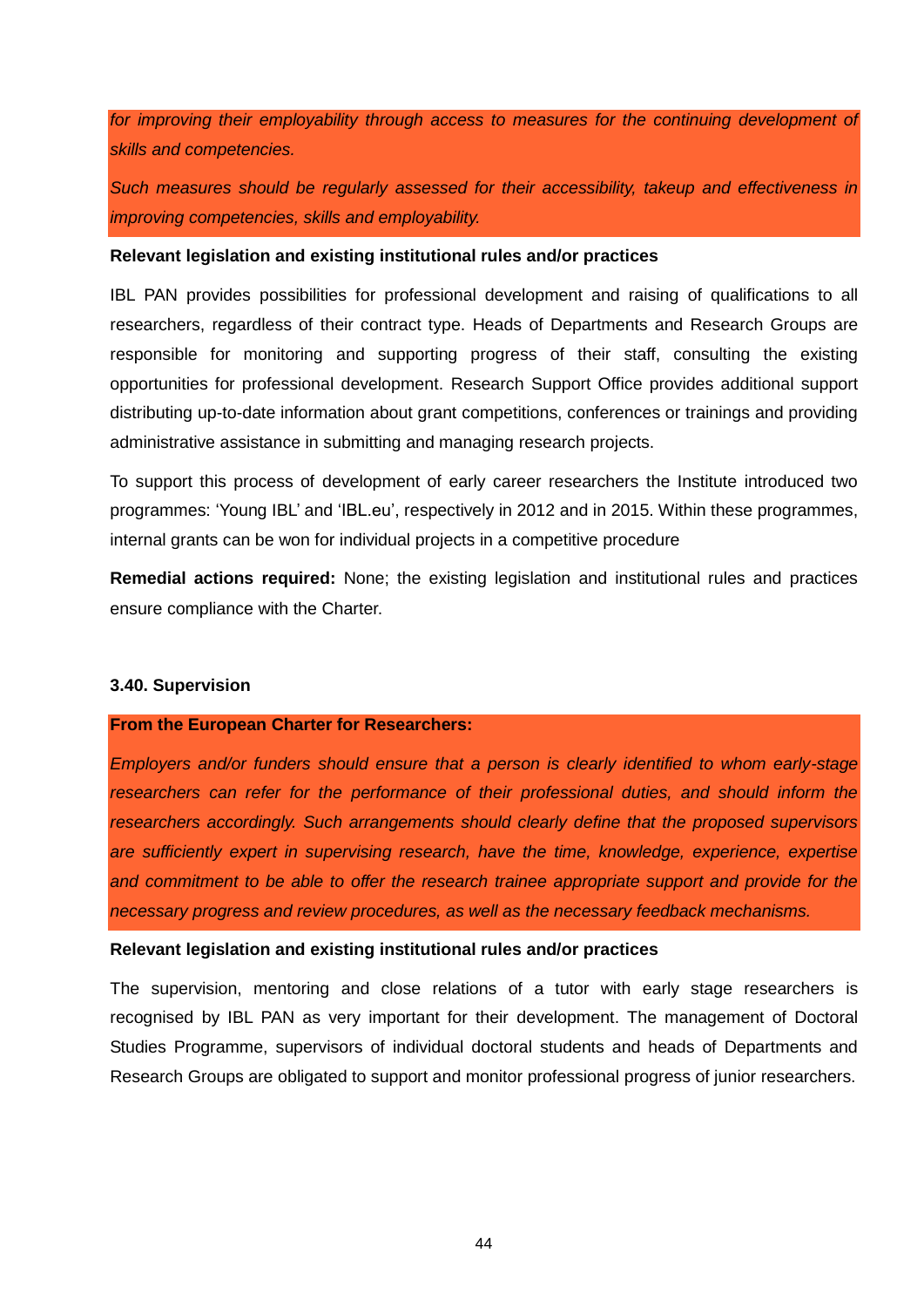**Remedial actions required:** None; the existing legislation and institutional rules and practices ensure compliance with the Charter.

## <span id="page-44-0"></span>**4. SUMMARY ACTION PLAN**

This section summarizes planned actions described in greater detail in previous sections. The implementation of tasks will be carried out by particular units of IBL PAN under the Management's supervision. The implementation procedure is marked by four milestones: November 2016, May 2017, November 2017, May 2018. At each milestone, the Management will assess the progress of all tasks. The final evaluation after the 2-year period will be dedicated to the entire process.

| Chapter                                                | <b>Planned Action</b>                                                                                                                                                                                                                                      | Operational<br>Responsibilities        | Timeline of<br>implementation |
|--------------------------------------------------------|------------------------------------------------------------------------------------------------------------------------------------------------------------------------------------------------------------------------------------------------------------|----------------------------------------|-------------------------------|
| 3.2<br>Ethical<br>principles                           | To disseminate information on relevant guidelines<br>and legislation through IBL PAN website: The Code<br>of Ethics for Researchers and Good practices in<br>research. Rules and guidelines and to The<br>European Code of Conduct for Research Integrity. | Research<br><b>Support Office</b>      | November<br>by<br>2016        |
| 3.4<br>Professional<br>attitude                        | Improved dissemination of information on funding<br>opportunities. Increased support for preparation<br>and implementation of research projects through<br>information materials, targeted internal workshops<br>and individual consultation.              | Research<br><b>Support Office</b>      | November<br>by<br>2017        |
| 3.7<br>Good practice in<br>research                    | New strategy for data protection will be completed<br>and implemented; relevant information and training<br>will be provided to the staff.                                                                                                                 | Human<br>Resources                     | by May 2017                   |
| 3.8<br>Dissemination,<br>exploitation<br>οf<br>results | Further promotion of the open access publishing<br>and more information on electronic repositories for<br>staff to increase number of publications deposited<br>in the RCIN repository (workshops, individual<br>consultations).                           | Digital<br><b>Humanities</b><br>Centre | by May 2017                   |